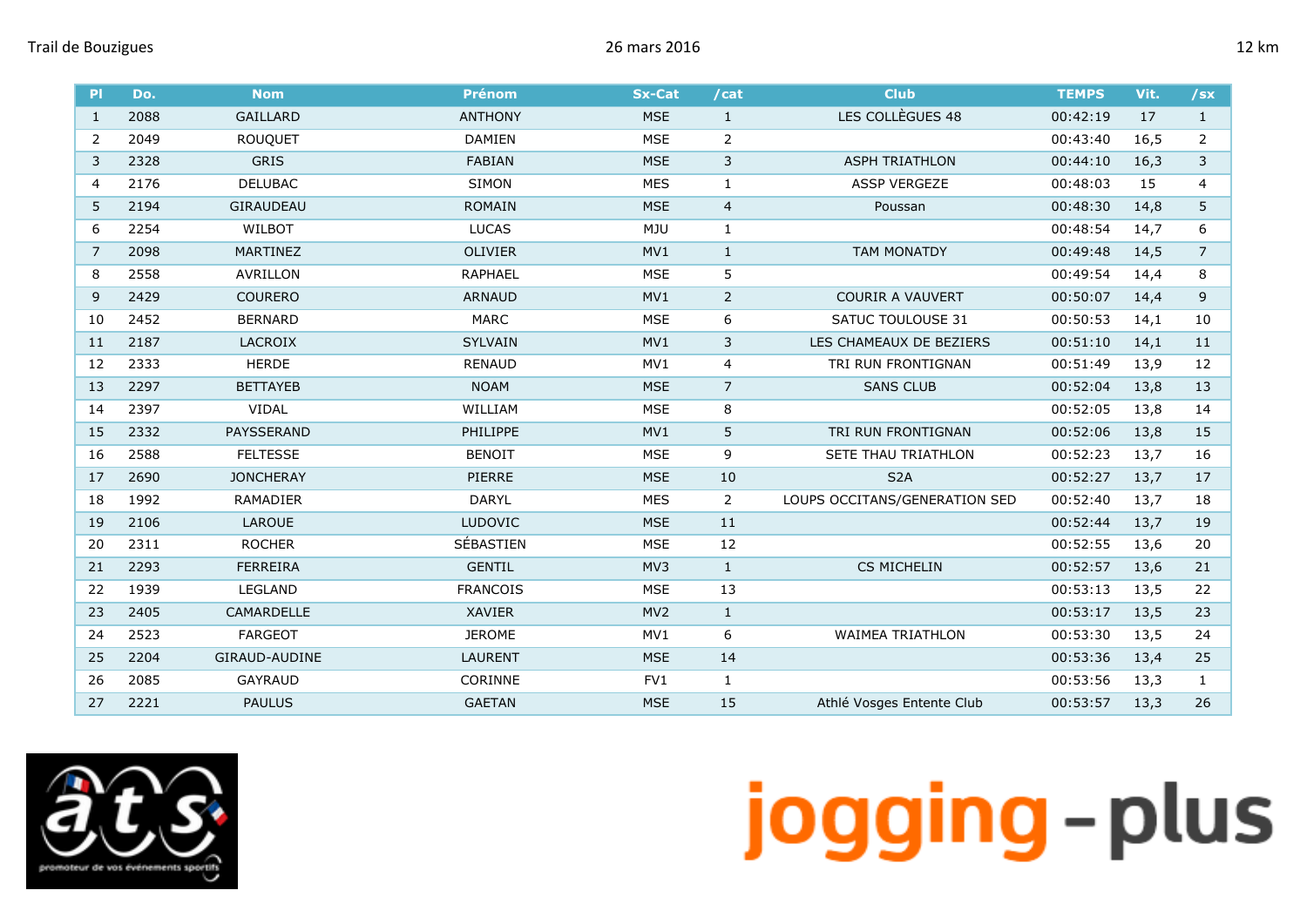| 2038<br><b>ELVIRA</b><br><b>BASTIEN</b><br><b>MSE</b><br>16<br>27<br>28<br>Team ptiminou<br>00:54:00<br>13,3<br><b>KINÉS MONTPELLIER</b><br>$\overline{3}$<br><b>PONS</b><br><b>HUGO</b><br><b>MES</b><br>2555<br>00:54:05<br>13,3<br>28<br>29<br>LES COLLÈGUES 48<br>SAVAJOLS<br><b>FLORIAN</b><br><b>MSE</b><br>17<br>29<br>30<br>2118<br>00:54:05<br>13,3<br>2074<br>18<br>31<br><b>JAMES</b><br><b>GUILLAUME</b><br><b>MSE</b><br>LOUPIAN TRI NATURE<br>00:54:18<br>13,3<br>30<br><b>JÉRÔME</b><br>$\overline{7}$<br>2175<br><b>BERGONION</b><br>MV1<br>00:54:26<br>13,2<br>32<br>31<br>2165<br><b>TONETTO</b><br><b>ALBERTO</b><br><b>MSE</b><br>19<br><b>TAM MONTADY</b><br>00:54:54<br>32<br>33<br>13,1<br>20<br>2077<br><b>DONAT</b><br>PHILIPPE<br><b>MSE</b><br>00:55:11<br>33<br>34<br>13<br>$\,8\,$<br><b>BRIAND</b><br><b>JULIEN</b><br>MV1<br>00:55:17<br>35<br>2336<br>13<br>34<br>21<br>35<br>36<br>2585<br><b>HUET</b><br><b>GUILLAUME</b><br><b>MSE</b><br>POMPIER FRONTIGNAN<br>00:55:19<br>13<br>$\overline{2}$<br><b>RUCCIONE</b><br>MV <sub>2</sub><br>1998<br><b>PAUL</b><br>LOUPIAN TRI NATURE<br>00:55:22<br>13<br>36<br>37<br><b>GERMAIN</b><br><b>MSE</b><br>22<br>00:55:24<br>38<br>2498<br>MINARRO<br>13<br>37<br>$\overline{2}$<br>2385<br><b>OUAKED</b><br><b>NATHALIE</b><br>FV1<br>00:55:36<br>$\overline{2}$<br>39<br>12,9<br><b>JEROME</b><br>9<br>2647<br><b>BLANCHARD</b><br>MV1<br>00:55:46<br>12,9<br>38<br>40<br>00:55:48<br>41<br>2594<br><b>ROLLAND</b><br><b>BERNARD</b><br>MV1<br>10<br>12,9<br>39<br><b>HUGO</b><br>00:55:59<br>42<br>2322<br><b>SARRAN</b><br><b>MCA</b><br>$\mathbf{1}$<br>12,9<br>40<br><b>FLORIAN</b><br>23<br>2046<br><b>FEVRE</b><br><b>MSE</b><br>00:56:16<br>43<br>12,8<br>41<br>2000<br>LEMOINE<br><b>NICOLAS</b><br><b>MSE</b><br>24<br>00:56:28<br>12,8<br>42<br>44<br>25<br>(GMT)<br>43<br>45<br>2476<br><b>BENOIT</b><br><b>MSE</b><br>00:56:33<br>12,7<br><b>GALBERT</b><br>3<br>2132<br><b>FERRY</b><br>JEAN-CHARLES<br>MV <sub>2</sub><br>46<br>00:56:37<br>12,7<br>44<br>neant<br>2173<br><b>MARTY</b><br><b>LAURENT</b><br><b>MSE</b><br>26<br>00:56:42<br>45<br>47<br>12,7<br>27<br>2266<br>MATHELIN<br><b>MORGAN</b><br><b>MSE</b><br>00:56:46<br>12,7<br>46<br>48<br>2321<br><b>CAPARROS</b><br>JEAN-FRANÇOIS<br>MV <sub>2</sub><br>$\overline{4}$<br>00:56:53<br>49<br>12,7<br>47<br><b>ERIC</b><br>50<br>2356<br><b>MURILLO</b><br>MV1<br>11<br><b>COURIR A FABREGUES</b><br>00:56:56<br>12,6<br>48<br>12<br>51<br>2432<br><b>FALLOUX</b><br><b>SEBASTIEN</b><br>MV1<br>00:56:58<br>49<br>12,6<br>LES COLLÈGUES 48<br>2115<br>MARINA<br>00:57:01<br>52<br><b>BOUQUET</b><br>FJU<br>$\mathbf{1}$<br>3<br>12,6<br>2552<br><b>BOMBAUD</b><br><b>CHRISTOPHE</b><br>13<br>YACA COURIR AMPLEPUIS<br>53<br>MV1<br>00:57:01<br>12,6<br>50 | P  | Do.  | <b>Nom</b>   | <b>Prénom</b>  | <b>Sx-Cat</b> | /cat | <b>Club</b> | <b>TEMPS</b> | Vit. | /sx |
|-----------------------------------------------------------------------------------------------------------------------------------------------------------------------------------------------------------------------------------------------------------------------------------------------------------------------------------------------------------------------------------------------------------------------------------------------------------------------------------------------------------------------------------------------------------------------------------------------------------------------------------------------------------------------------------------------------------------------------------------------------------------------------------------------------------------------------------------------------------------------------------------------------------------------------------------------------------------------------------------------------------------------------------------------------------------------------------------------------------------------------------------------------------------------------------------------------------------------------------------------------------------------------------------------------------------------------------------------------------------------------------------------------------------------------------------------------------------------------------------------------------------------------------------------------------------------------------------------------------------------------------------------------------------------------------------------------------------------------------------------------------------------------------------------------------------------------------------------------------------------------------------------------------------------------------------------------------------------------------------------------------------------------------------------------------------------------------------------------------------------------------------------------------------------------------------------------------------------------------------------------------------------------------------------------------------------------------------------------------------------------------------------------------------------------------------------------------------------------------------------------------------------------------------------------------------------------------------------------------------------------------------------------------------------------------------------------------------------------------------------------------------------------------------------------------------------|----|------|--------------|----------------|---------------|------|-------------|--------------|------|-----|
|                                                                                                                                                                                                                                                                                                                                                                                                                                                                                                                                                                                                                                                                                                                                                                                                                                                                                                                                                                                                                                                                                                                                                                                                                                                                                                                                                                                                                                                                                                                                                                                                                                                                                                                                                                                                                                                                                                                                                                                                                                                                                                                                                                                                                                                                                                                                                                                                                                                                                                                                                                                                                                                                                                                                                                                                                       |    |      |              |                |               |      |             |              |      |     |
|                                                                                                                                                                                                                                                                                                                                                                                                                                                                                                                                                                                                                                                                                                                                                                                                                                                                                                                                                                                                                                                                                                                                                                                                                                                                                                                                                                                                                                                                                                                                                                                                                                                                                                                                                                                                                                                                                                                                                                                                                                                                                                                                                                                                                                                                                                                                                                                                                                                                                                                                                                                                                                                                                                                                                                                                                       |    |      |              |                |               |      |             |              |      |     |
|                                                                                                                                                                                                                                                                                                                                                                                                                                                                                                                                                                                                                                                                                                                                                                                                                                                                                                                                                                                                                                                                                                                                                                                                                                                                                                                                                                                                                                                                                                                                                                                                                                                                                                                                                                                                                                                                                                                                                                                                                                                                                                                                                                                                                                                                                                                                                                                                                                                                                                                                                                                                                                                                                                                                                                                                                       |    |      |              |                |               |      |             |              |      |     |
|                                                                                                                                                                                                                                                                                                                                                                                                                                                                                                                                                                                                                                                                                                                                                                                                                                                                                                                                                                                                                                                                                                                                                                                                                                                                                                                                                                                                                                                                                                                                                                                                                                                                                                                                                                                                                                                                                                                                                                                                                                                                                                                                                                                                                                                                                                                                                                                                                                                                                                                                                                                                                                                                                                                                                                                                                       |    |      |              |                |               |      |             |              |      |     |
|                                                                                                                                                                                                                                                                                                                                                                                                                                                                                                                                                                                                                                                                                                                                                                                                                                                                                                                                                                                                                                                                                                                                                                                                                                                                                                                                                                                                                                                                                                                                                                                                                                                                                                                                                                                                                                                                                                                                                                                                                                                                                                                                                                                                                                                                                                                                                                                                                                                                                                                                                                                                                                                                                                                                                                                                                       |    |      |              |                |               |      |             |              |      |     |
|                                                                                                                                                                                                                                                                                                                                                                                                                                                                                                                                                                                                                                                                                                                                                                                                                                                                                                                                                                                                                                                                                                                                                                                                                                                                                                                                                                                                                                                                                                                                                                                                                                                                                                                                                                                                                                                                                                                                                                                                                                                                                                                                                                                                                                                                                                                                                                                                                                                                                                                                                                                                                                                                                                                                                                                                                       |    |      |              |                |               |      |             |              |      |     |
|                                                                                                                                                                                                                                                                                                                                                                                                                                                                                                                                                                                                                                                                                                                                                                                                                                                                                                                                                                                                                                                                                                                                                                                                                                                                                                                                                                                                                                                                                                                                                                                                                                                                                                                                                                                                                                                                                                                                                                                                                                                                                                                                                                                                                                                                                                                                                                                                                                                                                                                                                                                                                                                                                                                                                                                                                       |    |      |              |                |               |      |             |              |      |     |
|                                                                                                                                                                                                                                                                                                                                                                                                                                                                                                                                                                                                                                                                                                                                                                                                                                                                                                                                                                                                                                                                                                                                                                                                                                                                                                                                                                                                                                                                                                                                                                                                                                                                                                                                                                                                                                                                                                                                                                                                                                                                                                                                                                                                                                                                                                                                                                                                                                                                                                                                                                                                                                                                                                                                                                                                                       |    |      |              |                |               |      |             |              |      |     |
|                                                                                                                                                                                                                                                                                                                                                                                                                                                                                                                                                                                                                                                                                                                                                                                                                                                                                                                                                                                                                                                                                                                                                                                                                                                                                                                                                                                                                                                                                                                                                                                                                                                                                                                                                                                                                                                                                                                                                                                                                                                                                                                                                                                                                                                                                                                                                                                                                                                                                                                                                                                                                                                                                                                                                                                                                       |    |      |              |                |               |      |             |              |      |     |
|                                                                                                                                                                                                                                                                                                                                                                                                                                                                                                                                                                                                                                                                                                                                                                                                                                                                                                                                                                                                                                                                                                                                                                                                                                                                                                                                                                                                                                                                                                                                                                                                                                                                                                                                                                                                                                                                                                                                                                                                                                                                                                                                                                                                                                                                                                                                                                                                                                                                                                                                                                                                                                                                                                                                                                                                                       |    |      |              |                |               |      |             |              |      |     |
|                                                                                                                                                                                                                                                                                                                                                                                                                                                                                                                                                                                                                                                                                                                                                                                                                                                                                                                                                                                                                                                                                                                                                                                                                                                                                                                                                                                                                                                                                                                                                                                                                                                                                                                                                                                                                                                                                                                                                                                                                                                                                                                                                                                                                                                                                                                                                                                                                                                                                                                                                                                                                                                                                                                                                                                                                       |    |      |              |                |               |      |             |              |      |     |
|                                                                                                                                                                                                                                                                                                                                                                                                                                                                                                                                                                                                                                                                                                                                                                                                                                                                                                                                                                                                                                                                                                                                                                                                                                                                                                                                                                                                                                                                                                                                                                                                                                                                                                                                                                                                                                                                                                                                                                                                                                                                                                                                                                                                                                                                                                                                                                                                                                                                                                                                                                                                                                                                                                                                                                                                                       |    |      |              |                |               |      |             |              |      |     |
|                                                                                                                                                                                                                                                                                                                                                                                                                                                                                                                                                                                                                                                                                                                                                                                                                                                                                                                                                                                                                                                                                                                                                                                                                                                                                                                                                                                                                                                                                                                                                                                                                                                                                                                                                                                                                                                                                                                                                                                                                                                                                                                                                                                                                                                                                                                                                                                                                                                                                                                                                                                                                                                                                                                                                                                                                       |    |      |              |                |               |      |             |              |      |     |
|                                                                                                                                                                                                                                                                                                                                                                                                                                                                                                                                                                                                                                                                                                                                                                                                                                                                                                                                                                                                                                                                                                                                                                                                                                                                                                                                                                                                                                                                                                                                                                                                                                                                                                                                                                                                                                                                                                                                                                                                                                                                                                                                                                                                                                                                                                                                                                                                                                                                                                                                                                                                                                                                                                                                                                                                                       |    |      |              |                |               |      |             |              |      |     |
|                                                                                                                                                                                                                                                                                                                                                                                                                                                                                                                                                                                                                                                                                                                                                                                                                                                                                                                                                                                                                                                                                                                                                                                                                                                                                                                                                                                                                                                                                                                                                                                                                                                                                                                                                                                                                                                                                                                                                                                                                                                                                                                                                                                                                                                                                                                                                                                                                                                                                                                                                                                                                                                                                                                                                                                                                       |    |      |              |                |               |      |             |              |      |     |
|                                                                                                                                                                                                                                                                                                                                                                                                                                                                                                                                                                                                                                                                                                                                                                                                                                                                                                                                                                                                                                                                                                                                                                                                                                                                                                                                                                                                                                                                                                                                                                                                                                                                                                                                                                                                                                                                                                                                                                                                                                                                                                                                                                                                                                                                                                                                                                                                                                                                                                                                                                                                                                                                                                                                                                                                                       |    |      |              |                |               |      |             |              |      |     |
|                                                                                                                                                                                                                                                                                                                                                                                                                                                                                                                                                                                                                                                                                                                                                                                                                                                                                                                                                                                                                                                                                                                                                                                                                                                                                                                                                                                                                                                                                                                                                                                                                                                                                                                                                                                                                                                                                                                                                                                                                                                                                                                                                                                                                                                                                                                                                                                                                                                                                                                                                                                                                                                                                                                                                                                                                       |    |      |              |                |               |      |             |              |      |     |
|                                                                                                                                                                                                                                                                                                                                                                                                                                                                                                                                                                                                                                                                                                                                                                                                                                                                                                                                                                                                                                                                                                                                                                                                                                                                                                                                                                                                                                                                                                                                                                                                                                                                                                                                                                                                                                                                                                                                                                                                                                                                                                                                                                                                                                                                                                                                                                                                                                                                                                                                                                                                                                                                                                                                                                                                                       |    |      |              |                |               |      |             |              |      |     |
|                                                                                                                                                                                                                                                                                                                                                                                                                                                                                                                                                                                                                                                                                                                                                                                                                                                                                                                                                                                                                                                                                                                                                                                                                                                                                                                                                                                                                                                                                                                                                                                                                                                                                                                                                                                                                                                                                                                                                                                                                                                                                                                                                                                                                                                                                                                                                                                                                                                                                                                                                                                                                                                                                                                                                                                                                       |    |      |              |                |               |      |             |              |      |     |
|                                                                                                                                                                                                                                                                                                                                                                                                                                                                                                                                                                                                                                                                                                                                                                                                                                                                                                                                                                                                                                                                                                                                                                                                                                                                                                                                                                                                                                                                                                                                                                                                                                                                                                                                                                                                                                                                                                                                                                                                                                                                                                                                                                                                                                                                                                                                                                                                                                                                                                                                                                                                                                                                                                                                                                                                                       |    |      |              |                |               |      |             |              |      |     |
|                                                                                                                                                                                                                                                                                                                                                                                                                                                                                                                                                                                                                                                                                                                                                                                                                                                                                                                                                                                                                                                                                                                                                                                                                                                                                                                                                                                                                                                                                                                                                                                                                                                                                                                                                                                                                                                                                                                                                                                                                                                                                                                                                                                                                                                                                                                                                                                                                                                                                                                                                                                                                                                                                                                                                                                                                       |    |      |              |                |               |      |             |              |      |     |
|                                                                                                                                                                                                                                                                                                                                                                                                                                                                                                                                                                                                                                                                                                                                                                                                                                                                                                                                                                                                                                                                                                                                                                                                                                                                                                                                                                                                                                                                                                                                                                                                                                                                                                                                                                                                                                                                                                                                                                                                                                                                                                                                                                                                                                                                                                                                                                                                                                                                                                                                                                                                                                                                                                                                                                                                                       |    |      |              |                |               |      |             |              |      |     |
|                                                                                                                                                                                                                                                                                                                                                                                                                                                                                                                                                                                                                                                                                                                                                                                                                                                                                                                                                                                                                                                                                                                                                                                                                                                                                                                                                                                                                                                                                                                                                                                                                                                                                                                                                                                                                                                                                                                                                                                                                                                                                                                                                                                                                                                                                                                                                                                                                                                                                                                                                                                                                                                                                                                                                                                                                       |    |      |              |                |               |      |             |              |      |     |
|                                                                                                                                                                                                                                                                                                                                                                                                                                                                                                                                                                                                                                                                                                                                                                                                                                                                                                                                                                                                                                                                                                                                                                                                                                                                                                                                                                                                                                                                                                                                                                                                                                                                                                                                                                                                                                                                                                                                                                                                                                                                                                                                                                                                                                                                                                                                                                                                                                                                                                                                                                                                                                                                                                                                                                                                                       |    |      |              |                |               |      |             |              |      |     |
|                                                                                                                                                                                                                                                                                                                                                                                                                                                                                                                                                                                                                                                                                                                                                                                                                                                                                                                                                                                                                                                                                                                                                                                                                                                                                                                                                                                                                                                                                                                                                                                                                                                                                                                                                                                                                                                                                                                                                                                                                                                                                                                                                                                                                                                                                                                                                                                                                                                                                                                                                                                                                                                                                                                                                                                                                       |    |      |              |                |               |      |             |              |      |     |
|                                                                                                                                                                                                                                                                                                                                                                                                                                                                                                                                                                                                                                                                                                                                                                                                                                                                                                                                                                                                                                                                                                                                                                                                                                                                                                                                                                                                                                                                                                                                                                                                                                                                                                                                                                                                                                                                                                                                                                                                                                                                                                                                                                                                                                                                                                                                                                                                                                                                                                                                                                                                                                                                                                                                                                                                                       |    |      |              |                |               |      |             |              |      |     |
|                                                                                                                                                                                                                                                                                                                                                                                                                                                                                                                                                                                                                                                                                                                                                                                                                                                                                                                                                                                                                                                                                                                                                                                                                                                                                                                                                                                                                                                                                                                                                                                                                                                                                                                                                                                                                                                                                                                                                                                                                                                                                                                                                                                                                                                                                                                                                                                                                                                                                                                                                                                                                                                                                                                                                                                                                       | 54 | 2135 | <b>FABRE</b> | <b>LAURENT</b> | MV1           | 14   |             | 00:57:28     | 12,5 | 51  |

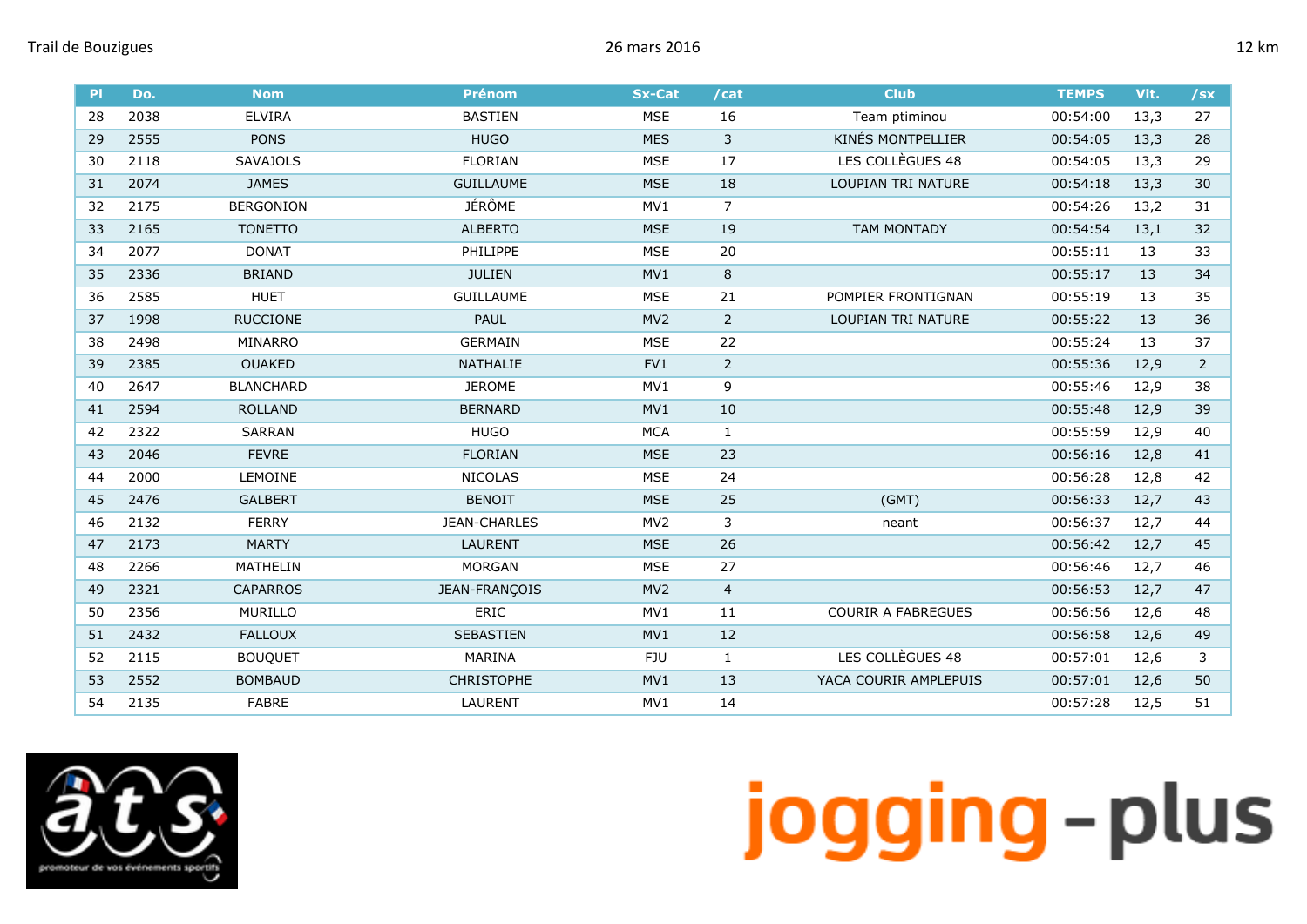|  | ĸm |
|--|----|
|--|----|

| <b>PI</b> | Do.  | <b>Nom</b>         | <b>Prénom</b>     | <b>Sx-Cat</b>   | /cat           | <b>Club</b>                          | <b>TEMPS</b> | Vit. | $/$ sx         |
|-----------|------|--------------------|-------------------|-----------------|----------------|--------------------------------------|--------------|------|----------------|
| 55        | 2249 | <b>RABADAN</b>     | <b>CHRISTOPHE</b> | <b>MSE</b>      | 28             |                                      | 00:57:37     | 12,5 | 52             |
| 56        | 2527 | BÉZIAT             | <b>GEOFFROY</b>   | <b>MSE</b>      | 29             |                                      | 00:57:49     | 12,5 | 53             |
| 57        | 2402 | <b>COURERO</b>     | <b>JEAN-PAUL</b>  | MV1             | 15             | <b>COURIR A VAUVERT</b>              | 00:57:58     | 12,4 | 54             |
| 58        | 2273 | <b>CINTAS</b>      | <b>LAURENT</b>    | MV1             | 16             | <b>CEAB</b>                          | 00:58:02     | 12,4 | 55             |
| 59        | 2453 | TRINQUAND          | <b>ALEXIS</b>     | <b>MSE</b>      | 30             |                                      | 00:58:06     | 12,4 | 56             |
| 60        | 2692 | QUEUDOT            | <b>ANTOINE</b>    | <b>MSE</b>      | 31             |                                      | 00:58:07     | 12,4 | 57             |
| 61        | 2113 | <b>TURIERE</b>     | <b>MICHAEL</b>    | <b>MSE</b>      | 32             | LES COLLÈGUES 48                     | 00:58:16     | 12,4 | 58             |
| 62        | 2138 | <b>LESCARBOTTE</b> | <b>LAURENT</b>    | MV1             | 17             |                                      | 00:58:18     | 12,3 | 59             |
| 63        | 2562 | FARINAU            | <b>CHRISTOPHE</b> | <b>MSE</b>      | 33             | <b>ASPH MONTPELLIER</b>              | 00:58:20     | 12,3 | 60             |
| 64        | 1936 | <b>CHOISY</b>      | <b>JEREMY</b>     | <b>MSE</b>      | 34             |                                      | 00:58:20     | 12,3 | 61             |
| 65        | 2245 | <b>DELUBAC</b>     | JC                | MV <sub>2</sub> | 5              | <b>ASSP VERGEZE</b>                  | 00:58:23     | 12,3 | 62             |
| 66        | 2180 | <b>VIALON</b>      | <b>DIDIER</b>     | MV1             | 18             | <b>GENERATION SED LOUPS OCCITANS</b> | 00:58:24     | 12,3 | 63             |
| 67        | 2538 | <b>BLOISE</b>      | QUENTIN           | <b>MSE</b>      | 35             |                                      | 00:58:25     | 12,3 | 64             |
| 68        | 2416 | <b>CROIX</b>       | ÉRIC              | MV1             | 19             |                                      | 00:58:35     | 12,3 | 65             |
| 69        | 2117 | <b>LAHONDES</b>    | CÉDRIC            | <b>MSE</b>      | 36             | LES COLLÈGUES 48                     | 00:58:46     | 12,2 | 66             |
| 70        | 2539 | <b>VIDAL</b>       | DOMINIQUE         | MV3             | $\overline{2}$ |                                      | 00:58:51     | 12,2 | 67             |
| 71        | 2327 | <b>RAVAUD</b>      | <b>ANAVEL</b>     | <b>FES</b>      | $\mathbf{1}$   | MA2M                                 | 00:59:11     | 12,2 | $\overline{4}$ |
| 72        | 2100 | <b>HEUX</b>        | JEAN-FRANCOIS     | MV <sub>2</sub> | 6              |                                      | 00:59:13     | 12,2 | 68             |
| 73        | 2229 | <b>ETIENNE</b>     | <b>DAVISD</b>     | MV1             | 20             | LEZITRAIL                            | 00:59:17     | 12,1 | 69             |
| 74        | 2237 | VALEZ              | <b>PATRICK</b>    | MV <sub>2</sub> | $\overline{7}$ |                                      | 00:59:20     | 12,1 | 70             |
| 75        | 1978 | <b>TITOS</b>       | <b>JOSE</b>       | MV <sub>2</sub> | 8              | <b>LES SALTARECS</b>                 | 00:59:26     | 12,1 | 71             |
| 76        | 2406 | MAZZIER            | <b>JULIEN</b>     | <b>MSE</b>      | 37             | <b>COURIR A VAUVERT</b>              | 00:59:31     | 12,1 | 72             |
| 77        | 2112 | <b>BOUQUET</b>     | MICKAEL           | MV1             | 21             | LES COLLÈGUES 48                     | 00:59:33     | 12,1 | 73             |
| 78        | 2078 | <b>BOURDEL</b>     | <b>DENIS</b>      | <b>MSE</b>      | 38             |                                      | 00:59:49     | 12   | 74             |
| 79        | 2366 | <b>BARTYZYN</b>    | <b>JAMES</b>      | MV1             | 22             |                                      | 00:59:52     | 12   | 75             |
| 80        | 2183 | CANDEL             | MICHEL            | MV3             | 3              |                                      | 00:59:54     | 12   | 76             |
| 81        | 2050 | CAZANAVE           | <b>RONALD</b>     | <b>MSE</b>      | 39             | LOUPIAN TRI NATURE                   | 00:59:57     | 12   | 77             |

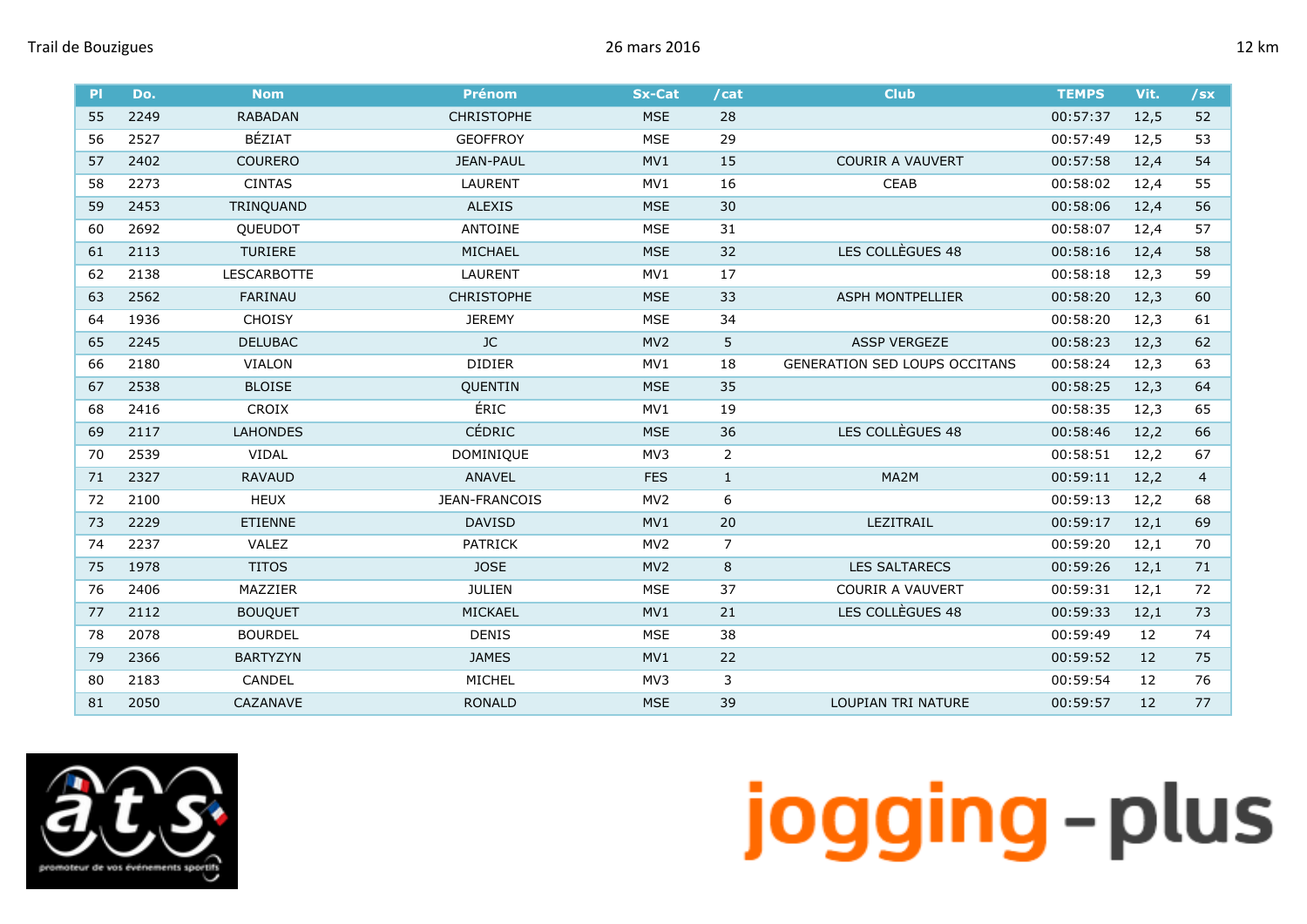

| PI  | Do.  | <b>Nom</b>         | <b>Prénom</b>    | <b>Sx-Cat</b>   | /cat           | <b>Club</b>                   | <b>TEMPS</b> | Vit. | $/$ sx |
|-----|------|--------------------|------------------|-----------------|----------------|-------------------------------|--------------|------|--------|
| 82  | 2578 | <b>PORCHET</b>     | <b>BAPTISTE</b>  | <b>MSE</b>      | 40             | NIGHT RUN MONTPELLIER         | 00:59:58     | 12   | 78     |
| 83  | 2209 | <b>BIEUZEN</b>     | PIERRE           | <b>MSE</b>      | 41             |                               | 01:00:06     | 12   | 79     |
| 84  | 1906 | <b>BARBOTTE</b>    | <b>ANTHONY</b>   | <b>MSE</b>      | 42             |                               | 01:00:10     | 12   | 80     |
| 85  | 2226 | <b>DURAND</b>      | ZOE              | <b>FSE</b>      | $\mathbf{1}$   | STADE FRANCAIS TRIATHLON      | 01:00:26     | 11,9 | 5      |
| 86  | 2411 | <b>ROGIER</b>      | <b>TRISTAN</b>   | <b>MSE</b>      | 43             | STADE FRANCAIS TRIATHLON      | 01:00:27     | 11,9 | 81     |
| 87  | 2059 | <b>BAÏLA</b>       | <b>SERGE</b>     | MV3             | $\overline{4}$ | <b>JOGGING LAVERUNE</b>       | 01:00:29     | 11,9 | 82     |
| 88  | 2532 | COUVE              | MATHIEU          | <b>MSE</b>      | 44             | LES COLLÈGUES 48              | 01:00:32     | 11,9 | 83     |
| 89  | 2197 | <b>PLANES</b>      | <b>JOSSELIN</b>  | <b>MCA</b>      | $\overline{2}$ | <b>VEDAS ENDURANCE</b>        | 01:00:36     | 11,9 | 84     |
| 90  | 2224 | <b>VARO</b>        | GRÉGORY          | <b>MSE</b>      | 45             |                               | 01:00:45     | 11,8 | 85     |
| 91  | 2212 | <b>MAHISTRE</b>    | <b>FABIEN</b>    | <b>MSE</b>      | 46             | LOUPS OCCITANS/GENERATION SED | 01:00:46     | 11,8 | 86     |
| 92  | 2263 | <b>FOURNOL</b>     | <b>TTOMAS</b>    | MV1             | 23             |                               | 01:00:47     | 11,8 | 87     |
| 93  | 2030 | <b>BONDON</b>      | <b>YANN</b>      | <b>MSE</b>      | 47             |                               | 01:00:50     | 11,8 | 88     |
| 94  | 1999 | VAILLÉ             | PIERRE           | MJU             | $\overline{2}$ | LOUPS OCCITANS                | 01:00:54     | 11,8 | 89     |
| 95  | 2576 | <b>NAVARRO</b>     | <b>ANTOINE</b>   | MV <sub>2</sub> | $\mathsf 9$    |                               | 01:00:59     | 11,8 | 90     |
| 96  | 2521 | SOUDAIS            | <b>DOMINGO</b>   | <b>MSE</b>      | 48             | NIGHT RUN MONTPELLIER         | 01:01:00     | 11,8 | 91     |
| 97  | 2289 | <b>POUJADE</b>     | SEBASTIEN        | <b>MSE</b>      | 49             | <b>MEZE POMPIER</b>           | 01:01:01     | 11,8 | 92     |
| 98  | 2544 | <b>ALMÉRAS</b>     | <b>RENAUD</b>    | MV1             | 24             |                               | 01:01:02     | 11,8 | 93     |
| 99  | 2351 | <b>MONSEL</b>      | ALEXANDRE        | <b>MSE</b>      | 50             | <b>AJPC</b>                   | 01:01:03     | 11,8 | 94     |
| 100 | 2563 | <b>DUPONT</b>      | <b>EMMANUEL</b>  | <b>MSE</b>      | 51             |                               | 01:01:05     | 11,8 | 95     |
| 101 | 2111 | <b>AISSAOUI</b>    | <b>FABRICE</b>   | <b>MSE</b>      | 52             | Cyrpeo                        | 01:01:07     | 11,8 | 96     |
| 102 | 2190 | <b>GOUTTENOIRE</b> | <b>JEAN PAUL</b> | MV3             | 5              |                               | 01:01:08     | 11,8 | 97     |
| 103 | 2210 | <b>DUMORTIER</b>   | <b>VINCENT</b>   | <b>MSE</b>      | 53             |                               | 01:01:08     | 11,8 | 98     |
| 104 | 1995 | <b>LONG</b>        | <b>PASCAL</b>    | MV1             | 25             |                               | 01:01:09     | 11,8 | 99     |
| 105 | 2460 | <b>PALUMBO</b>     | <b>CHRISTIAN</b> | <b>MSE</b>      | 54             |                               | 01:01:09     | 11,8 | 100    |
| 106 | 2089 | MERAT              | <b>PASCAL</b>    | MV <sub>2</sub> | 10             | aucun                         | 01:01:10     | 11,8 | 101    |
| 107 | 1938 | <b>MAJOREL</b>     | <b>GILLES</b>    | MV1             | 26             | LOUPS OCCITANS GÉNÉRATION SED | 01:01:11     | 11,8 | 102    |
| 108 | 1953 | <b>NICOLAS</b>     | <b>NUMA</b>      | <b>MSE</b>      | 55             |                               | 01:01:14     | 11,8 | 103    |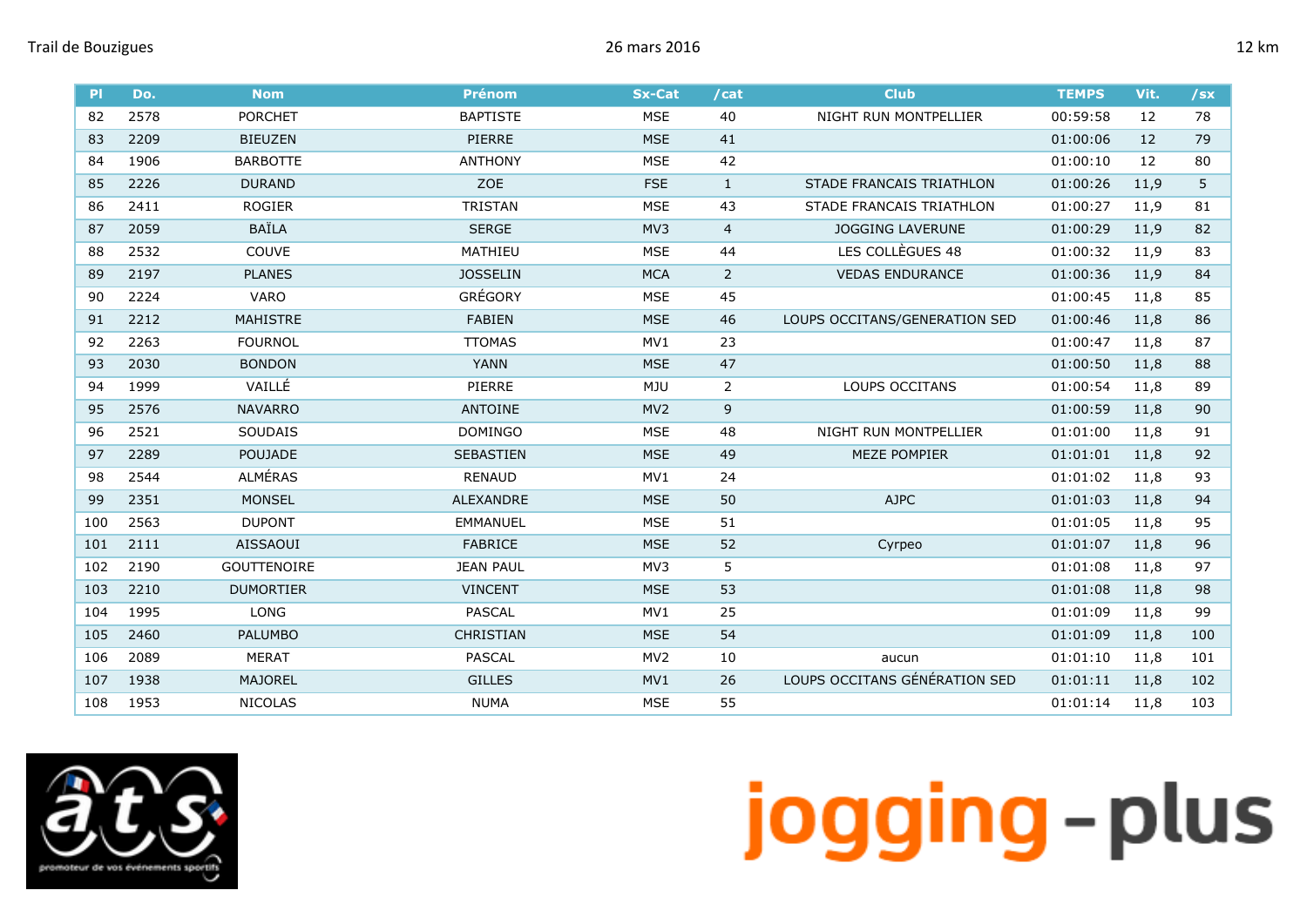

| <b>PI</b> | Do.  | <b>Nom</b>        | <b>Prénom</b>      | <b>Sx-Cat</b>   | /cat           | <b>Club</b>                     | <b>TEMPS</b> | Vit. | /sx |
|-----------|------|-------------------|--------------------|-----------------|----------------|---------------------------------|--------------|------|-----|
| 109       | 1931 | SOULIÉ            | <b>ROMAIN</b>      | <b>MSE</b>      | 56             | <b>VTT THAU</b>                 | 01:01:15     | 11,8 | 104 |
| 110       | 1877 | LAUREN            | <b>DAVID</b>       | MV1             | 27             |                                 | 01:01:16     | 11,7 | 105 |
| 111       | 2116 | <b>GIBELIN</b>    | PIERRE             | <b>MSE</b>      | 57             | LES COLLÈGUES 48                | 01:01:18     | 11,7 | 106 |
| 112       | 2052 | <b>PEROL</b>      | <b>JEAN BRUNO</b>  | <b>MSE</b>      | 58             | <b>MARATHON SÉTOIS</b>          | 01:01:19     | 11,7 | 107 |
| 113       | 2354 | <b>AMPHOUX</b>    | PIERRE             | <b>MCA</b>      | $\mathbf{3}$   |                                 | 01:01:25     | 11,7 | 108 |
| 114       | 2230 | <b>FEUVRIER</b>   | <b>NICOLAS</b>     | MV <sub>2</sub> | 11             | <b>ASPTT MONTPELLIER</b>        | 01:01:26     | 11,7 | 109 |
| 115       | 2700 | <b>VICIANA</b>    | <b>HUGO</b>        | <b>MES</b>      | $\overline{4}$ |                                 | 01:01:38     | 11,7 | 110 |
| 116       | 1982 | <b>CHARLES</b>    | <b>DAVID</b>       | MV1             | 28             | DES FOULÉES ET VOUS             | 01:01:43     | 11,7 | 111 |
| 117       | 2270 | <b>BOMBAUD</b>    | <b>ROGER</b>       | MV3             | 6              |                                 | 01:01:50     | 11,6 | 112 |
| 118       | 2298 | LOPEZ             | <b>CYPRIEN</b>     | MV <sub>2</sub> | 12             | TRIRUN FRONTIGNAN               | 01:01:51     | 11,6 | 113 |
| 119       | 2556 | <b>SOULAGNES</b>  | <b>OLIVIER</b>     | <b>MSE</b>      | 59             |                                 | 01:02:16     | 11,6 | 114 |
| 120       | 2036 | <b>ESTRABOLS</b>  | <b>CYRIL</b>       | <b>MSE</b>      | 60             |                                 | 01:02:19     | 11,6 | 115 |
| 121       | 2479 | <b>RASNEUR</b>    | <b>JULIEN</b>      | <b>MSE</b>      | 61             | <b>MAUGUIO CARNON TRIATHLON</b> | 01:02:25     | 11,5 | 116 |
| 122       | 1950 | <b>COMPAN</b>     | <b>NICOLAS</b>     | <b>MSE</b>      | 62             |                                 | 01:02:31     | 11,5 | 117 |
| 123       | 2268 | <b>CRETTE</b>     | <b>CEDRIC</b>      | <b>MSE</b>      | 63             | <b>COURIR A VAUVERT</b>         | 01:02:47     | 11,5 | 118 |
| 124       | 1916 | <b>DOS SANTOS</b> | <b>VICTOR</b>      | MV <sub>2</sub> | 13             |                                 | 01:02:52     | 11,4 | 119 |
| 125       | 2605 | <b>BRUSSET</b>    | <b>PATRICK</b>     | MV <sub>2</sub> | 14             |                                 | 01:02:54     | 11,4 | 120 |
| 126       | 2276 | SCHWARTZMANN      | LOIC               | <b>MSE</b>      | 64             |                                 | 01:02:55     | 11,4 | 121 |
| 127       | 2691 | <b>LOTTMANN</b>   | <b>MARION</b>      | <b>FSE</b>      | $\overline{2}$ | S <sub>2</sub> A                | 01:03:22     | 11,4 | 6   |
| 128       | 2499 | <b>DALLET</b>     | <b>MATHIS</b>      | <b>MCA</b>      | 4              |                                 | 01:03:24     | 11,4 | 122 |
| 129       | 2288 | <b>OLIVER</b>     | CEDRIC             | MV1             | 29             | POMPIER MEZE                    | 01:03:27     | 11,3 | 123 |
| 130       | 2353 | <b>AMPHOUX</b>    | MICHEL             | MV1             | 30             |                                 | 01:03:30     | 11,3 | 124 |
| 131       | 2469 | <b>JEROME</b>     | <b>AUTARD</b>      | MV <sub>2</sub> | 15             | NIMES TRAIL ATTITUDE            | 01:03:31     | 11,3 | 125 |
| 132       | 2698 | <b>FRANCOIS</b>   | <b>BRYAN</b>       | <b>MES</b>      | 5              |                                 | 01:03:34     | 11,3 | 126 |
| 133       | 2357 | <b>DALLEAU</b>    | <b>THIERRY</b>     | <b>MSE</b>      | 65             |                                 | 01:03:34     | 11,3 | 127 |
| 134       | 2696 | <b>LEBRETON</b>   | <b>OLIVIER</b>     | <b>MSE</b>      | 66             | <b>MAT</b>                      | 01:03:37     | 11,3 | 128 |
| 135       | 2695 | <b>ROIRON</b>     | <b>JEAN MICHEL</b> | MV1             | 31             |                                 | 01:03:41     | 11,3 | 129 |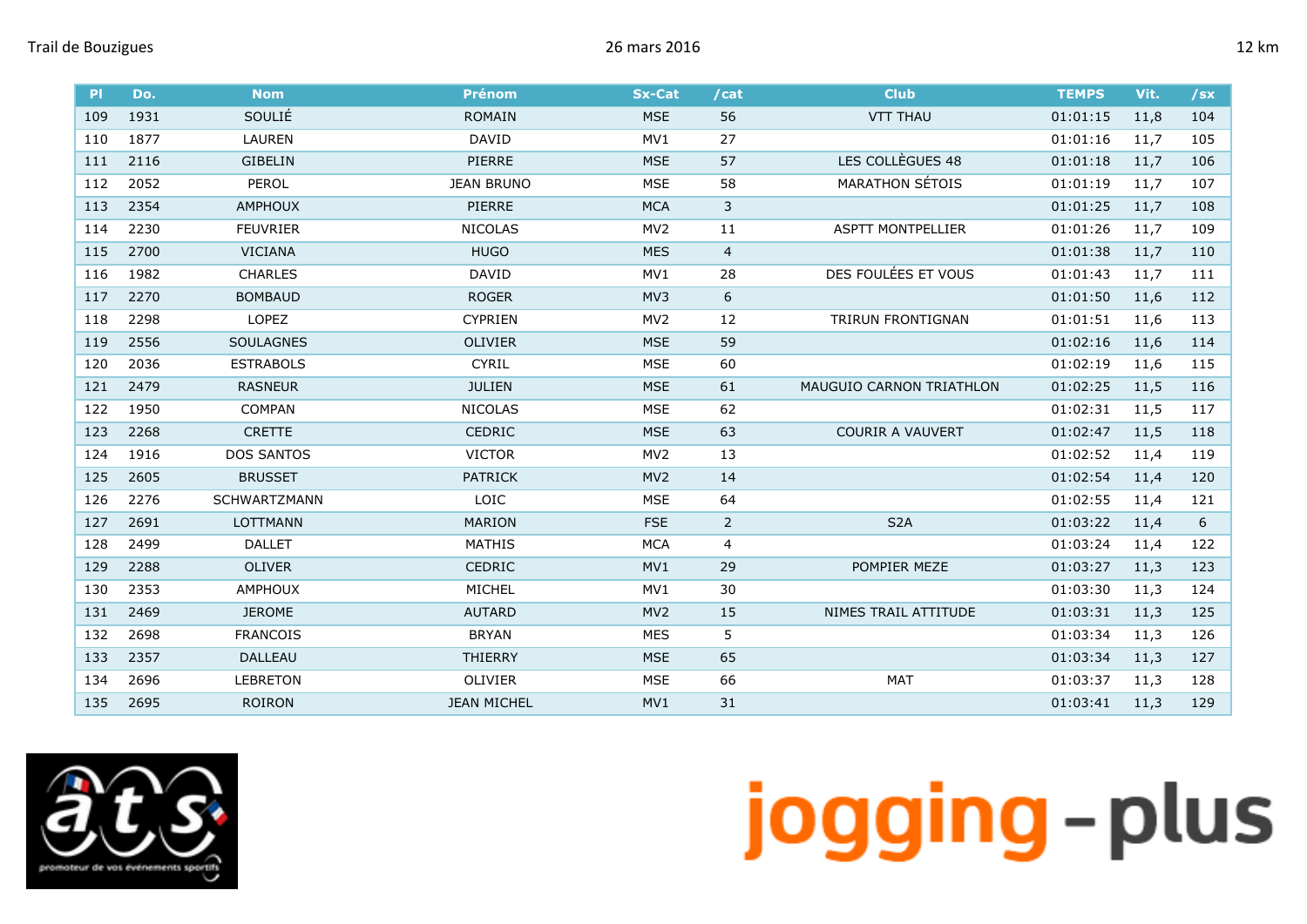| P   | Do.  | <b>Nom</b>             | <b>Prénom</b>    | <b>Sx-Cat</b>   | /cat           | <b>Club</b>                    | <b>TEMPS</b> | Vit. | $/$ sx |
|-----|------|------------------------|------------------|-----------------|----------------|--------------------------------|--------------|------|--------|
| 136 | 2143 | <b>OLLAGNIER PAGES</b> | <b>JEAN MARC</b> | MV3             | $\overline{7}$ |                                | 01:03:41     | 11,3 | 130    |
| 137 | 2371 | <b>PEYSSON</b>         | <b>BERTRAND</b>  | MV1             | 32             | <b>VILLEVEYRAC VEV</b>         | 01:03:44     | 11,3 | 131    |
| 138 | 2251 | <b>DRAJKOWSKI</b>      | DELPHINE         | FV1             | 3              |                                | 01:03:45     | 11,3 | 7      |
| 139 | 2637 | <b>CAUVET</b>          | <b>DAMIEN</b>    | <b>MSE</b>      | 67             |                                | 01:04:00     | 11,2 | 132    |
| 140 | 2534 | <b>BOUCHAU</b>         | <b>THIERRY</b>   | MV <sub>2</sub> | 16             |                                | 01:04:00     | 11,2 | 133    |
| 141 | 2505 | <b>SALES</b>           | <b>THIBAUT</b>   | <b>MSE</b>      | 68             |                                | 01:04:02     | 11,2 | 134    |
| 142 | 2015 | URBAIN                 | CORALIE          | FV1             | 4              |                                | 01:04:04     | 11,2 | 8      |
| 143 | 1905 | <b>LANIER</b>          | <b>OUENTIN</b>   | <b>MES</b>      | 6              |                                | 01:04:06     | 11,2 | 135    |
| 144 | 2258 | <b>CAMPET</b>          | <b>GILLES</b>    | <b>MSE</b>      | 69             | <b>COURIR A VAUVERT</b>        | 01:04:08     | 11,2 | 136    |
| 145 | 2422 | SANCHEZ                | ROMAIN           | <b>MSE</b>      | 70             |                                | 01:04:12     | 11,2 | 137    |
| 146 | 2515 | <b>JOUANIN</b>         | <b>LAURENT</b>   | <b>MSE</b>      | 71             |                                | 01:04:13     | 11,2 | 138    |
| 147 | 2233 | <b>ROQUES</b>          | <b>PASCAL</b>    | MV1             | 33             |                                | 01:04:17     | 11,2 | 139    |
| 148 | 2433 | <b>GRIMAL</b>          | <b>SANDY</b>     | <b>FSE</b>      | 3              | TRIRUN FRONTIGNAN              | 01:04:19     | 11,2 | 9      |
| 149 | 2482 | <b>GERVASONI</b>       | <b>JÉRÔME</b>    | <b>MSE</b>      | 72             |                                | 01:04:20     | 11,2 | 140    |
| 150 | 2426 | MARSILIO               | <b>BRUNO</b>     | MV3             | 8              |                                | 01:04:22     | 11,2 | 141    |
| 151 | 2076 | VALDEVIT               | <b>ALAIN</b>     | MV <sub>2</sub> | 17             |                                | 01:04:26     | 11,2 | 142    |
| 152 | 2490 | <b>LIACI</b>           | <b>ALEXANDRE</b> | <b>MSE</b>      | 73             |                                | 01:04:26     | 11,2 | 143    |
| 153 | 2699 | VAILLENE               | THIBAULT         | <b>MES</b>      | $\overline{7}$ |                                | 01:04:30     | 11,2 | 144    |
| 154 | 2104 | <b>NERVI</b>           | <b>DIDIER</b>    | MV <sub>2</sub> | 18             | Les Jambes de Bacchus          | 01:04:31     | 11,2 | 145    |
| 155 | 2025 | <b>RAVEL</b>           | <b>LAURENT</b>   | MV1             | 34             | Amicale sapeurs pompier gignac | 01:04:35     | 11,1 | 146    |
| 156 | 2239 | <b>BERNA</b>           | <b>DAVID</b>     | <b>MSE</b>      | 74             |                                | 01:04:39     | 11,1 | 147    |
| 157 | 2541 | LHOU MOHA              | <b>YOANN</b>     | MV1             | 35             |                                | 01:04:43     | 11,1 | 148    |
| 158 | 2223 | <b>MOUROT</b>          | <b>BENJAMIN</b>  | <b>MSE</b>      | 75             |                                | 01:04:44     | 11,1 | 149    |
| 159 | 2582 | <b>BASTIEN</b>         | MALAVIALLE       | <b>MES</b>      | 8              | <b>FRONTIGNAN</b>              | 01:04:47     | 11,1 | 150    |
| 160 | 2068 | ALRIC                  | <b>EMMANUEL</b>  | MV <sub>2</sub> | 19             |                                | 01:04:49     | 11,1 | 151    |
| 161 | 2694 | <b>BEZIAT</b>          | MATHIEU          | <b>MSE</b>      | 76             |                                | 01:04:50     | 11,1 | 152    |
| 162 | 2436 | <b>MORENO</b>          | <b>JOSE</b>      | MV <sub>2</sub> | 20             |                                | 01:04:50     | 11,1 | 153    |

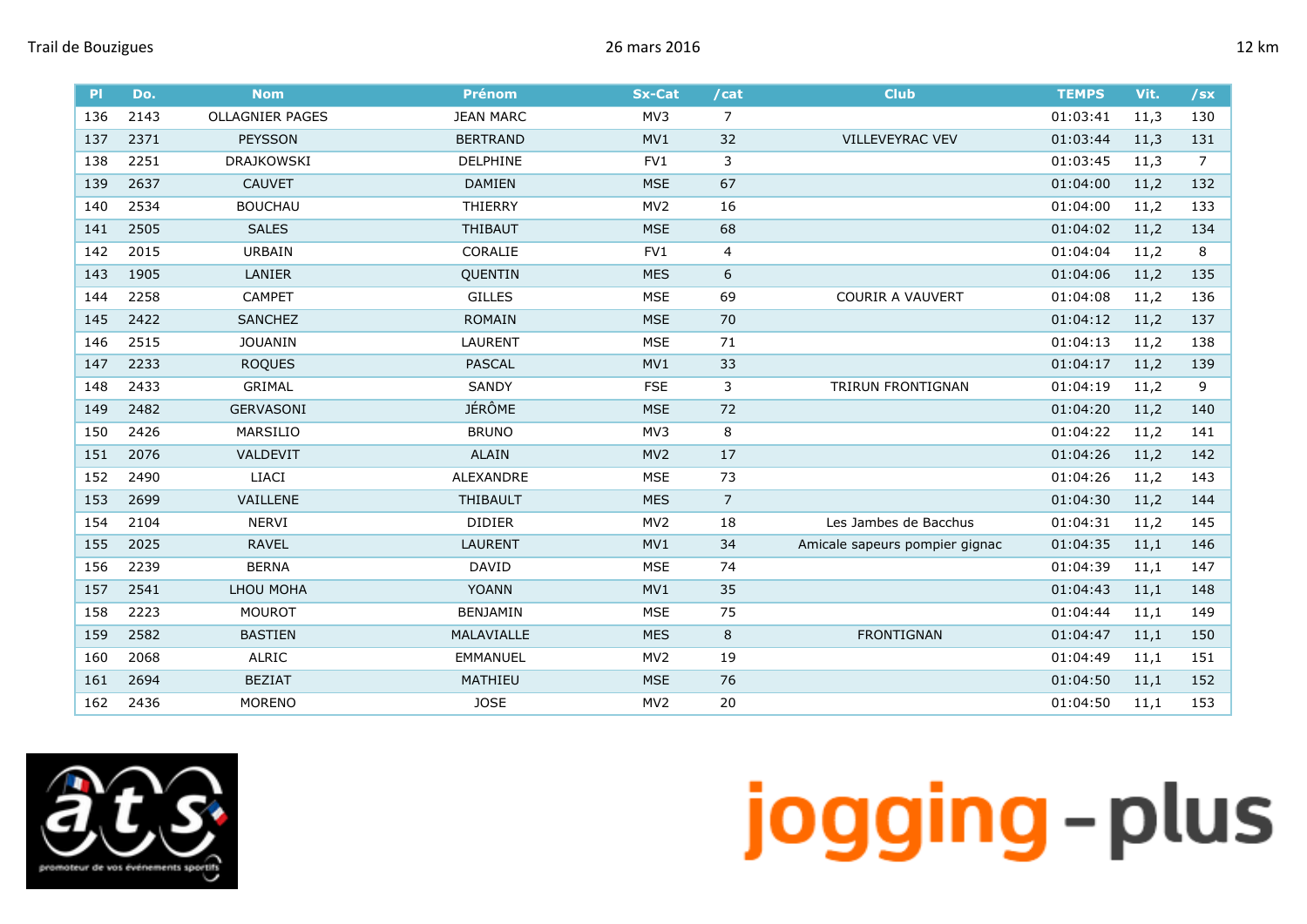

| P   | Do.  | <b>Nom</b>       | <b>Prénom</b>    | <b>Sx-Cat</b>   | /cat             | <b>Club</b>                    | <b>TEMPS</b> | Vit. | $/$ sx |
|-----|------|------------------|------------------|-----------------|------------------|--------------------------------|--------------|------|--------|
| 163 | 2257 | <b>BOURRIE</b>   | <b>FRANÇOIS</b>  | <b>MSE</b>      | 77               |                                | 01:04:53     | 11,1 | 154    |
| 164 | 2041 | <b>BELOT</b>     | <b>VICTORINE</b> | <b>FES</b>      | $\overline{2}$   |                                | 01:04:53     | 11,1 | 10     |
| 165 | 2408 | <b>REY</b>       | <b>ALEXIS</b>    | MV1             | 36               |                                | 01:04:53     | 11,1 | 155    |
| 166 | 2248 | <b>AUTARD</b>    | MARIEL           | FV <sub>2</sub> | $\mathbf{1}$     | <b>ASSP VERGEZE</b>            | 01:04:55     | 11,1 | 11     |
| 167 | 2286 | <b>GRAMAGE</b>   | <b>JULIEN</b>    | <b>MSE</b>      | 78               |                                | 01:05:00     | 11,1 | 156    |
| 168 | 2379 | <b>FELIX</b>     | CHRISTINE        | FV1             | 5                | BIPEDES DE LA VAUNAGE          | 01:05:13     | 11   | 12     |
| 169 | 2583 | <b>MARY</b>      | <b>THOMAS</b>    | <b>MSE</b>      | 79               |                                | 01:05:17     | 11   | 157    |
| 170 | 2418 | VAZQUEZ          | JEAN-MARC        | MV <sub>2</sub> | 21               |                                | 01:05:18     | 11   | 158    |
| 171 | 2512 | LAPART           | <b>CATHY</b>     | FV1             | $\boldsymbol{6}$ |                                | 01:05:19     | 11   | 13     |
| 172 | 2577 | <b>BENOD</b>     | <b>EVAN</b>      | <b>MCA</b>      | 5                | courir a saint victor          | 01:05:22     | 11   | 159    |
| 173 | 2345 | <b>LAMOUCHE</b>  | ADRIEN           | <b>MSE</b>      | 80               |                                | 01:05:31     | 11   | 160    |
| 174 | 2495 | TAILLÉ           | <b>JUSTINE</b>   | <b>FSE</b>      | 4                | TRI RUN FRONTIGNAN             | 01:05:33     | 11   | 14     |
| 175 | 2228 | <b>COURTES</b>   | <b>CHARLES</b>   | MV1             | 37               | LÉZITRAIL 34                   | 01:05:34     | 11   | 161    |
| 176 | 2227 | <b>COURTES</b>   | <b>CHRISTINE</b> | FV1             | $\overline{7}$   | LÉZITRAIL 34                   | 01:05:36     | 11   | 15     |
| 177 | 1908 | <b>ORTIGOSA</b>  | <b>ISABELLE</b>  | <b>FSE</b>      | 5                |                                | 01:05:42     | 11   | 16     |
| 178 | 2697 | <b>HUSSON</b>    | JAK              | MV1             | 38               |                                | 01:05:44     | 11   | 162    |
| 179 | 2277 | SAMALIN          | MICHEL           | MV <sub>2</sub> | 22               | FOULEE SAUSSINOISE             | 01:05:47     | 10,9 | 163    |
| 180 | 1898 | <b>DESCHAUME</b> | <b>CINDY</b>     | <b>FSE</b>      | 6                |                                | 01:05:48     | 10,9 | 17     |
| 181 | 2427 | <b>DEMORY</b>    | <b>JOHN</b>      | MV1             | 39               |                                | 01:05:49     | 10,9 | 164    |
| 182 | 2029 | <b>DUPONT</b>    | <b>GLADYS</b>    | <b>FSE</b>      | $\overline{7}$   |                                | 01:05:49     | 10,9 | 18     |
| 183 | 2567 | <b>AUDEMARD</b>  | OLIVIER          | MV1             | 40               |                                | 01:05:50     | 10,9 | 165    |
| 184 | 2156 | <b>REY</b>       | <b>SYLVAIN</b>   | <b>MSE</b>      | 81               |                                | 01:05:51     | 10,9 | 166    |
| 185 | 1927 | <b>MAUREL</b>    | VALERIE          | FV <sub>2</sub> | $\overline{2}$   | <b>BAC CAZOULS LES BEZIERS</b> | 01:05:53     | 10,9 | 19     |
| 186 | 2342 | <b>TORRES</b>    | <b>DAVID</b>     | MV1             | 41               |                                | 01:05:53     | 10,9 | 167    |
| 187 | 2325 | <b>MOINE</b>     | DOMINIQUE        | MV <sub>2</sub> | 23               | CHAMEAUX DE BEZIERS            | 01:05:57     | 10,9 | 168    |
| 188 | 2206 | WIRTH            | VALERIE          | FV1             | 8                | LA FOULEE VEDENAISE            | 01:06:02     | 10,9 | 20     |
| 189 | 2158 | MIRIOT           | <b>ALAIN</b>     | MV3             | 9                | <b>ASAD AUBENAS</b>            | 01:06:03     | 10,9 | 169    |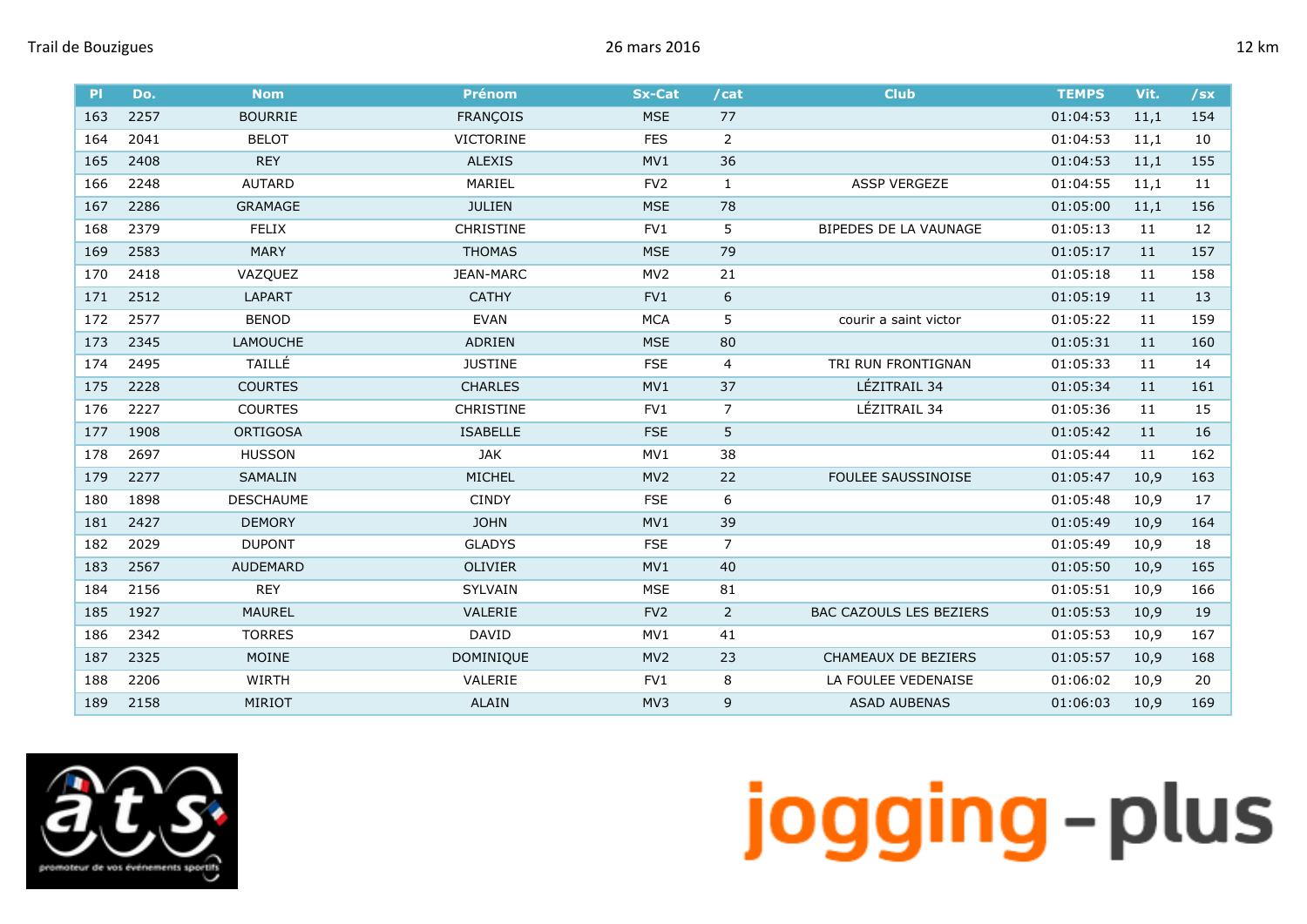| P   | Do.  | <b>Nom</b>              | <b>Prénom</b>      | <b>Sx-Cat</b>   | /cat           | <b>Club</b>                        | <b>TEMPS</b> | Vit. | $\sqrt{sx}$ |
|-----|------|-------------------------|--------------------|-----------------|----------------|------------------------------------|--------------|------|-------------|
| 190 | 2136 | <b>BOYER</b>            | <b>MARC</b>        | MV <sub>2</sub> | 24             | LaS GROULOS LONGAGNOS              | 01:06:03     | 10,9 | 170         |
| 191 | 2369 | <b>NICHLI</b>           | <b>JACQUES</b>     | MV3             | 10             | <b>JOGGING CASTELNAU 34</b>        | 01:06:07     | 10,9 | 171         |
| 192 | 2394 | <b>BEDOS</b>            | LILIANE            | FV3             | $\mathbf{1}$   | CAPEZENAS                          | 01:06:15     | 10,9 | 21          |
| 193 | 2313 | <b>CROS</b>             | <b>CHARLOTTE</b>   | <b>FES</b>      | 3              |                                    | 01:06:20     | 10,9 | 22          |
| 194 | 2314 | <b>CROS</b>             | PIERRE             | MV <sub>2</sub> | 25             |                                    | 01:06:40     | 10,8 | 172         |
| 195 | 2442 | NOCUS-MONOD             | <b>AUDREY</b>      | FV1             | 9              | <b>MGA MIREVAL</b>                 | 01:06:44     | 10,8 | 23          |
| 196 | 2564 | <b>HEYDON</b>           | <b>FABIEN</b>      | <b>MSE</b>      | 82             |                                    | 01:06:48     | 10,8 | 173         |
| 197 | 2685 | <b>CLARIMONT</b>        | <b>FANNY</b>       | <b>FSE</b>      | 8              | <b>RUNNING 66</b>                  | 01:06:48     | 10,8 | 24          |
| 198 | 2540 | <b>MOUSSARD</b>         | CAROLINE           | <b>FSE</b>      | 9              |                                    | 01:06:55     | 10,8 | 25          |
| 199 | 2551 | <b>CABANEL</b>          | <b>PASCAL</b>      | MV1             | 42             |                                    | 01:06:59     | 10,7 | 174         |
| 200 | 2346 | <b>FRANCOIS</b>         | <b>JULIEN</b>      | <b>MSE</b>      | 83             |                                    | 01:07:14     | 10,7 | 175         |
| 201 | 1977 | <b>MEYNIER</b>          | <b>VINCENT</b>     | MV <sub>2</sub> | 26             | TEAM SPORT CAMELEONS               | 01:07:17     | 10,7 | 176         |
| 202 | 2329 | <b>CASTANIER</b>        | ANDRE              | MV <sub>2</sub> | 27             |                                    | 01:07:19     | 10,7 | 177         |
| 203 | 2324 | <b>LONGHI</b>           | <b>RÉGIS</b>       | <b>MSE</b>      | 84             |                                    | 01:07:20     | 10,7 | 178         |
| 204 | 2373 | <b>VAN AKEN</b>         | <b>TOM</b>         | <b>MCA</b>      | 6              |                                    | 01:07:21     | 10,7 | 179         |
| 205 | 2557 | <b>VIDAL</b>            | SANDRINE           | FV1             | 10             | <b>BAC CAZOULS LES BEZIERS</b>     | 01:07:22     | 10,7 | 26          |
| 206 | 2242 | <b>COULOMB</b>          | <b>FRANCK</b>      | MV1             | 43             |                                    | 01:07:26     | 10,7 | 180         |
| 207 | 2487 | <b>GROSMAIRE FERRER</b> | <b>LIDWINE</b>     | FV <sub>1</sub> | 11             |                                    | 01:07:29     | 10,7 | 27          |
| 208 | 2484 | <b>ALDON</b>            | <b>FREDERIC</b>    | MV1             | 44             | <b>JOGGING LAVERUNE</b>            | 01:07:31     | 10,7 | 181         |
| 209 | 2592 | <b>PIERNAS</b>          | MICHEL             | MV3             | 11             | pas de club                        | 01:07:34     | 10,7 | 182         |
| 210 | 2589 | <b>MARC</b>             | <b>JEAN PIERRE</b> | MV <sub>2</sub> | 28             | ATAC AGDE                          | 01:07:36     | 10,7 | 183         |
| 211 | 1989 | PARDAILHE               | ERIC               | MV1             | 45             | LEZITRAIL34                        | 01:07:38     | 10,6 | 184         |
| 212 | 1969 | MAS                     | <b>CHRISTINE</b>   | FV <sub>2</sub> | 3              | LES LOUPS OCCITAN / GENERATION SED | 01:07:41     | 10,6 | 28          |
| 213 | 2550 | GALLOPIN-ZAÏDIN         | VALERIE            | FV1             | 12             | <b>TAM MONTADY</b>                 | 01:07:44     | 10,6 | 29          |
| 214 | 2535 | <b>CURIACE</b>          | <b>FABIENNE</b>    | FV <sub>2</sub> | 4              | eveil mendois athlétisme           | 01:07:47     | 10,6 | 30          |
| 215 | 2471 | <b>AUTARD</b>           | <b>MANON</b>       | <b>FES</b>      | $\overline{4}$ | <b>ASSP VERGEZE</b>                | 01:07:49     | 10,6 | 31          |
| 216 | 2184 | <b>COUCKE</b>           | <b>FLORIS</b>      | <b>MSE</b>      | 85             | <b>LOS VALENTS</b>                 | 01:07:54     | 10,6 | 185         |

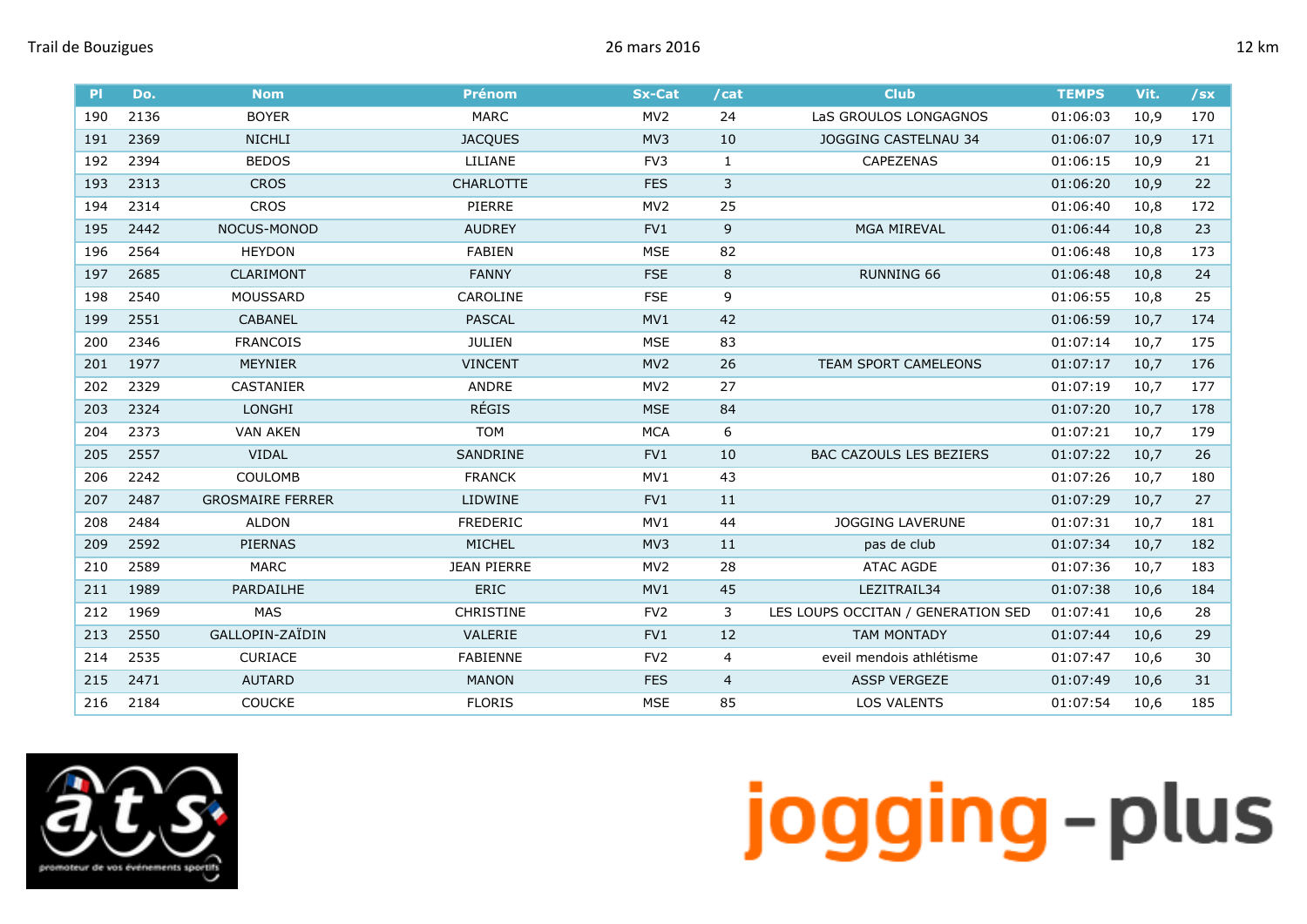| P   | Do.  | <b>Nom</b>        | <b>Prénom</b>       | <b>Sx-Cat</b>   | /cat | <b>Club</b>                 | <b>TEMPS</b> | Vit. | $/$ sx |
|-----|------|-------------------|---------------------|-----------------|------|-----------------------------|--------------|------|--------|
| 217 | 2687 | CLARIMONT         | <b>JEAN JACQUES</b> | MV <sub>2</sub> | 29   | <b>RUNNING 66</b>           | 01:07:54     | 10,6 | 186    |
| 218 | 2425 | LOMBARD           | <b>DORIAN</b>       | <b>MSE</b>      | 86   |                             | 01:07:56     | 10,6 | 187    |
| 219 | 2434 | <b>COLPAERT</b>   | JEAN-MARIE          | MV3             | 12   | TRI-RUN                     | 01:07:57     | 10,6 | 188    |
| 220 | 2477 | ARDISSON          | <b>CHRISTOPHE</b>   | <b>MSE</b>      | 87   |                             | 01:08:05     | 10,6 | 189    |
| 221 | 2462 | <b>DEDIEU</b>     | MICHEL              | MV <sub>2</sub> | 30   |                             | 01:08:07     | 10,6 | 190    |
| 222 | 2530 | LE GAUBICHON      | <b>JOHN</b>         | <b>MSE</b>      | 88   |                             | 01:08:08     | 10,6 | 191    |
| 223 | 2195 | <b>VAN WELDEN</b> | <b>THOMAS</b>       | <b>MJU</b>      | 3    |                             | 01:08:37     | 10,5 | 192    |
| 224 | 2375 | <b>FAURE</b>      | OLIVIER             | MV <sub>2</sub> | 31   |                             | 01:08:42     | 10,5 | 193    |
| 225 | 2374 | <b>FAURE</b>      | VALENTIN            | <b>MES</b>      | 9    |                             | 01:08:42     | 10,5 | 194    |
| 226 | 2320 | <b>ALTHAUS</b>    | MÉLANIE             | FV1             | 13   |                             | 01:08:43     | 10,5 | 32     |
| 227 | 2109 | <b>GUESNIER</b>   | <b>CHRISTOPHE</b>   | MV1             | 46   |                             | 01:08:45     | 10,5 | 195    |
| 228 | 2561 | <b>DÉPOSÉ</b>     | <b>VINCENT</b>      | <b>MSE</b>      | 89   | RUNNING BOISSERON           | 01:08:46     | 10,5 | 196    |
| 229 | 2053 | THIVEYRAT         | <b>JEREMY</b>       | <b>MSE</b>      | 90   |                             | 01:08:48     | 10,5 | 197    |
| 230 | 2506 | <b>RIBET</b>      | VIRGINIE            | FV1             | 14   | <b>LOUPIAN TRI NATURE</b>   | 01:08:48     | 10,5 | 33     |
| 231 | 2464 | <b>CANOVAS</b>    | <b>ERICK</b>        | MV3             | 13   | <b>ATAC AGDE</b>            | 01:08:50     | 10,5 | 198    |
| 232 | 2410 | SAUZE             | <b>JEAN LUC</b>     | MV <sub>2</sub> | 32   | <b>SNR</b>                  | 01:08:51     | 10,5 | 199    |
| 233 | 2307 | <b>GERVAIS</b>    | <b>AURELIEN</b>     | <b>MSE</b>      | 91   |                             | 01:08:52     | 10,5 | 200    |
| 234 | 1986 | ANDRÉ             | <b>EVELYNE</b>      | FV1             | 15   | LÉZITRAIL 34                | 01:08:53     | 10,5 | 34     |
| 235 | 2388 | <b>GUÉTIÈRE</b>   | DOMINIQUE PASCAL    | MV3             | 14   | MIREVAL GARDIOLE ATHLÉTISME | 01:08:53     | 10,5 | 201    |
| 236 | 1985 | ANDRÉ             | <b>CHRISTIAN</b>    | MV <sub>2</sub> | 33   | LEZITRAIL34                 | 01:08:54     | 10,4 | 202    |
| 237 | 2004 | PIQUERAS          | <b>FREDERIC</b>     | <b>MSE</b>      | 92   |                             | 01:09:02     | 10,4 | 203    |
| 238 | 2488 | LEVILLAIN         | <b>FANNY</b>        | <b>FSE</b>      | 10   |                             | 01:09:05     | 10,4 | 35     |
| 239 | 2681 | SANGUINEI         | <b>CHRISTIAN</b>    | MV3             | 15   |                             | 01:09:10     | 10,4 | 204    |
| 240 | 2461 | <b>GRESLOU</b>    | <b>FELIPE</b>       | <b>MSE</b>      | 93   |                             | 01:09:13     | 10,4 | 205    |
| 241 | 2491 | <b>BLANC</b>      | DANIELLE            | <b>FSE</b>      | 11   |                             | 01:09:14     | 10,4 | 36     |
| 242 | 2459 | <b>CABOT</b>      | <b>BERNARD</b>      | MV1             | 47   |                             | 01:09:19     | 10,4 | 206    |
| 243 | 2278 | PLAGNIOL          | <b>LAURENT</b>      | MV <sub>2</sub> | 34   | <b>FOULEE SAUSSINOISE</b>   | 01:09:29     | 10,4 | 207    |

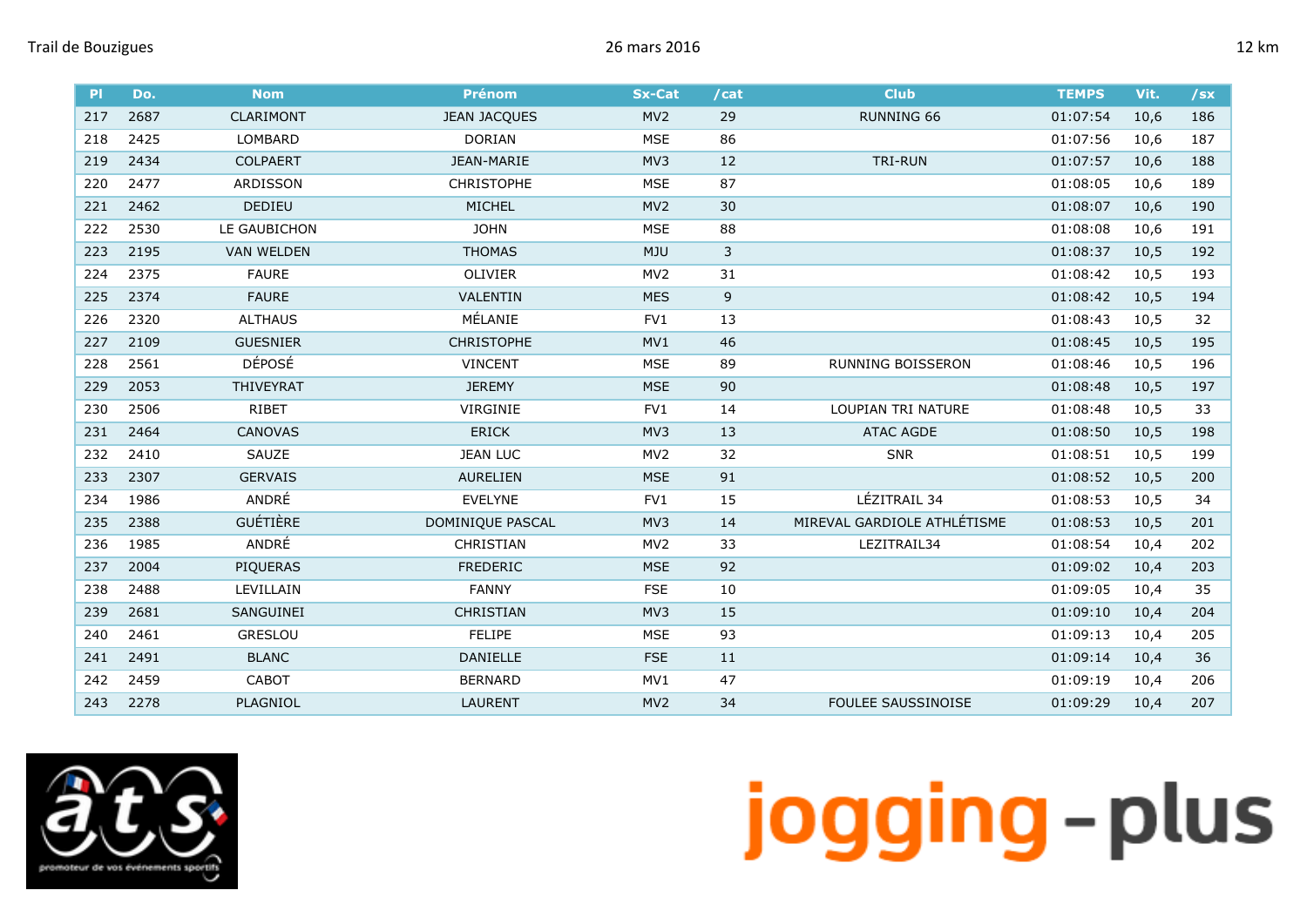| P <sub>1</sub> | Do.  | <b>Nom</b>      | <b>Prénom</b>    | <b>Sx-Cat</b>   | /cat           | <b>Club</b>                    | <b>TEMPS</b> | Vit. | $/$ sx |
|----------------|------|-----------------|------------------|-----------------|----------------|--------------------------------|--------------|------|--------|
| 244            | 2287 | GRAMAGE         | VIRGINIE         | <b>FSE</b>      | 12             |                                | 01:09:31     | 10,4 | 37     |
| 245            | 2451 | <b>FOURCADE</b> | <b>CAMILLE</b>   | <b>FSE</b>      | 13             |                                | 01:09:31     | 10,4 | 38     |
| 246            | 2338 | <b>TEROL</b>    | MICHEL           | MV <sub>2</sub> | 35             | <b>SANS CLUB</b>               | 01:09:32     | 10,4 | 208    |
| 247            | 2196 | <b>BONNET</b>   | MICHEL           | MV1             | 48             |                                | 01:09:32     | 10,4 | 209    |
| 248            | 2020 | <b>BOTELLA</b>  | DOMINIQUE        | MV1             | 49             |                                | 01:09:34     | 10,3 | 210    |
| 249            | 2689 | RIVIERE         | <b>GUY</b>       | MV <sub>2</sub> | 36             | <b>CA PEZENAS</b>              | 01:09:50     | 10,3 | 211    |
| 250            | 2083 | <b>ESTIVAL</b>  | OLIVIER          | MV <sub>2</sub> | 37             |                                | 01:09:55     | 10,3 | 212    |
| 251            | 2454 | <b>COURTOIS</b> | <b>DENIS</b>     | MV1             | 50             | <b>CGA</b>                     | 01:09:58     | 10,3 | 213    |
| 252            | 1961 | <b>BAPTISTE</b> | <b>CLAUDE</b>    | MV1             | 51             |                                | 01:10:04     | 10,3 | 214    |
| 253            | 2546 | DARDE           | <b>MAGALI</b>    | <b>FSE</b>      | 14             |                                | 01:10:05     | 10,3 | 39     |
| 254            | 2400 | <b>GALLIANO</b> | <b>GILBERT</b>   | MV <sub>2</sub> | 38             | <b>SANOF</b>                   | 01:10:06     | 10,3 | 215    |
| 255            | 2413 | ABILY           | <b>DAVID</b>     | MV1             | 52             | <b>NON LICENCIE</b>            | 01:10:08     | 10,3 | 216    |
| 256            | 2250 | <b>BENARD</b>   | <b>STEPHANE</b>  | MV1             | 53             | CROCO D AIRAIN NIMES TRIATHLON | 01:10:10     | 10,3 | 217    |
| 257            | 2006 | <b>FAROUN</b>   | <b>CELINE</b>    | <b>FSE</b>      | 15             |                                | 01:10:11     | 10,3 | 40     |
| 258            | 1965 | MARCHADIER      | SÉBASTIEN        | <b>MSE</b>      | 94             |                                | 01:10:14     | 10,3 | 218    |
| 259            | 2590 | <b>RUBIO</b>    | <b>SERGE</b>     | MV3             | 16             |                                | 01:10:16     | 10,2 | 219    |
| 260            | 2172 | GUIZARD         | ERIC             | MV <sub>2</sub> | 39             |                                | 01:10:19     | 10,2 | 220    |
| 261            | 2435 | <b>BONAFOUS</b> | <b>GEORGES</b>   | MV1             | 54             |                                | 01:10:20     | 10,2 | 221    |
| 262            | 1925 | MARTINEZ        | <b>JEAN MARC</b> | MV1             | 55             | 19 08 1967                     | 01:10:20     | 10,2 | 222    |
| 263            | 2339 | <b>DIJOLS</b>   | <b>HUGUETTE</b>  | FV3             | $\overline{2}$ | <b>TOUROULIS</b>               | 01:10:21     | 10,2 | 41     |
| 264            | 2524 | LOZANO          | <b>STEPHANIE</b> | FV1             | 16             | <b>VEDAS ENDURANCE</b>         | 01:10:22     | 10,2 | 42     |
| 265            | 2483 | <b>FOBIS</b>    | PHILIPPE         | MV <sub>2</sub> | 40             |                                | 01:10:24     | 10,2 | 223    |
| 266            | 1980 | MAURINO         | ALAIN            | MV <sub>2</sub> | 41             |                                | 01:10:24     | 10,2 | 224    |
| 267            | 2007 | <b>GARCIA</b>   | PAULINE          | <b>FSE</b>      | 16             |                                | 01:10:39     | 10,2 | 43     |
| 268            | 2431 | <b>REY</b>      | MAGALIE          | FV1             | 17             | <b>MGA MIREVAL</b>             | 01:10:51     | 10,2 | 44     |
| 269            | 2092 | <b>GOMEZ</b>    | <b>CYRIL</b>     | <b>MSE</b>      | 95             |                                | 01:10:57     | 10,1 | 225    |
| 270            | 2513 | <b>METIER</b>   | <b>CLAUDINE</b>  | FV <sub>2</sub> | 5              |                                | 01:10:58     | 10,1 | 45     |

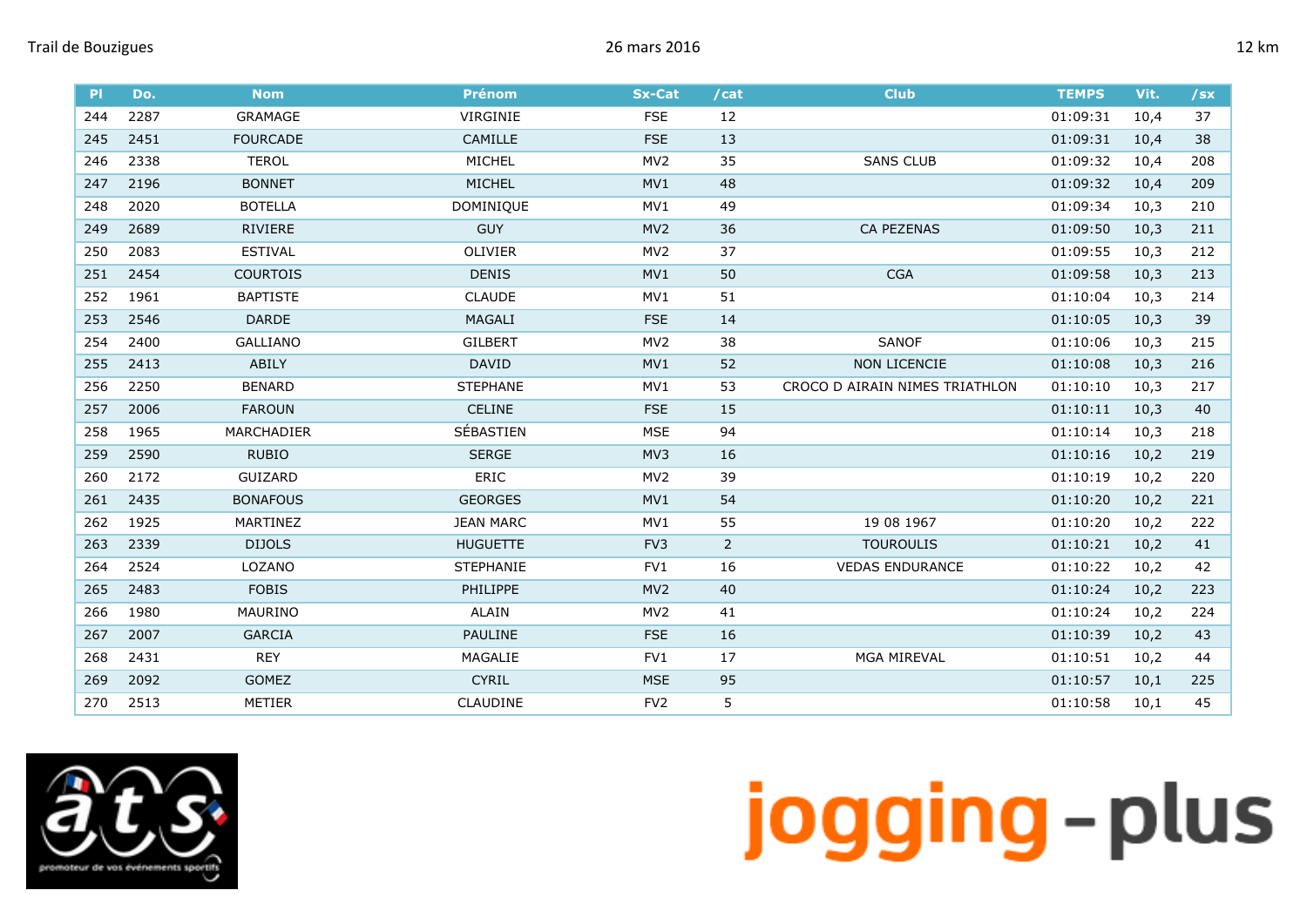| P   | Do.  | <b>Nom</b>        | <b>Prénom</b>     | <b>Sx-Cat</b>   | /cat | <b>Club</b>               | <b>TEMPS</b> | Vit. | $/$ sx |
|-----|------|-------------------|-------------------|-----------------|------|---------------------------|--------------|------|--------|
| 271 | 2318 | <b>ENJALRIC</b>   | <b>MARC</b>       | MV1             | 56   | <b>COURIR ENTRE POTES</b> | 01:11:03     | 10,1 | 226    |
| 272 | 1958 | <b>BERNARD</b>    | PIERRE            | MV1             | 57   |                           | 01:11:09     | 10,1 | 227    |
| 273 | 1930 | <b>SMOLAREZ</b>   | <b>NATACHA</b>    | FV1             | 18   |                           | 01:11:17     | 10,1 | 46     |
| 274 | 2428 | <b>MAURAS</b>     | <b>SANDRA</b>     | FV1             | 19   | <b>COURIR A VAUVERT</b>   | 01:11:18     | 10,1 | 47     |
| 275 | 2390 | <b>LEBRUN</b>     | <b>AGATHE</b>     | <b>FSE</b>      | 17   |                           | 01:11:23     | 10,1 | 48     |
| 276 | 1924 | <b>DUCLOS</b>     | NATHALIE          | FV1             | 20   | aucun                     | 01:11:25     | 10,1 | 49     |
| 277 | 2472 | <b>GAUCHER</b>    | <b>REMY</b>       | <b>MSE</b>      | 96   |                           | 01:11:31     | 10,1 | 228    |
| 278 | 2485 | <b>PROUVEZE</b>   | JEAN-MARC         | MV1             | 58   | CRÉDIT AGRICOLE LANGUEDOC | 01:11:31     | 10,1 | 229    |
| 279 | 2439 | <b>PROUVEZE</b>   | <b>PEGGY</b>      | FV1             | 21   | LES BIPEDES DE LA VAUNAGE | 01:11:32     | 10,1 | 50     |
| 280 | 2438 | <b>REARD</b>      | KATIA             | FV1             | 22   | LES BIBÈDES DE LA VAUNAGE | 01:11:32     | 10,1 | 51     |
| 281 | 2381 | <b>AUMAND</b>     | <b>SYLVAIN</b>    | <b>MSE</b>      | 97   |                           | 01:11:33     | 10,1 | 230    |
| 282 | 2528 | VOGEL             | <b>XAVIER</b>     | MV1             | 59   |                           | 01:11:36     | 10,1 | 231    |
| 283 | 2529 | <b>PONCHEL</b>    | <b>CÉDRINE</b>    | FV1             | 23   |                           | 01:11:38     | 10,1 | 52     |
| 284 | 2123 | <b>MOULIS</b>     | PIERRE            | <b>MSE</b>      | 98   |                           | 01:11:39     | 10   | 232    |
| 285 | 1997 | AQUILO            | <b>BRUNO</b>      | MV <sub>2</sub> | 42   |                           | 01:11:43     | 10   | 233    |
| 286 | 2145 | <b>HEINRICH</b>   | <b>RENAUD</b>     | MV1             | 60   |                           | 01:11:45     | 10   | 234    |
| 287 | 2185 | ANDRE             | <b>LUC</b>        | MV3             | 17   |                           | 01:11:47     | 10   | 235    |
| 288 | 2443 | LAGABBE           | <b>ANNE</b>       | FV1             | 24   |                           | 01:11:50     | 10   | 53     |
| 289 | 2478 | <b>BEAUMONT</b>   | <b>STEPHANE</b>   | MV1             | 61   |                           | 01:11:51     | 10   | 236    |
| 290 | 2300 | <b>GRANGEMARD</b> | <b>PHILIPPE</b>   | MV1             | 62   |                           | 01:11:55     | 10   | 237    |
| 291 | 2150 | <b>FICHOU</b>     | <b>EMILIE</b>     | <b>FSE</b>      | 18   |                           | 01:11:56     | 10   | 54     |
| 292 | 2137 | <b>RAVESE</b>     | AGOSTINO          | MV3             | 18   | <b>JOGGING LAVERUNE</b>   | 01:12:03     | 10   | 238    |
| 293 | 1979 | <b>TITOS</b>      | <b>ANAIS</b>      | <b>FSE</b>      | 19   | <b>LES SALTARECS</b>      | 01:12:08     | 10   | 55     |
| 294 | 2330 | PUTIGNANI         | <b>EMMANUELLE</b> | FV1             | 25   |                           | 01:12:12     | 10   | 56     |
| 295 | 2575 | ZAPATA            | <b>FABIENNE</b>   | FV <sub>2</sub> | 6    | pas de club               | 01:12:13     | 10   | 57     |
| 296 | 2474 | ALMUNEAU          | MIKAEL            | <b>MSE</b>      | 99   |                           | 01:12:13     | 10   | 239    |
| 297 | 2161 | <b>BOUTIERES</b>  | SÉBASTIEN         | MV1             | 63   |                           | 01:12:30     | 9,9  | 240    |

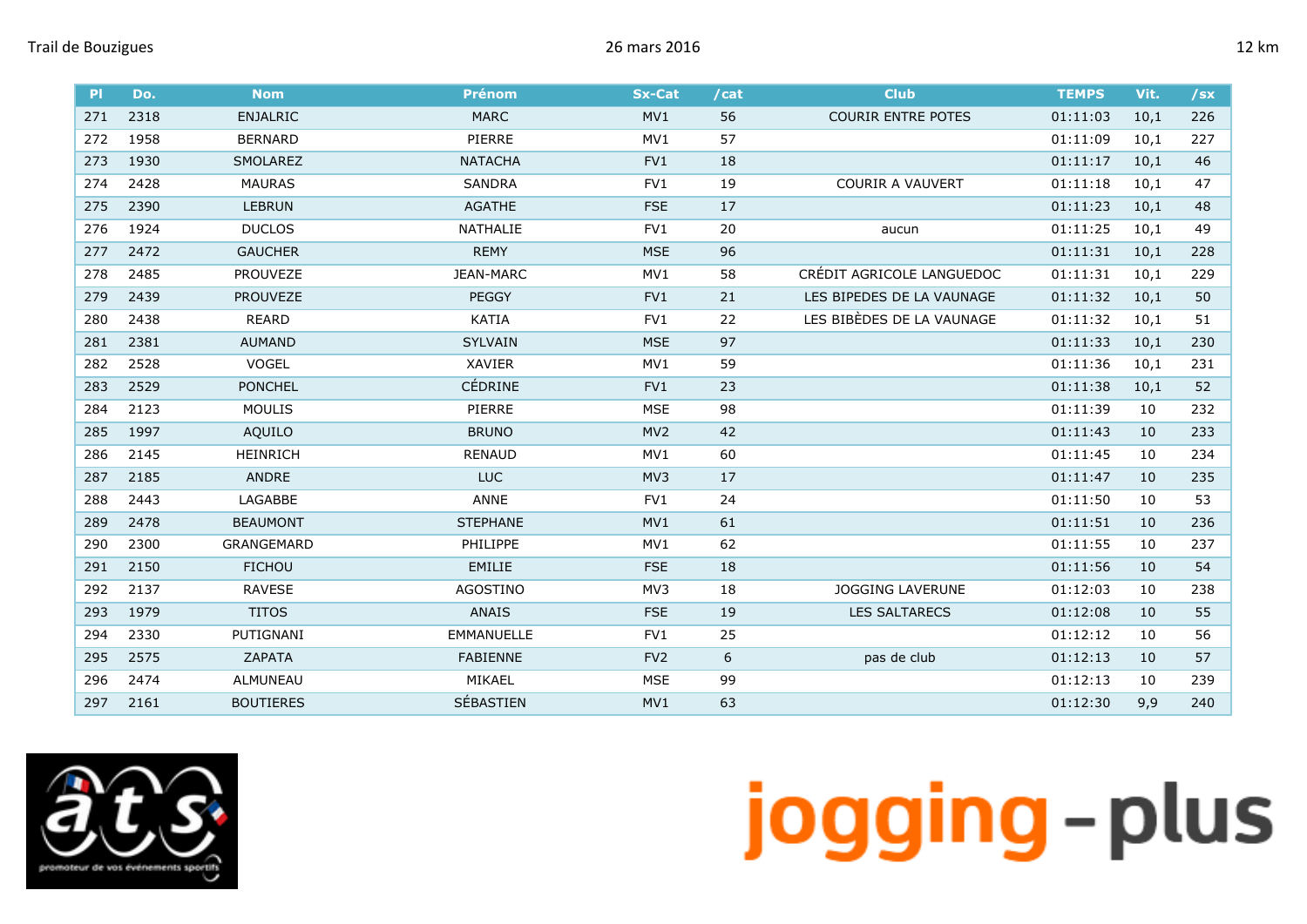| P <sub>1</sub> | Do.  | <b>Nom</b>       | <b>Prénom</b>      | <b>Sx-Cat</b>   | /cat           | <b>Club</b>                         | <b>TEMPS</b> | Vit. | $/$ sx |
|----------------|------|------------------|--------------------|-----------------|----------------|-------------------------------------|--------------|------|--------|
| 298            | 2219 | <b>HARICHE</b>   | KEITHIA            | <b>FSE</b>      | 20             |                                     | 01:12:32     | 9,9  | 58     |
| 299            | 2517 | <b>RIEU</b>      | <b>JEAN-PAUL</b>   | MV3             | 19             |                                     | 01:12:40     | 9,9  | 241    |
| 300            | 2412 | IM               | WILLIAM            | MV1             | 64             |                                     | 01:12:41     | 9,9  | 242    |
| 301            | 2525 | <b>FIORE</b>     | <b>GERARD</b>      | MV1             | 65             | <b>SCAC</b>                         | 01:12:43     | 9,9  | 243    |
| 302            | 2337 | MONTALDOT        | <b>CORINNE</b>     | FV1             | 26             |                                     | 01:12:44     | 9,9  | 59     |
| 303            | 1963 | QUITMAN          | VALERIE            | FV1             | 27             | les coureurs de l'éolienne clapiers | 01:12:45     | 9,9  | 60     |
| 304            | 2335 | <b>BAUME</b>     | <b>FLORENCE</b>    | FV <sub>2</sub> | $\overline{7}$ |                                     | 01:12:46     | 9,9  | 61     |
| 305            | 2042 | <b>RUBIO</b>     | <b>MANU</b>        | MV1             | 66             |                                     | 01:12:46     | 9,9  | 244    |
| 306            | 2178 | DALLÉE           | LUCIE              | <b>FSE</b>      | 21             |                                     | 01:12:55     | 9,9  | 62     |
| 307            | 2688 | VALDING          | <b>THOMAS</b>      | <b>MSE</b>      | 100            |                                     | 01:13:01     | 9,9  | 245    |
| 308            | 2201 | <b>ROUQUETTE</b> | SANDRINE           | FV <sub>2</sub> | 8              | <b>COURIR A VAUVERT</b>             | 01:13:05     | 9,9  | 63     |
| 309            | 2501 | <b>COUDERC</b>   | <b>FLORIANE</b>    | FV1             | 28             | <b>COURIR A VAUVERT</b>             | 01:13:06     | 9,8  | 64     |
| 310            | 2238 | <b>CAPLAT</b>    | JEAN-FRANÇOIS      | MV1             | 67             |                                     | 01:13:08     | 9,8  | 246    |
| 311            | 2303 | <b>ESTIMBRE</b>  | <b>DIDIER</b>      | MV3             | 20             | <b>JOGGING LAVERUNE</b>             | 01:13:12     | 9,8  | 247    |
| 312            | 2419 | CORNEILLE        | NATHALIE           | FV <sub>2</sub> | 9              | <b>TAM MONTADY</b>                  | 01:13:15     | 9,8  | 65     |
| 313            | 1996 | <b>LONG</b>      | <b>LUCAS</b>       | MV1             | 68             |                                     | 01:13:18     | 9,8  | 248    |
| 314            | 2470 | PIC              | <b>LUCILE</b>      | FVI             | 29             |                                     | 01:13:20     | 9,8  | 66     |
| 315            | 2457 | MAMIA            | MARLÈNE            | <b>FJU</b>      | $\overline{2}$ | SETE THAU TRIATHLON                 | 01:13:20     | 9,8  | 67     |
| 316            | 2560 | PIC              | <b>STÉPHANE</b>    | MV1             | 69             | AMICALE HÉRAULT ATHLETISME          | 01:13:22     | 9,8  | 249    |
| 317            | 2548 | <b>ROCHARD</b>   | PIERRICK           | MV1             | 70             |                                     | 01:13:24     | 9,8  | 250    |
| 318            | 2274 | CONRARDY         | ODILE              | <b>FSE</b>      | 22             | MARC 34                             | 01:13:25     | 9,8  | 68     |
| 319            | 2352 | <b>GODARD</b>    | <b>JEAN-PASCAL</b> | MV <sub>2</sub> | 43             | <b>CE Schneider Electric</b>        | 01:13:28     | 9,8  | 251    |
| 320            | 2574 | <b>ROUX</b>      | <b>MARLO</b>       | FV1             | 30             |                                     | 01:13:36     | 9,8  | 69     |
| 321            | 2208 | <b>HREN</b>      | <b>CORINNE</b>     | FV <sub>2</sub> | 10             | <b>ENTENTE POUSSAN BALARUC</b>      | 01:13:39     | 9,8  | 70     |
| 322            | 2011 | MALATIA          | <b>NADIA</b>       | <b>FSE</b>      | 23             |                                     | 01:13:45     | 9,8  | 71     |
| 323            | 2012 | <b>BACHA</b>     | FADI               | MV <sub>2</sub> | 44             |                                     | 01:13:52     | 9,7  | 252    |
| 324            | 2291 | <b>BELTRAN</b>   | RICHARD            | MV1             | 71             | <b>COURIR ENTRE POTES</b>           | 01:13:56     | 9,7  | 253    |

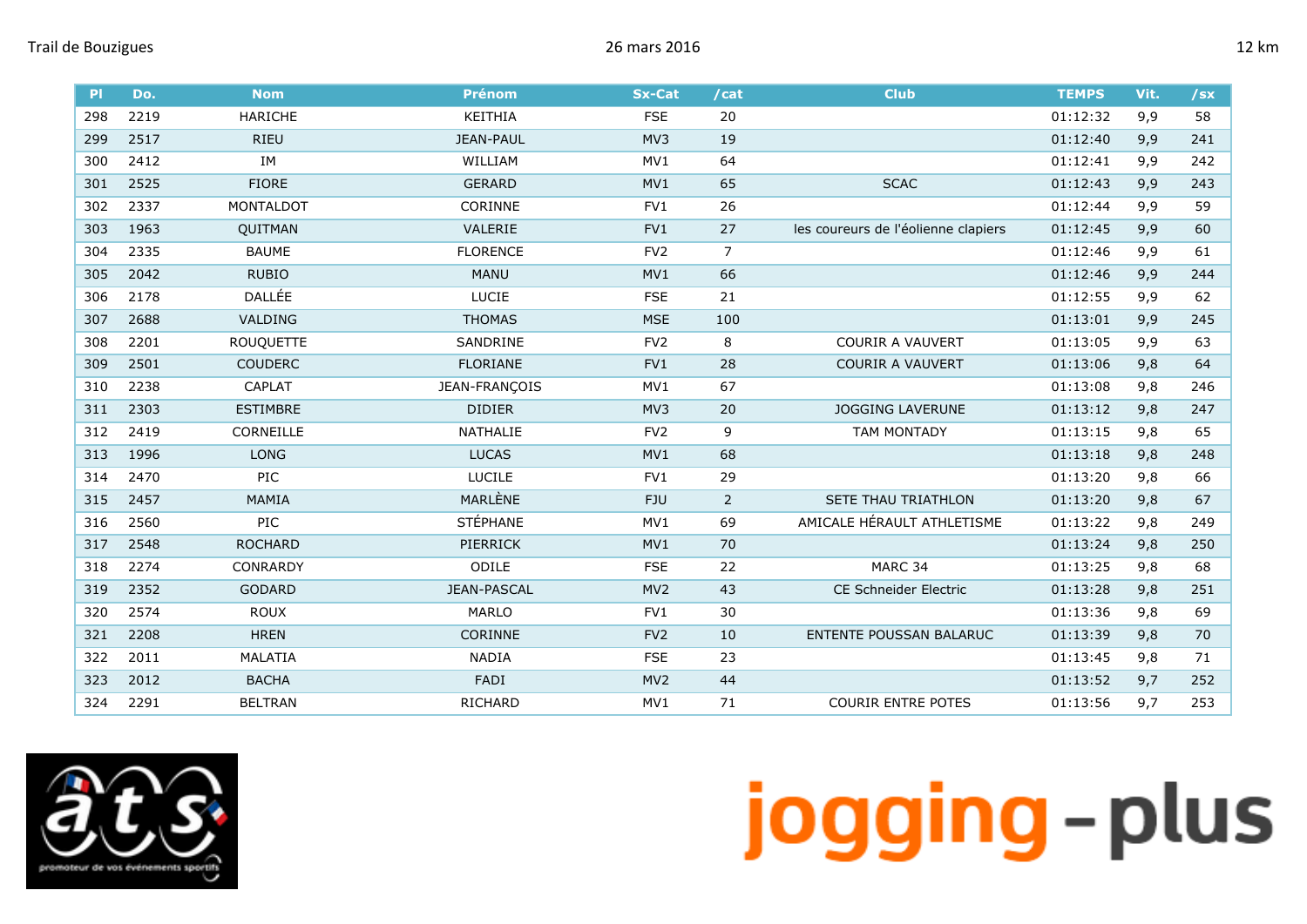| P <sub>1</sub> | Do.  | <b>Nom</b>             | <b>Prénom</b>      | <b>Sx-Cat</b>   | /cat | <b>Club</b>              | <b>TEMPS</b> | Vit. | $/$ sx |
|----------------|------|------------------------|--------------------|-----------------|------|--------------------------|--------------|------|--------|
| 325            | 2140 | <b>TURI</b>            | <b>FREDERIC</b>    | <b>MSE</b>      | 101  |                          | 01:13:59     | 9,7  | 254    |
| 326            | 2290 | <b>ARTACHO</b>         | J                  | MV1             | 72   |                          | 01:14:02     | 9,7  | 255    |
| 327            | 2389 | LANZELLOTTI            | <b>PROVENCE</b>    | <b>FSE</b>      | 24   | LEZITRAIL34              | 01:14:02     | 9,7  | 72     |
| 328            | 2526 | <b>HERR</b>            | SEBASTIEN          | MV1             | 73   |                          | 01:14:09     | 9,7  | 256    |
| 329            | 1987 | <b>BOUSQUET</b>        | VALERIE            | FV <sub>2</sub> | 11   | LÉZITRAIL 34             | 01:14:16     | 9,7  | 73     |
| 330            | 2186 | <b>RIVORY</b>          | FRÉDÉRIC           | <b>MSE</b>      | 102  |                          | 01:14:18     | 9,7  | 257    |
| 331            | 1988 | MANZANARES             | <b>JEAN</b>        | MV3             | 21   | LEZITRAIL34              | 01:14:20     | 9,7  | 258    |
| 332            | 1904 | SIMON                  | <b>FRANCK</b>      | MV1             | 74   | <b>DREAM TEAM</b>        | 01:14:25     | 9,7  | 259    |
| 333            | 2341 | <b>LECHAPT</b>         | <b>OLIVIER</b>     | <b>MSE</b>      | 103  |                          | 01:14:26     | 9,7  | 260    |
| 334            | 2503 | <b>GRASSET-BOURDEL</b> | <b>NATHALIE</b>    | FV <sub>2</sub> | 12   |                          | 01:14:32     | 9,7  | 74     |
| 335            | 2393 | <b>LEBRUN</b>          | <b>ALAIN</b>       | MV3             | 22   |                          | 01:14:34     | 9,7  | 261    |
| 336            | 2014 | <b>PLANCHER</b>        | <b>AUDREY</b>      | <b>FSE</b>      | 25   | <b>COURIR A VAUVERT</b>  | 01:14:36     | 9,6  | 75     |
| 337            | 2593 | <b>GRANSON</b>         | <b>SANDRA</b>      | <b>FSE</b>      | 26   |                          | 01:14:38     | 9,6  | 76     |
| 338            | 2465 | <b>ARNOUX</b>          | <b>CHRISTINE</b>   | FV <sub>2</sub> | 13   |                          | 01:14:42     | 9,6  | 77     |
| 339            | 2075 | <b>JEAN</b>            | MARIEPAULE         | FV <sub>2</sub> | 14   | <b>JOGGING CASTELNAU</b> | 01:14:51     | 9,6  | 78     |
| 340            | 2193 | <b>VAN WELDEN</b>      | <b>OLIVIER</b>     | MV1             | 75   | CROCO AIRAIN NIMES       | 01:14:52     | 9,6  | 262    |
| 341            | 2437 | <b>HOQUET</b>          | <b>SYLVIE</b>      | FV <sub>2</sub> | 15   |                          | 01:14:55     | 9,6  | 79     |
| 342            | 2244 | <b>BOURDEL</b>         | <b>ROMAIN</b>      | <b>MES</b>      | 10   |                          | 01:14:55     | 9,6  | 263    |
| 343            | 2514 | <b>MARGUERITAT</b>     | <b>JEAN MICHEL</b> | MV <sub>2</sub> | 45   |                          | 01:15:03     | 9,6  | 264    |
| 344            | 2259 | <b>BONACCHI</b>        | <b>ELODIE</b>      | <b>FSE</b>      | 27   |                          | 01:15:04     | 9,6  | 80     |
| 345            | 2170 | PEYRIERE               | MARIE-THERESE      | FV <sub>2</sub> | 16   |                          | 01:15:05     | 9,6  | 81     |
| 346            | 2595 | <b>MAGES</b>           | VÉRONIQUE          | FV1             | 31   |                          | 01:15:11     | 9,6  | 82     |
| 347            | 2267 | <b>RIVES</b>           | ALEXANDRINE        | <b>FSE</b>      | 28   |                          | 01:15:13     | 9,6  | 83     |
| 348            | 2261 | SANSOIT                | <b>EVE</b>         | <b>FSE</b>      | 29   |                          | 01:15:14     | 9,6  | 84     |
| 349            | 1910 | <b>RODRIGUEZ</b>       | <b>NATHALIE</b>    | FV1             | 32   | <b>MARATHON SÉTOIS</b>   | 01:15:18     | 9,6  | 85     |
| 350            | 2545 | <b>RUZAFA</b>          | <b>SYLVIE</b>      | FV1             | 33   | <b>ATAC AGDE</b>         | 01:15:20     | 9,6  | 86     |
| 351            | 2166 | <b>PEACE</b>           | <b>FLORENCE</b>    | FVI             | 34   | <b>VTR VIAS</b>          | 01:15:21     | 9,6  | 87     |

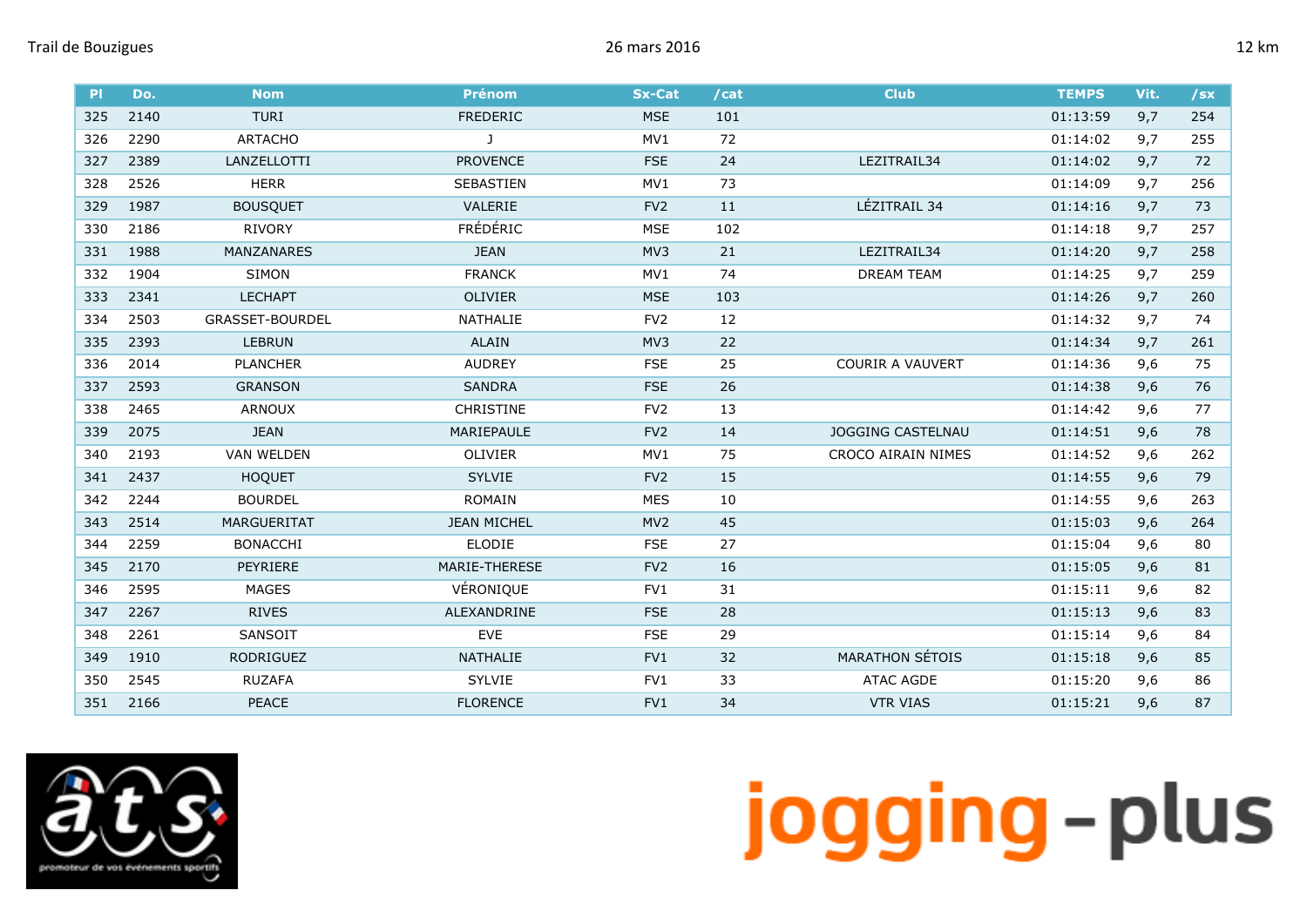| P   | Do.  | <b>Nom</b>             | <b>Prénom</b>     | <b>Sx-Cat</b>   | /cat           | <b>Club</b>               | <b>TEMPS</b> | Vit. | $\sqrt{sx}$ |
|-----|------|------------------------|-------------------|-----------------|----------------|---------------------------|--------------|------|-------------|
| 352 | 2082 | <b>BAGUET</b>          | DOMINIQUE         | MV <sub>2</sub> | 46             | <b>VEDAS ENDURANCE</b>    | 01:15:23     | 9,6  | 265         |
| 353 | 2096 | EGIZIANO               | VIRGINIE          | <b>FSE</b>      | 30             |                           | 01:15:33     | 9,5  | 88          |
| 354 | 2331 | SANROMAN               | <b>CHRISTELLE</b> | <b>FSE</b>      | 31             | 1000 PATTES DU PONTET     | 01:15:37     | 9,5  | 89          |
| 355 | 2152 | <b>BOURDEL</b>         | <b>FABRICE</b>    | <b>MSE</b>      | 104            |                           | 01:15:55     | 9,5  | 266         |
| 356 | 2417 | CROIX                  | MAGALI            | FV1             | 35             |                           | 01:15:58     | 9,5  | 90          |
| 357 | 2305 | <b>DEBARD</b>          | <b>ROBIN</b>      | <b>MSE</b>      | 105            |                           | 01:16:01     | 9,5  | 267         |
| 358 | 2090 | SABATIER               | RICHARD           | MV <sub>2</sub> | 47             |                           | 01:16:02     | 9,5  | 268         |
| 359 | 2306 | <b>DEBARD</b>          | <b>FLORINE</b>    | <b>FCA</b>      | $\mathbf{1}$   |                           | 01:16:03     | 9,5  | 91          |
| 360 | 2272 | <b>VIGNON</b>          | <b>JULIE</b>      | <b>FSE</b>      | 32             |                           | 01:16:03     | 9,5  | 92          |
| 361 | 2420 | <b>LECLERC</b>         | <b>THIERRY</b>    | MV1             | 76             | Defiman Triathlon Pezenas | 01:16:05     | 9,5  | 269         |
| 362 | 1902 | <b>BOUISSON-LAURET</b> | <b>KATIA</b>      | FV1             | 36             |                           | 01:16:07     | 9,5  | 93          |
| 363 | 2362 | PAIXAO DO SENHOR       | <b>ANTONIO</b>    | MV <sub>2</sub> | 48             | <b>ASEMM RUNNING</b>      | 01:16:07     | 9,5  | 270         |
| 364 | 2511 | <b>SERIN</b>           | MARIE-NOËLLE      | FV1             | 37             | TRIRUN FRONTIGNAN         | 01:16:20     | 9,4  | 94          |
| 365 | 2519 | <b>VIGNERON</b>        | <b>JONATHAN</b>   | <b>MSE</b>      | 106            |                           | 01:16:25     | 9,4  | 271         |
| 366 | 2055 | MARTINEZ               | <b>STEPHANIE</b>  | <b>FSE</b>      | 33             |                           | 01:16:28     | 9,4  | 95          |
| 367 | 2054 | THIVEYRAT              | EMILIE            | <b>FSE</b>      | 34             |                           | 01:16:29     | 9,4  | 96          |
| 368 | 2377 | <b>BONNAFE</b>         | THIERRY           | MV1             | 77             |                           | 01:16:30     | 9,4  | 272         |
| 369 | 2596 | <b>HOCHEDEZ</b>        | <b>HUGO</b>       | <b>MCA</b>      | $\overline{7}$ |                           | 01:16:31     | 9,4  | 273         |
| 370 | 2414 | MORICE                 | <b>ARNAUD</b>     | MV1             | 78             |                           | 01:16:32     | 9,4  | 274         |
| 371 | 2035 | <b>ACEZAT</b>          | <b>JEROME</b>     | MV1             | 79             |                           | 01:16:33     | 9,4  | 275         |
| 372 | 2295 | PATTE                  | <b>FREDERIC</b>   | MV <sub>2</sub> | 49             |                           | 01:16:35     | 9,4  | 276         |
| 373 | 2207 | <b>HREN</b>            | ERIC              | MV1             | 80             |                           | 01:16:37     | 9,4  | 277         |
| 374 | 2559 | <b>BENOD</b>           | CÉDRIC            | MV1             | 81             | Courir à St Victor        | 01:16:39     | 9,4  | 278         |
| 375 | 2370 | <b>BRIENS</b>          | DOMINIQUE         | MV3             | 23             | <b>THALES Bordeaux</b>    | 01:16:39     | 9,4  | 279         |
| 376 | 2386 | <b>RAMBERT</b>         | OLIVIER           | MV1             | 82             | Courrir à St Victor       | 01:16:40     | 9,4  | 280         |
| 377 | 1970 | <b>CHOISY</b>          | MAÏLYS            | <b>FSE</b>      | 35             |                           | 01:16:43     | 9,4  | 97          |
| 378 | 2110 | <b>HACHET</b>          | WILFRIED          | <b>MSE</b>      | 107            |                           | 01:16:44     | 9,4  | 281         |

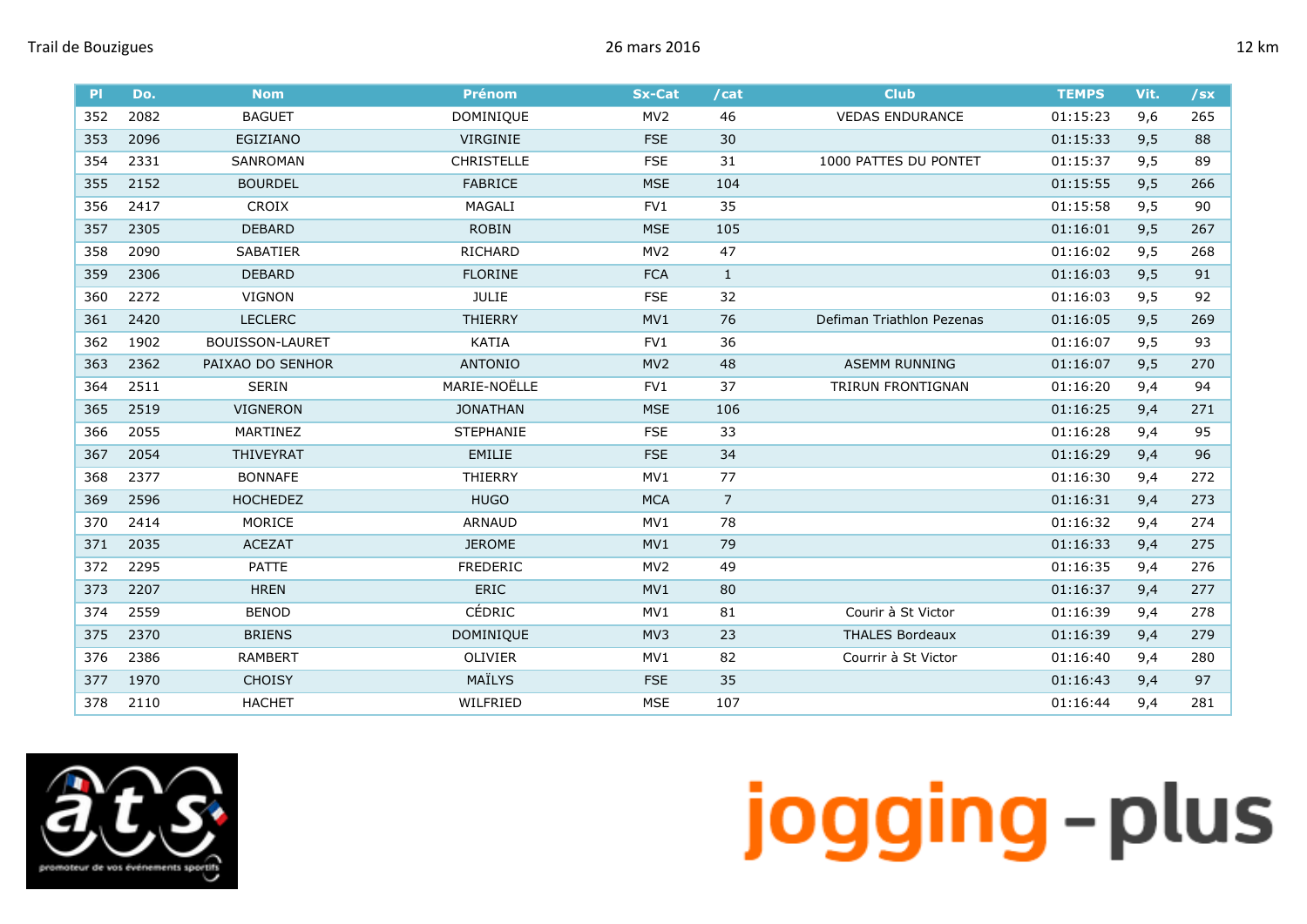|  | н |  |
|--|---|--|
|  |   |  |

| P <sub>1</sub> | Do.  | <b>Nom</b>             | <b>Prénom</b>    | <b>Sx-Cat</b>   | /cat         | <b>Club</b>                              | <b>TEMPS</b> | Vit. | $/$ sx |
|----------------|------|------------------------|------------------|-----------------|--------------|------------------------------------------|--------------|------|--------|
| 379            | 2097 | <b>ARCELLA</b>         | ANNE             | FV1             | 38           | LOUPIAN TRI NATURE                       | 01:16:47     | 9,4  | 98     |
| 380            | 2167 | PANAGIOTOU             | OLIVIER          | <b>MSE</b>      | 108          |                                          | 01:16:51     | 9,4  | 282    |
| 381            | 2222 | BAËZA                  | <b>THIERRY</b>   | MV <sub>2</sub> | 50           | Mèze                                     | 01:16:55     | 9,4  | 283    |
| 382            | 2271 | <b>FERARA</b>          | <b>FREDERIC</b>  | MV1             | 83           |                                          | 01:16:58     | 9,4  | 284    |
| 383            | 2504 | <b>GRASSET-BOURDEL</b> | <b>DIDIER</b>    | MV <sub>2</sub> | 51           |                                          | 01:17:09     | 9,3  | 285    |
| 384            | 2382 | <b>TATA</b>            | MARIE-CLÉMENCE   | <b>FSE</b>      | 36           | <b>CLUB MARATHON SÉTOIS</b>              | 01:17:09     | 9,3  | 99     |
| 385            | 2002 | <b>ALANDE</b>          | <b>PATRICE</b>   | MV <sub>2</sub> | 52           |                                          | 01:17:20     | 9,3  | 286    |
| 386            | 2516 | <b>BRETAGNE</b>        | <b>JACKY</b>     | MV3             | 24           |                                          | 01:17:21     | 9,3  | 287    |
| 387            | 2468 | SABADEL                | <b>DIDIER</b>    | MV <sub>2</sub> | 53           |                                          | 01:17:25     | 9,3  | 288    |
| 388            | 2378 | <b>STROTZ</b>          | <b>GAELLE</b>    | FV1             | 39           |                                          | 01:17:34     | 9,3  | 100    |
| 389            | 2450 | MAIGNE                 | <b>FLAVIE</b>    | <b>FSE</b>      | 37           | <b>CLUB MARATHON SÉTOIS</b>              | 01:17:45     | 9,3  | 101    |
| 390            | 2404 | <b>BUTORI</b>          | <b>ROLLAND</b>   | MV3             | 25           |                                          | 01:17:46     | 9,3  | 289    |
| 391            | 2171 | <b>RAYNAL</b>          | VERONIQUE        | FV <sub>2</sub> | $17\,$       |                                          | 01:17:47     | 9,3  | 102    |
| 392            | 2280 | <b>SOULIER</b>         | <b>ALEXANDRA</b> | <b>FSE</b>      | 38           |                                          | 01:17:49     | 9,3  | 103    |
| 393            | 2686 | <b>ITTEN</b>           | <b>CECILE</b>    | FV1             | 40           |                                          | 01:17:50     | 9,2  | 104    |
| 394            | 2430 | MALATIA                | <b>FRANCK</b>    | <b>MSE</b>      | 109          |                                          | 01:17:53     | 9,2  | 290    |
| 395            | 2448 | <b>BRAGER</b>          | CARINE           | FV1             | 41           |                                          | 01:17:54     | 9,2  | 105    |
| 396            | 2449 | GAILLARD               | KARINE           | FV1             | 42           |                                          | 01:17:55     | 9,2  | 106    |
| 397            | 1913 | ALLEGRE                | SABINE           | FV1             | 43           |                                          | 01:18:17     | 9,2  | 107    |
| 398            | 2387 | <b>CASUBOLO</b>        | <b>MARC</b>      | MV <sub>2</sub> | 54           | CAP SAINT GÉLY                           | 01:18:23     | 9,2  | 291    |
| 399            | 2256 | <b>NOUGUIER</b>        | <b>MICHEL</b>    | MV <sub>2</sub> | 55           |                                          | 01:18:28     | 9,2  | 292    |
| 400            | 1994 | <b>FRANCOIS</b>        | <b>AGNES</b>     | FV <sub>2</sub> | 18           | Asso Génération SED / les Loups Occitans | 01:18:38     | 9,2  | 108    |
| 401            | 2081 | LAVEYSSIERE            | <b>DAVID</b>     | MV1             | 84           |                                          | 01:18:46     | 9,1  | 293    |
| 402            | 2018 | <b>BACCARD</b>         | DANIEL           | MV4             | $\mathbf{1}$ |                                          | 01:18:50     | 9,1  | 294    |
| 403            | 2001 | SUAU                   | MAGALI           | <b>FSE</b>      | 39           |                                          | 01:18:51     | 9,1  | 109    |
| 404            | 2058 | <b>DESSEAUX</b>        | <b>PASCAL</b>    | MV1             | 85           |                                          | 01:18:52     | 9,1  | 295    |
| 405            | 2463 | DEDIEU                 | <b>BEATRICE</b>  | FV <sub>2</sub> | 19           |                                          | 01:18:55     | 9,1  | 110    |

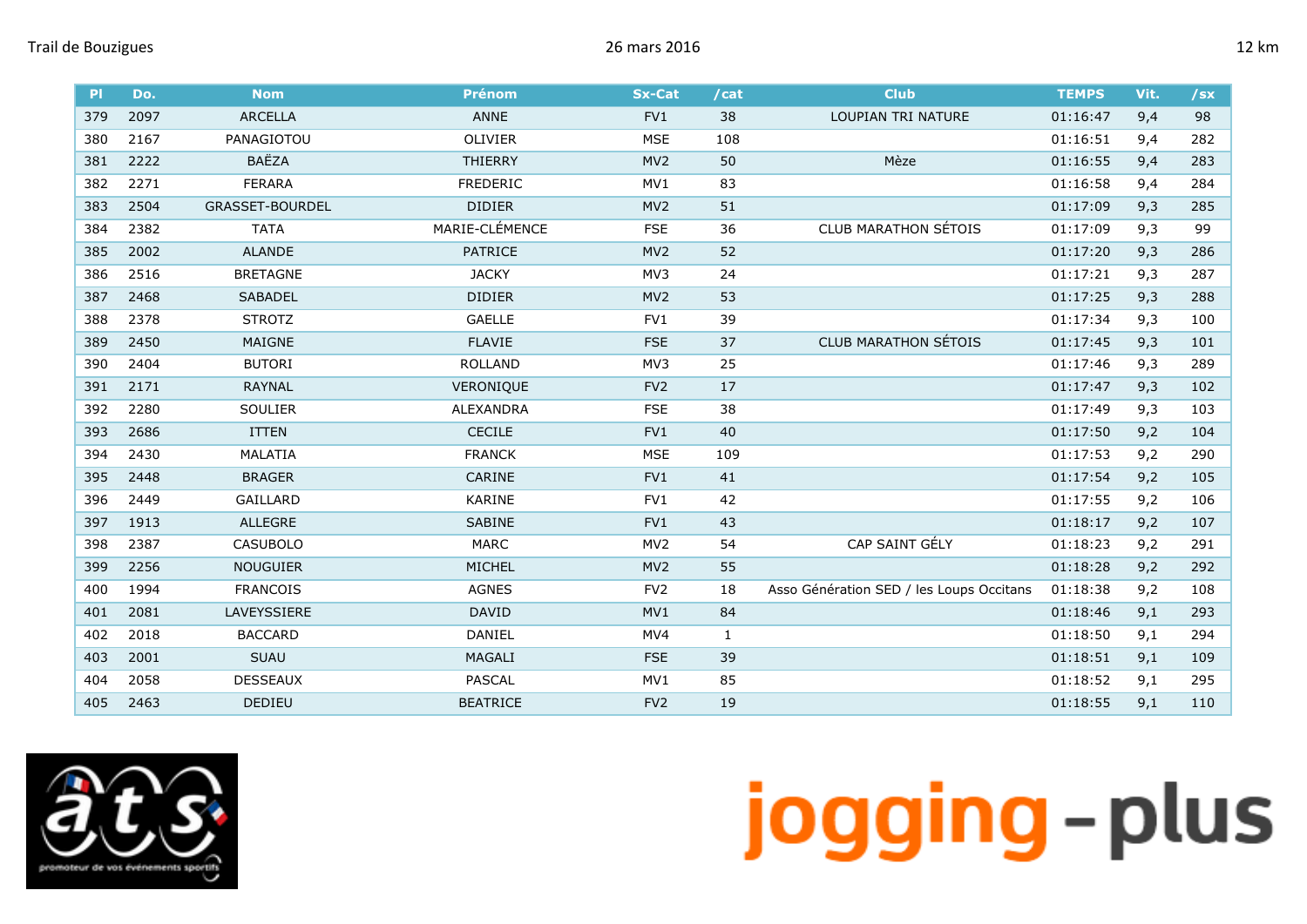| PI  | Do.  | <b>Nom</b>             | <b>Prénom</b>    | <b>Sx-Cat</b>   | /cat | <b>Club</b>                         | <b>TEMPS</b> | Vit. | $\sqrt{sx}$ |
|-----|------|------------------------|------------------|-----------------|------|-------------------------------------|--------------|------|-------------|
| 406 | 2108 | <b>IGONNET</b>         | FABIEN           | MV1             | 86   | SOCIETE GENERALE!!                  | 01:18:56     | 9,1  | 296         |
| 407 | 1944 | RIVAIL                 | <b>SEBASTIEN</b> | <b>MSE</b>      | 110  |                                     | 01:18:59     | 9,1  | 297         |
| 408 | 2191 | <b>HERRERA</b>         | <b>SYLVIE</b>    | FV <sub>2</sub> | 20   |                                     | 01:19:04     | 9,1  | 111         |
| 409 | 2401 | <b>GALLIANO</b>        | <b>FLORENCE</b>  | FV <sub>2</sub> | 21   | SANOFI                              | 01:19:06     | 9,1  | 112         |
| 410 | 2153 | <b>GENT</b>            | MICHEL           | MV3             | 26   |                                     | 01:19:10     | 9,1  | 298         |
| 411 | 1990 | <b>HERNANDEZ</b>       | <b>MURIEL</b>    | FV1             | 44   | les coureurs de l'éolienne clapiers | 01:19:12     | 9,1  | 113         |
| 412 | 1968 | CARREIRA               | <b>ALINA</b>     | FV1             | 45   | <b>EOLIENNE CLAPIERS</b>            | 01:19:12     | 9,1  | 114         |
| 413 | 1954 | <b>NICOLAS</b>         | VANESSA          | <b>FSE</b>      | 40   |                                     | 01:19:16     | 9,1  | 115         |
| 414 | 2174 | <b>ROUQUETTE</b>       | LAURIE           | <b>FSE</b>      | 41   |                                     | 01:19:17     | 9,1  | 116         |
| 415 | 2584 | THIBAULT               | <b>MAELISS</b>   | <b>FSE</b>      | 42   |                                     | 01:19:20     | 9,1  | 117         |
| 416 | 1952 | <b>LETROUIT</b>        | <b>THIERRY</b>   | MV <sub>2</sub> | 56   |                                     | 01:19:22     | 9,1  | 299         |
| 417 | 2684 | <b>FAURE</b>           | <b>THIERRY</b>   | MV <sub>2</sub> | 57   |                                     | 01:19:26     | 9,1  | 300         |
| 418 | 2670 | <b>TYTGAT</b>          | MARIE ANGE       | FV1             | 46   |                                     | 01:19:29     | 9,1  | 118         |
| 419 | 2409 | <b>ESSABAOUI</b>       | KARIM            | <b>MSE</b>      | 111  |                                     | 01:19:30     | 9,1  | 301         |
| 420 | 2047 | <b>SATGE FABREGUE</b>  | <b>FLORENCE</b>  | FV <sub>2</sub> | 22   |                                     | 01:19:31     | 9,1  | 119         |
| 421 | 2225 | HÉLÈNE                 | <b>GAUTIER</b>   | FV1             | 47   |                                     | 01:19:40     | 9    | 120         |
| 422 | 2240 | <b>CALMES</b>          | <b>EMMANUEL</b>  | MV1             | 87   | TRIATHLETE CLUB NARBONNAIS          | 01:19:42     | 9    | 302         |
| 423 | 2572 | MAILLE                 | <b>HERVE</b>     | MV <sub>2</sub> | 58   |                                     | 01:19:45     | 9    | 303         |
| 424 | 2466 | MICHEL-VILLAZ          | FABRICE          | MV1             | 88   |                                     | 01:19:46     | 9    | 304         |
| 425 | 2057 | <b>DESSEAUX</b>        | <b>CATHY</b>     | FV1             | 48   |                                     | 01:19:50     | 9    | 121         |
| 426 | 2080 | <b>BUONO</b>           | ERIC             | MV1             | 89   |                                     | 01:19:53     | 9    | 305         |
| 427 | 1912 | <b>ALLEGRE</b>         | OLIVIER          | MV <sub>2</sub> | 59   |                                     | 01:19:53     | 9    | 306         |
| 428 | 1945 | AZUARA-HOLLARD         | PIERRE           | MV1             | 90   | CAP MELGUEIL                        | 01:19:54     | 9    | 307         |
| 429 | 2489 | <b>MACAU</b>           | ADELINE          | <b>FSE</b>      | 43   |                                     | 01:19:59     | 9    | 122         |
| 430 | 2399 | AIT-IZEM               | FARID            | MV1             | 91   |                                     | 01:20:08     | 9    | 308         |
| 431 | 2144 | <b>OLLAGNIER PAGES</b> | CHRISTINE        | FV3             | 3    |                                     | 01:20:10     | 9    | 123         |
| 432 | 2205 | <b>BOULAY</b>          | SANDRINE         | <b>FSE</b>      | 44   |                                     | 01:20:11     | 9    | 124         |

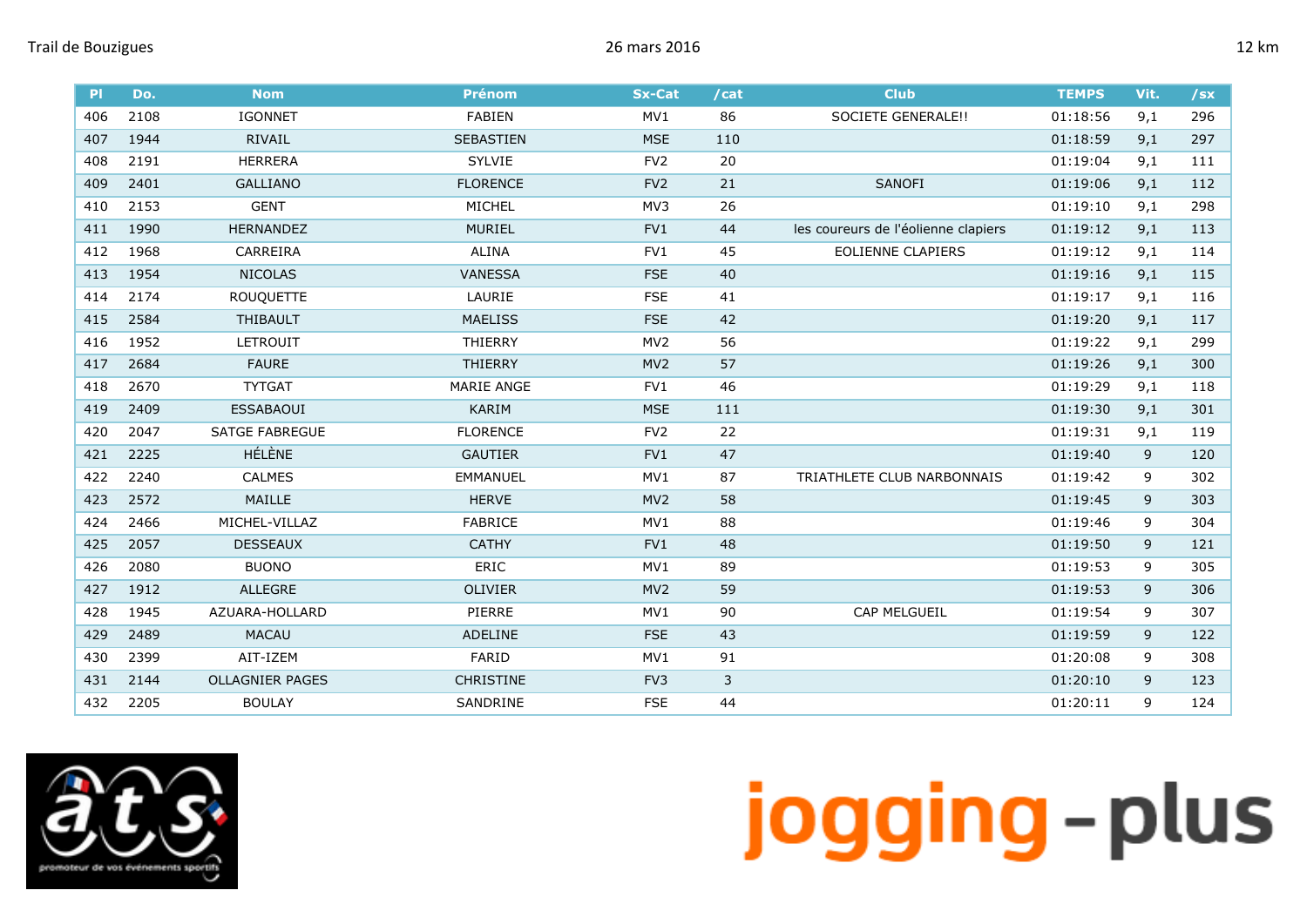| PI  | Do.  | <b>Nom</b>       | <b>Prénom</b>    | <b>Sx-Cat</b>   | /cat | <b>Club</b>              | <b>TEMPS</b> | Vit. | $/$ sx |
|-----|------|------------------|------------------|-----------------|------|--------------------------|--------------|------|--------|
| 433 | 2157 | <b>RAHOUI</b>    | <b>MANEL</b>     | <b>FSE</b>      | 45   |                          | 01:20:12     | 9    | 125    |
| 434 | 2571 | MAILLE           | <b>BRIGITTE</b>  | FV <sub>2</sub> | 23   |                          | 01:20:16     | 9    | 126    |
| 435 | 2084 | <b>CABRERA</b>   | <b>OPALE</b>     | <b>FSE</b>      | 46   |                          | 01:20:19     | 9    | 127    |
| 436 | 2553 | <b>HUC</b>       | <b>NATHALIE</b>  | FV <sub>2</sub> | 24   |                          | 01:20:33     | 8,9  | 128    |
| 437 | 2131 | <b>CHOEUR</b>    | PIERRE-GUILLAUME | <b>MSE</b>      | 112  |                          | 01:20:37     | 8,9  | 309    |
| 438 | 2275 | <b>BELDA</b>     | MAGALY           | <b>FSE</b>      | 47   | MACADAM CLUB NIMOIS      | 01:20:38     | 8,9  | 129    |
| 439 | 2179 | <b>MEDINA</b>    | GABRIEL          | <b>MSE</b>      | 113  |                          | 01:20:38     | 8,9  | 310    |
| 440 | 2034 | <b>ACEZAT</b>    | KARINE           | FV1             | 49   | MAUGUIO-CARNON TRIATHLON | 01:20:39     | 8,9  | 130    |
| 441 | 2510 | <b>BROTTET</b>   | <b>FREDERIC</b>  | <b>MSE</b>      | 114  | TRAINER CONCEPT          | 01:20:43     | 8,9  | 311    |
| 442 | 2458 | <b>AUTARD</b>    | <b>FANETTE</b>   | <b>FES</b>      | 5    | <b>ASSP VERGEZE</b>      | 01:20:46     | 8,9  | 131    |
| 443 | 2154 | <b>GENT</b>      | <b>FLORENCE</b>  | FV <sub>2</sub> | 25   |                          | 01:20:47     | 8,9  | 132    |
| 444 | 2569 | FABRE            | MICHEL           | MV <sub>2</sub> | 60   | MC NIMES                 | 01:20:48     | 8,9  | 312    |
| 445 | 2045 | OLIVEIRA DO REGO | <b>JOSÉ</b>      | MV1             | 92   |                          | 01:20:56     | 8,9  | 313    |
| 446 | 2481 | <b>IKHTAR</b>    | <b>JULIEN</b>    | <b>MSE</b>      | 115  |                          | 01:20:57     | 8,9  | 314    |
| 447 | 2403 | <b>CAPELLE</b>   | <b>RÉGIS</b>     | MV <sub>2</sub> | 61   |                          | 01:20:59     | 8,9  | 315    |
| 448 | 2309 | <b>OUILLET</b>   | JEAN-PAUL        | MV1             | 93   |                          | 01:21:03     | 8,9  | 316    |
| 449 | 2475 | <b>GODARD</b>    | <b>CINDY</b>     | <b>FSE</b>      | 48   | running boisseron        | 01:21:11     | 8,9  | 133    |
| 450 | 2473 | <b>SOLER</b>     | LAURE            | <b>FSE</b>      | 49   | Running Boisseron        | 01:21:12     | 8,9  | 134    |
| 451 | 1949 | <b>LAMBERT</b>   | <b>SARA</b>      | <b>FSE</b>      | 50   |                          | 01:21:18     | 8,9  | 135    |
| 452 | 1943 | SANCHEZ          | MARIE SOPHIE     | <b>FSE</b>      | 51   |                          | 01:21:31     | 8,8  | 136    |
| 453 | 2543 | <b>BRESSON</b>   | LAETITIA         | FV1             | 50   | run with me              | 01:21:37     | 8,8  | 137    |
| 454 | 1973 | <b>VAN AKEN</b>  | <b>OLGA</b>      | FV1             | 51   |                          | 01:21:47     | 8,8  | 138    |
| 455 | 2392 | <b>BOULARD</b>   | MARIE-CLAUDE     | FV <sub>2</sub> | 26   | <b>TAM MONTADY</b>       | 01:21:49     | 8,8  | 139    |
| 456 | 2040 | <b>ESCUDIER</b>  | NADÈGE           | <b>FSE</b>      | 52   | MG MIREVAL               | 01:21:59     | 8,8  | 140    |
| 457 | 2683 | <b>GILMARTIN</b> | MIGUEL           | MV1             | 94   |                          | 01:22:01     | 8,8  | 317    |
| 458 | 2364 | <b>MONSEL</b>    | MICHEL           | MV3             | 27   | <b>SANS CLUB</b>         | 01:22:04     | 8,8  | 318    |
| 459 | 2349 | <b>MONSEL</b>    | <b>MAEWA</b>     | <b>FSE</b>      | 53   |                          | 01:22:04     | 8,8  | 141    |

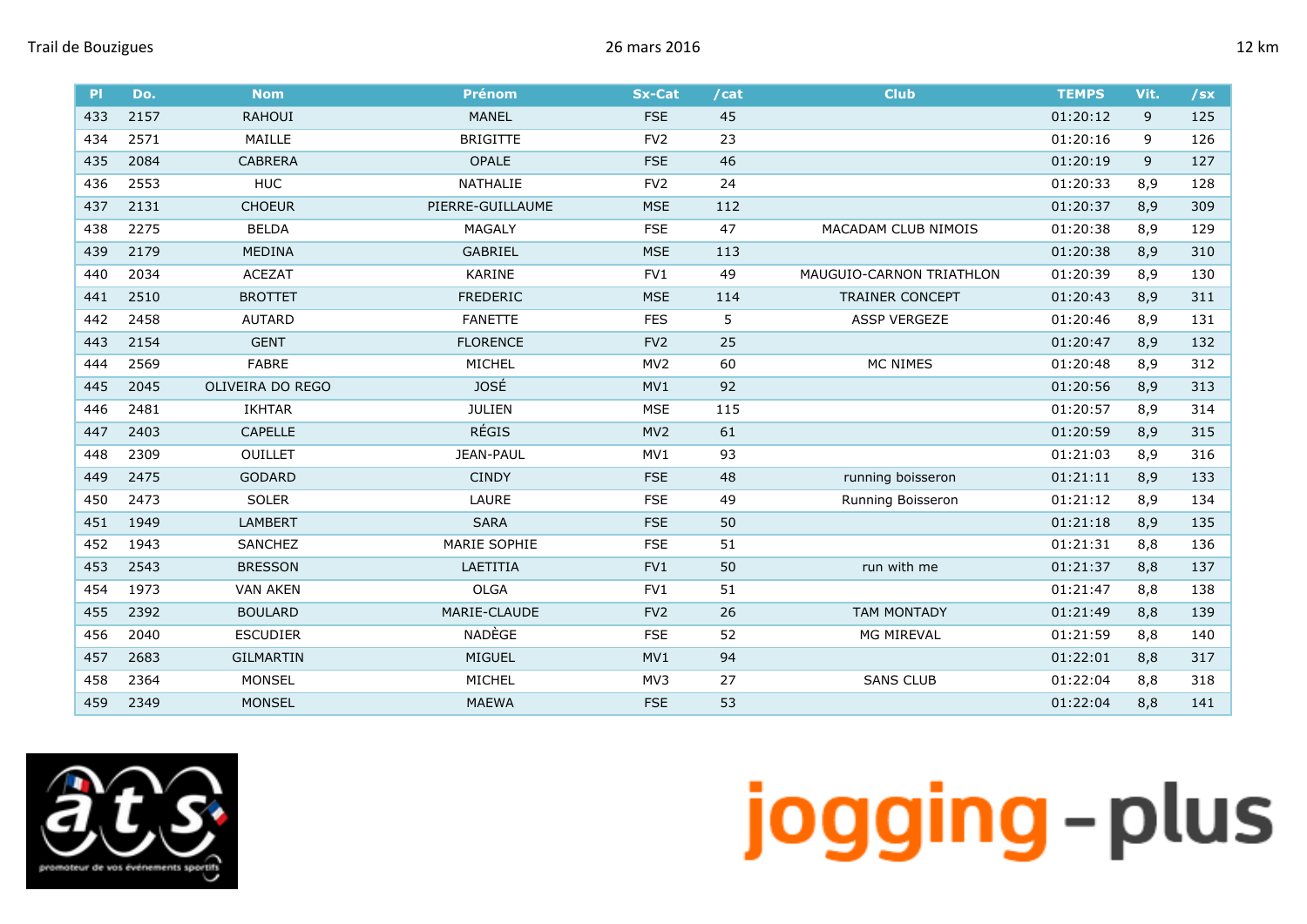| PI  | Do.  | <b>Nom</b>         | <b>Prénom</b>      | <b>Sx-Cat</b>   | /cat | <b>Club</b>                       | <b>TEMPS</b> | Vit. | /sx |
|-----|------|--------------------|--------------------|-----------------|------|-----------------------------------|--------------|------|-----|
| 460 | 2281 | <b>CASUBOLO</b>    | <b>ROMAIN</b>      | <b>MSE</b>      | 116  |                                   | 01:22:06     | 8,8  | 319 |
| 461 | 2502 | <b>SÉGURA</b>      | LAURE              | FV1             | 52   |                                   | 01:22:09     | 8,8  | 142 |
| 462 | 2682 | <b>KALKA</b>       | <b>STEPHANE</b>    | MV1             | 95   |                                   | 01:22:13     | 8,8  | 320 |
| 463 | 2361 | LECIEUX            | <b>PATRICK</b>     | MV1             | 96   |                                   | 01:22:14     | 8,8  | 321 |
| 464 | 2359 | <b>MAGNAN</b>      | MAGALI             | FV1             | 53   |                                   | 01:22:17     | 8,8  | 143 |
| 465 | 2440 | <b>REYMOND</b>     | <b>STEPHANE</b>    | MV <sub>2</sub> | 62   |                                   | 01:22:19     | 8,7  | 322 |
| 466 | 2016 | <b>GRANDJEAN</b>   | <b>VIRGILE</b>     | <b>MSE</b>      | 117  | myexperteam                       | 01:22:33     | 8,7  | 323 |
| 467 | 2124 | <b>STRUB</b>       | <b>PEGGY</b>       | FV1             | 54   |                                   | 01:22:35     | 8,7  | 144 |
| 468 | 2319 | <b>RIVIERE</b>     | <b>ADEL</b>        | FV <sub>2</sub> | 27   |                                   | 01:22:38     | 8,7  | 145 |
| 469 | 2182 | PELLEGRIN GIRARDEY | CORALIE            | FV1             | 55   |                                   | 01:22:43     | 8,7  | 146 |
| 470 | 2169 | <b>SANCHIS</b>     | <b>PASCAL</b>      | MV1             | 97   | CRÉDIT AGRICOLE LANGUEDOC         | 01:22:45     | 8,7  | 324 |
| 471 | 1947 | PAOLI              | <b>ELODIE</b>      | <b>FSE</b>      | 54   |                                   | 01:22:50     | 8,7  | 147 |
| 472 | 1974 | <b>BRUMENT</b>     | <b>ANNE CLAIRE</b> | <b>FSE</b>      | 55   |                                   | 01:22:53     | 8,7  | 148 |
| 473 | 2581 | <b>ROUTIER</b>     | <b>FABIENNE</b>    | FV <sub>2</sub> | 28   |                                   | 01:22:55     | 8,7  | 149 |
| 474 | 1911 | RABIER             | MYRIAM             | FV <sub>2</sub> | 29   | <b>VEDAS ENDURANCE</b>            | 01:22:56     | 8,7  | 150 |
| 475 | 2134 | <b>BOURDEL</b>     | <b>GUILHEM</b>     | <b>MSE</b>      | 118  |                                   | 01:22:56     | 8,7  | 325 |
| 476 | 2255 | <b>NOUGUIER</b>    | DELPHINE           | FV1             | 56   |                                   | 01:22:57     | 8,7  | 151 |
| 477 | 2024 | <b>BOURCIER</b>    | <b>JULIETTE</b>    | <b>FSE</b>      | 56   |                                   | 01:23:01     | 8,7  | 152 |
| 478 | 2292 | <b>FERREIRA</b>    | <b>LAURENCE</b>    | FV <sub>2</sub> | 30   | CS MICHELIN                       | 01:23:09     | 8,7  | 153 |
| 479 | 2037 | <b>VERNAC</b>      | <b>DELPHINE</b>    | <b>FSE</b>      | 57   | Team ptiminou                     | 01:23:15     | 8,6  | 154 |
| 480 | 2365 | MICHEL             | <b>GILLES</b>      | <b>MES</b>      | 11   | LEZITRAIL34                       | 01:23:19     | 8,6  | 326 |
| 481 | 2252 | <b>ANCEL</b>       | <b>HÉLÈNE</b>      | FV1             | 57   |                                   | 01:23:19     | 8,6  | 155 |
| 482 | 2217 | <b>JEROME</b>      | <b>JULIE</b>       | <b>FSE</b>      | 58   | MONTPELLIER ATHLÉTIC RUNNING CLUB | 01:23:21     | 8,6  | 156 |
| 483 | 2218 | <b>COVA</b>        | <b>PHILIPPE</b>    | <b>MSE</b>      | 119  | MONTPELLIER ATHLÉTIC RUNNING CLUB | 01:23:22     | 8,6  | 327 |
| 484 | 2120 | <b>BALESTE</b>     | PHILIPPE           | MV <sub>2</sub> | 63   |                                   | 01:23:23     | 8,6  | 328 |
| 485 | 2253 | <b>FETIS</b>       | <b>BERNARD</b>     | MV3             | 28   |                                   | 01:23:24     | 8,6  | 329 |
| 486 | 1967 | CARON              | <b>STEPHANIE</b>   | FV <sub>1</sub> | 58   |                                   | 01:23:26     | 8,6  | 157 |

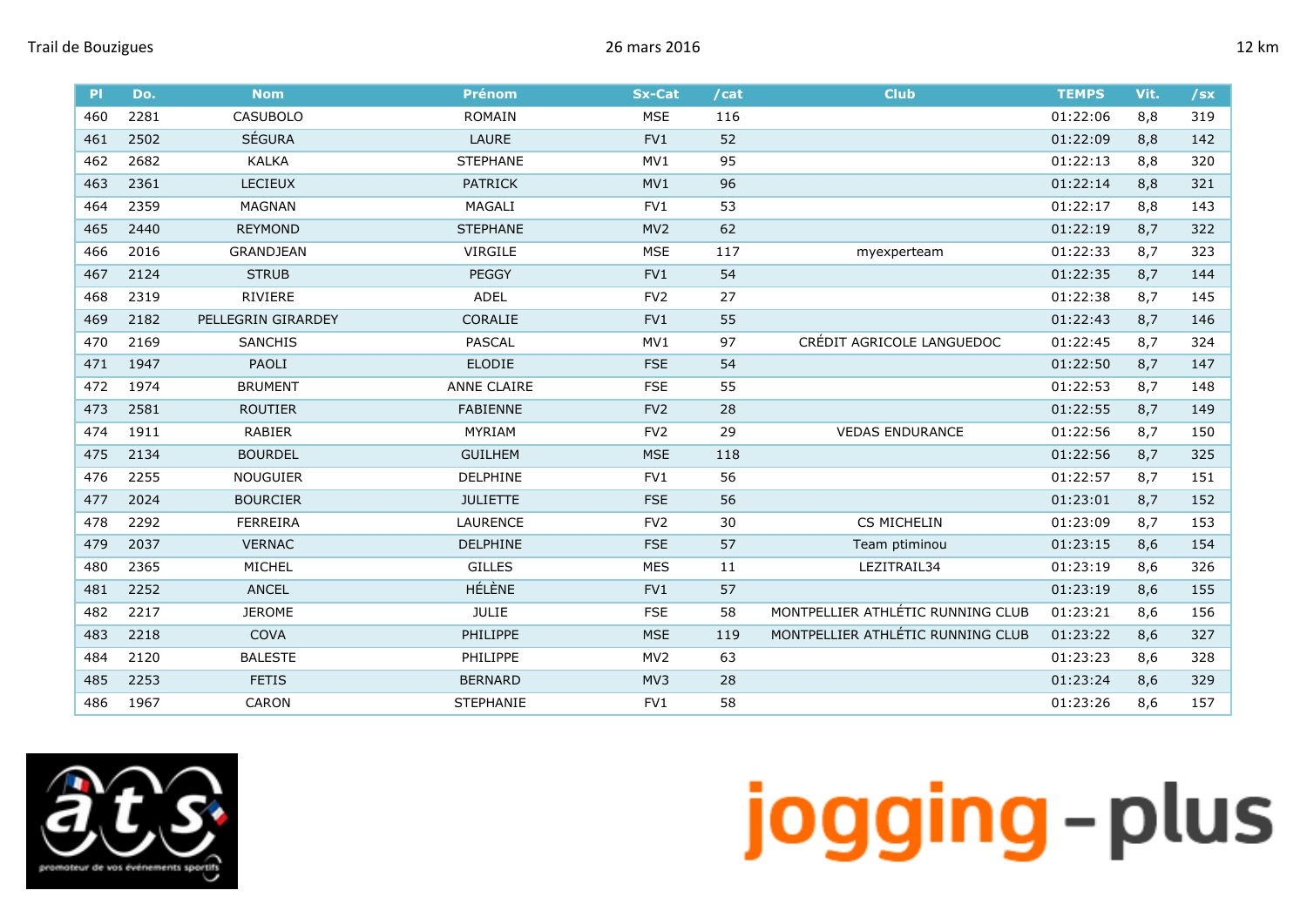| <b>PI</b> | Do.  | <b>Nom</b>          | <b>Prénom</b>      | <b>Sx-Cat</b>   | /cat | <b>Club</b>              | <b>TEMPS</b> | Vit. | $/$ sx |
|-----------|------|---------------------|--------------------|-----------------|------|--------------------------|--------------|------|--------|
| 487       | 2568 | MARTINEZ            | <b>STEPHANE</b>    | MV1             | 98   |                          | 01:23:27     | 8,6  | 330    |
| 488       | 2200 | <b>FONTANEL</b>     | JAN-YVES           | MV <sub>2</sub> | 64   | Coureurs de l'Eolienne   | 01:23:27     | 8,6  | 331    |
| 489       | 2008 | <b>LEROUX</b>       | <b>FREDDY</b>      | <b>MSE</b>      | 120  |                          | 01:23:28     | 8,6  | 332    |
| 490       | 2022 | <b>VINCENTELLI</b>  | <b>CHRISTINE</b>   | FV <sub>2</sub> | 31   |                          | 01:23:29     | 8,6  | 158    |
| 491       | 1976 | <b>BARBET</b>       | NATHALIE           | FV1             | 59   |                          | 01:23:29     | 8,6  | 159    |
| 492       | 2522 | <b>PASCAL</b>       | JEAN PHILIPPE      | MV <sub>2</sub> | 65   | LES FOULEES SAUSSINOISES | 01:24:17     | 8,5  | 333    |
| 493       | 2384 | <b>CHEVALLIER</b>   | <b>DELPHINE</b>    | FV <sub>1</sub> | 60   |                          | 01:24:21     | 8,5  | 160    |
| 494       | 2380 | <b>HARDY</b>        | <b>SABRINA</b>     | <b>FSE</b>      | 59   |                          | 01:24:26     | 8,5  | 161    |
| 495       | 2680 | <b>BONNET</b>       | VIRGINIE           | FV1             | 61   |                          | 01:24:31     | 8,5  | 162    |
| 496       | 2114 | <b>LLINARES</b>     | VIVIANE            | FV <sub>2</sub> | 32   | LES COLEGUES 48          | 01:24:41     | 8,5  | 163    |
| 497       | 2441 | <b>AMPHOUX</b>      | <b>FLORENCE</b>    | FV <sub>2</sub> | 33   |                          | 01:24:43     | 8,5  | 164    |
| 498       | 2181 | LAMBOLEZ            | <b>RACHEL</b>      | FV1             | 62   |                          | 01:24:45     | 8,5  | 165    |
| 499       | 2302 | <b>BLANC</b>        | <b>IVAN-MICHEL</b> | MV <sub>2</sub> | 66   |                          | 01:24:46     | 8,5  | 334    |
| 500       | 1937 | VAILLIER            | <b>FABRICE</b>     | MV <sub>2</sub> | 67   |                          | 01:24:49     | 8,5  | 335    |
| 501       | 2570 | <b>FABRE</b>        | <b>PASCALE</b>     | FV <sub>2</sub> | 34   | MC NIMES                 | 01:24:50     | 8,5  | 166    |
| 502       | 2360 | <b>HSAINI</b>       | MOHAMED            | MV1             | 99   |                          | 01:24:52     | 8,5  | 336    |
| 503       | 2177 | ANDREASSIAN         | <b>HELENE</b>      | FV <sub>2</sub> | 35   |                          | 01:24:52     | 8,5  | 167    |
| 504       | 2531 | LE GAUBICHON        | <b>VERO</b>        | FV1             | 63   |                          | 01:24:54     | 8,5  | 168    |
| 505       | 2168 | <b>ROBERT</b>       | NATHALIE           | FV1             | 64   |                          | 01:24:56     | 8,5  | 169    |
| 506       | 1935 | <b>BESSET</b>       | <b>AUDREY</b>      | <b>FSE</b>      | 60   |                          | 01:24:59     | 8,5  | 170    |
| 507       | 2234 | <b>LHOTE</b>        | <b>STEPHANIE</b>   | FV1             | 65   |                          | 01:25:05     | 8,5  | 171    |
| 508       | 2236 | <b>GARCIN</b>       | <b>FABRICE</b>     | MV1             | 100  |                          | 01:25:06     | 8,5  | 337    |
| 509       | 2235 | POMAREDE            | CEDRIC             | MV1             | 101  |                          | 01:25:06     | 8,5  | 338    |
| 510       | 2398 | <b>FERTE</b>        | PHILIPPE           | MV <sub>2</sub> | 68   |                          | 01:25:15     | 8,4  | 339    |
| 511       | 2308 | <b>DAGNEAUX</b>     | <b>YVES</b>        | MV1             | 102  |                          | 01:25:17     | 8,4  | 340    |
| 512       | 2067 | <b>ALCON GUERIN</b> | <b>ISABELLE</b>    | <b>FSE</b>      | 61   |                          | 01:25:32     | 8,4  | 172    |
| 513       | 2486 | <b>CHAPTAL</b>      | AMELIE             | <b>FSE</b>      | 62   | <b>COURIR A VAUVERT</b>  | 01:25:33     | 8,4  | 173    |

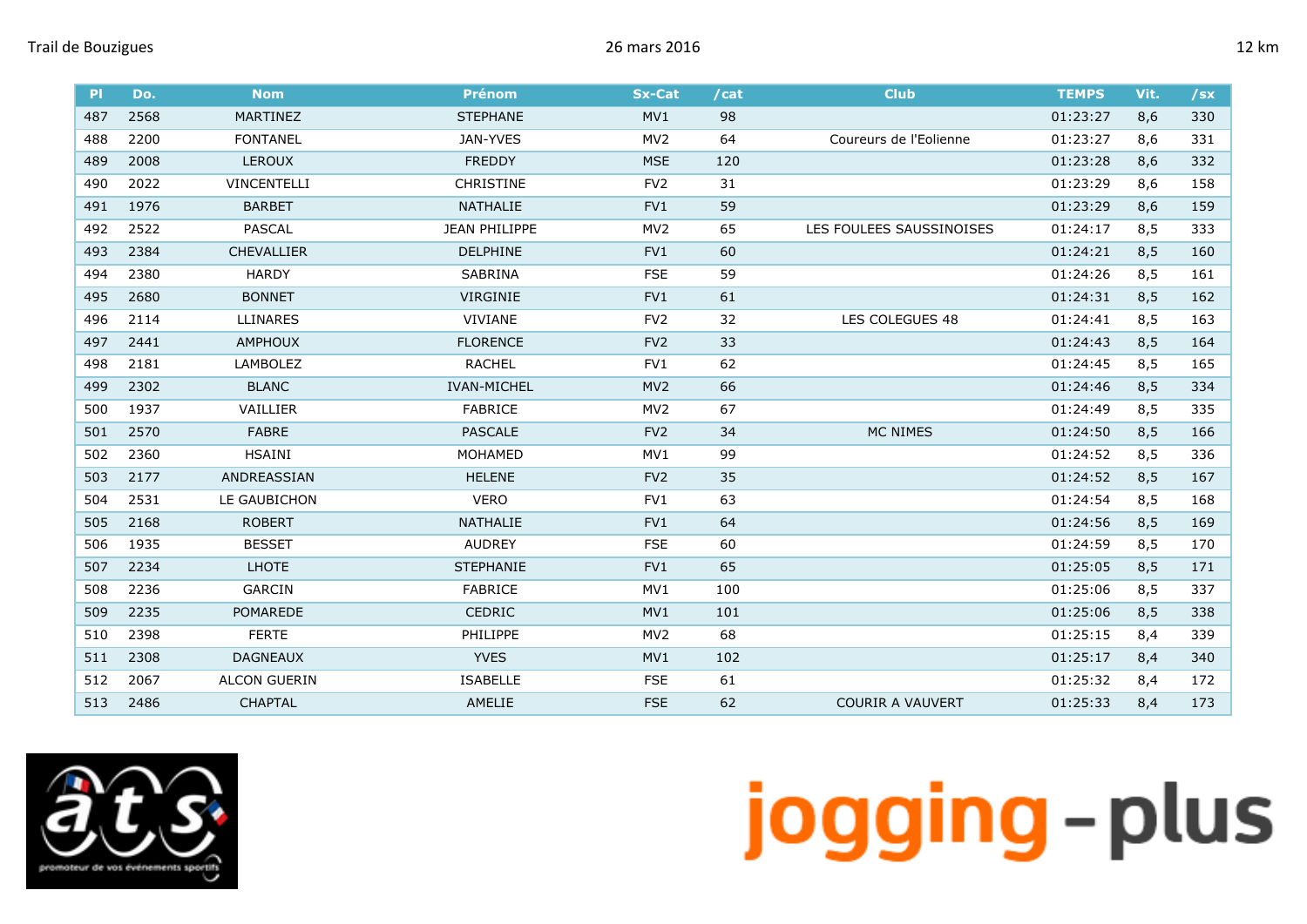| PI  | Do.  | <b>Nom</b>           | <b>Prénom</b>   | <b>Sx-Cat</b>   | /cat           | <b>Club</b>         | <b>TEMPS</b> | Vit. | $/$ sx |
|-----|------|----------------------|-----------------|-----------------|----------------|---------------------|--------------|------|--------|
| 514 | 2164 | <b>SICK</b>          | ANNE            | FV <sub>1</sub> | 66             | LOUPIAN TRI NATURE  | 01:25:44     | 8,4  | 174    |
| 515 | 2348 | <b>CHEVALLIER</b>    | <b>CORINNE</b>  | FV1             | 67             |                     | 01:25:48     | 8,4  | 175    |
| 516 | 2139 | <b>DUSSERRE</b>      | <b>ALINE</b>    | FV <sub>2</sub> | 36             |                     | 01:25:49     | 8,4  | 176    |
| 517 | 2678 | <b>BARIERO</b>       | LOUIS           | MV4             | $\overline{2}$ | <b>AS BARROL</b>    | 01:26:01     | 8,4  | 341    |
| 518 | 2480 | <b>ROUX</b>          | SÉBASTIEN       | <b>MSE</b>      | 121            |                     | 01:26:08     | 8,4  | 342    |
| 519 | 2363 | LAFARGE              | <b>DIDIER</b>   | MV3             | 29             |                     | 01:26:12     | 8,4  | 343    |
| 520 | 2216 | <b>MUNOZ</b>         | <b>JOSE</b>     | MV4             | 3              | 1000 PATTES DE MEZE | 01:26:17     | 8,3  | 344    |
| 521 | 2536 | MARIEZ               | <b>PIERRE</b>   | MV <sub>2</sub> | 69             |                     | 01:26:19     | 8,3  | 345    |
| 522 | 2149 | CALABRO              | AGNÈS           | FV1             | 68             |                     | 01:26:22     | 8,3  | 177    |
| 523 | 2147 | <b>HERMABESSIERE</b> | CARINE          | <b>FSE</b>      | 63             | LES COLLÈGUES 48    | 01:26:23     | 8,3  | 178    |
| 524 | 2148 | CAVAILLES            | <b>FANNY</b>    | <b>FSE</b>      | 64             |                     | 01:26:23     | 8,3  | 179    |
| 525 | 2146 | <b>HEINRICH</b>      | <b>OLIVIA</b>   | FV1             | 69             | LES COLLÈGUES 48    | 01:26:23     | 8,3  | 180    |
| 526 | 2060 | <b>GBICK</b>         | SOPHIE          | FV <sub>2</sub> | 37             | Mireval Athlétisme  | 01:26:26     | 8,3  | 181    |
| 527 | 2073 | <b>OSTALRICH</b>     | JEAN-PHILIPPE   | MV1             | 103            |                     | 01:26:29     | 8,3  | 346    |
| 528 | 2547 | <b>MAUX</b>          | <b>JENNIFER</b> | <b>FSE</b>      | 65             |                     | 01:26:31     | 8,3  | 182    |
| 529 | 2021 | <b>MALURET</b>       | <b>JEAN</b>     | MV1             | 104            |                     | 01:26:34     | 8,3  | 347    |
| 530 | 2693 | <b>GIMENEZ</b>       | NATHALIE        | FV1             | 70             |                     | 01:26:36     | 8,3  | 183    |
| 531 | 2317 | <b>OLLIVIER</b>      | <b>AGNES</b>    | FV <sub>2</sub> | 38             | <b>MGA MIREVAL</b>  | 01:26:36     | 8,3  | 184    |
| 532 | 2141 | TURI                 | <b>AUDREY</b>   | <b>FSE</b>      | 66             |                     | 01:26:40     | 8,3  | 185    |
| 533 | 2133 | LIGUORI-DELMAS       | <b>SABINE</b>   | FV1             | 71             | SETE THAU TRIATHLON | 01:26:48     | 8,3  | 186    |
| 534 | 2579 | <b>EMMANUELLE</b>    | MICHE           | FV1             | 72             |                     | 01:26:49     | 8,3  | 187    |
| 535 | 2580 | <b>BOURDIOL</b>      | <b>DAVID</b>    | MV1             | 105            |                     | 01:26:49     | 8,3  | 348    |
| 536 | 2051 | <b>BRU</b>           | VÉRONIQUE       | FV1             | 73             |                     | 01:26:51     | 8,3  | 188    |
| 537 | 2070 | <b>CATILLO</b>       | MARIE           | <b>FSE</b>      | 67             |                     | 01:27:00     | 8,3  | 189    |
| 538 | 2066 | <b>CRESPO</b>        | CELINE          | <b>FSE</b>      | 68             | Lezi Trail          | 01:27:02     | 8,3  | 190    |
| 539 | 2065 | <b>CRESPO</b>        | <b>GILLES</b>   | MV1             | 106            |                     | 01:27:02     | 8,3  | 349    |
| 540 | 2597 | <b>HOCHEDEZ</b>      | DOMINIQUE       | MV <sub>2</sub> | 70             |                     | 01:27:06     | 8,3  | 350    |

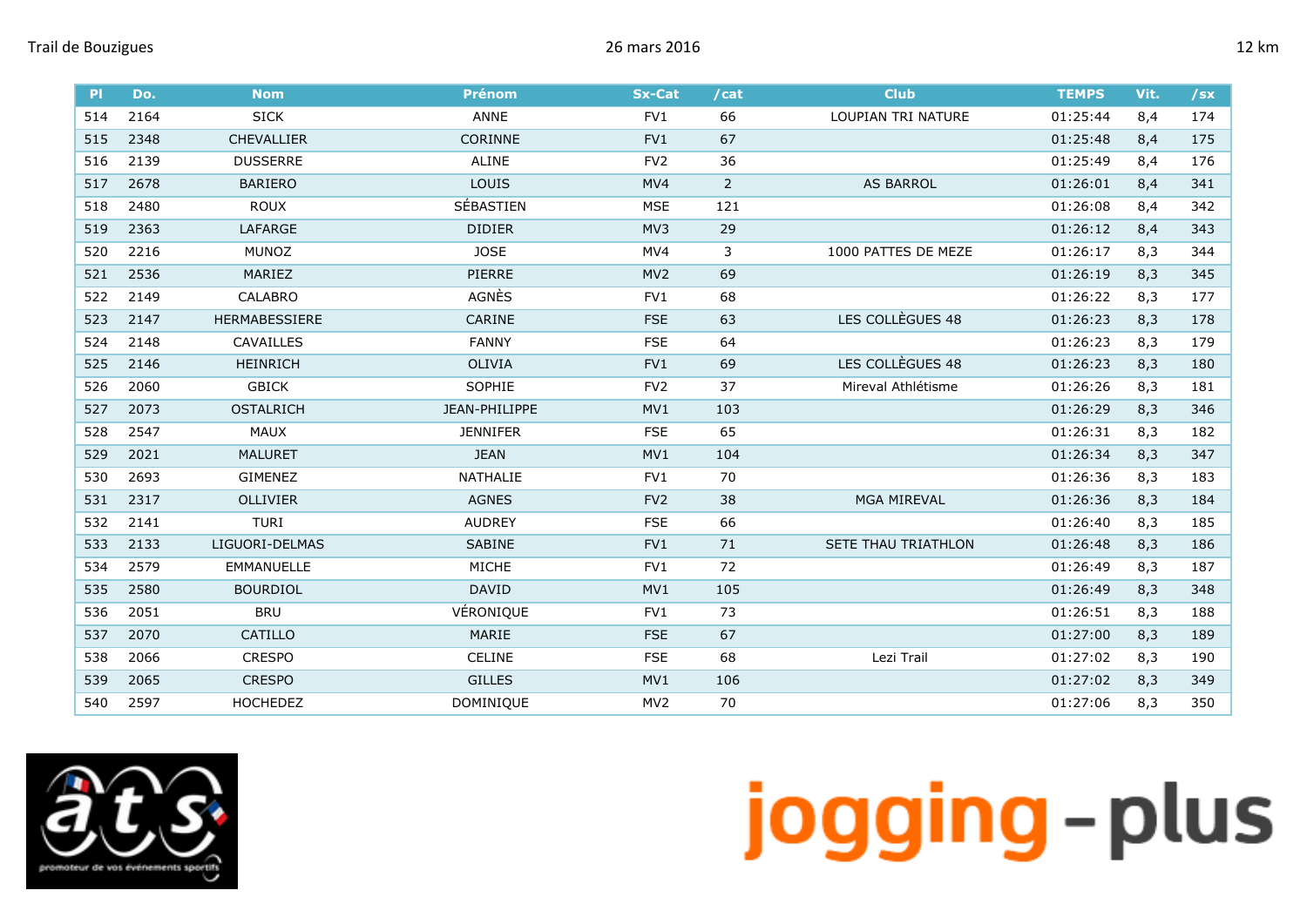

| P   | Do.  | <b>Nom</b>       | <b>Prénom</b>     | <b>Sx-Cat</b>   | /cat           | <b>Club</b>                         | <b>TEMPS</b> | Vit. | $/$ sx |
|-----|------|------------------|-------------------|-----------------|----------------|-------------------------------------|--------------|------|--------|
| 541 | 2586 | <b>ROUX</b>      | <b>SERGE</b>      | MV3             | 30             | DTPJJ                               | 01:27:06     | 8,3  | 351    |
| 542 | 2061 | <b>BRICOUT</b>   | SOPHIE            | FV <sub>2</sub> | 39             | Mireval Athlétisme                  | 01:27:07     | 8,3  | 191    |
| 543 | 2043 | <b>GUITER</b>    | CARLA             | FV1             | 74             | MIREVAL GARDIOLE ATHLÉTISME         | 01:27:31     | 8,2  | 192    |
| 544 | 2591 | <b>DRESCH</b>    | <b>PASCALE</b>    | FV <sub>2</sub> | 40             | Les coureurs de l'Eolienne          | 01:27:33     | 8,2  | 193    |
| 545 | 2188 | CAMPELLO         | <b>LAURENT</b>    | MV1             | 107            | LES LOUPS OCCITANS / GENERATION SED | 01:27:35     | 8,2  | 352    |
| 546 | 2358 | <b>CABOT</b>     | <b>BRIGITTE</b>   | FV1             | 75             | <b>MGA MIREVAL</b>                  | 01:27:37     | 8,2  | 194    |
| 547 | 2211 | CAILLAULT        | ANGELIQUE         | FV1             | 76             |                                     | 01:27:40     | 8,2  | 195    |
| 548 | 2160 | MARIN            | SANDRINE          | FV1             | 77             |                                     | 01:27:47     | 8,2  | 196    |
| 549 | 2215 | <b>MUNOZ</b>     | MARIE-DOMINIQUE   | FV <sub>3</sub> | $\overline{4}$ | 1000 PATTES DE MEZE                 | 01:27:57     | 8,2  | 197    |
| 550 | 2155 | <b>SABADEL</b>   | <b>MARLENE</b>    | FV <sub>2</sub> | 41             |                                     | 01:28:19     | 8,2  | 198    |
| 551 | 2533 | <b>VASCHALDE</b> | MICHEL            | MV <sub>2</sub> | 71             | M2AM                                | 01:28:22     | 8,1  | 353    |
| 552 | 2282 | <b>BOUDON</b>    | <b>FRÉDÉRIC</b>   | <b>MSE</b>      | 122            |                                     | 01:28:24     | 8,1  | 354    |
| 553 | 2099 | <b>DUPREZ</b>    | NATHALIE          | FV1             | 78             | <b>DREAM TEAM</b>                   | 01:28:33     | 8,1  | 199    |
| 554 | 1932 | <b>PONS</b>      | VALERIE           | FV <sub>1</sub> | 79             |                                     | 01:28:35     | 8,1  | 200    |
| 555 | 2326 | <b>HERNANDEZ</b> | <b>EMMANUEL</b>   | <b>MSE</b>      | 123            |                                     | 01:28:40     | 8,1  | 355    |
| 556 | 1960 | <b>METAYER</b>   | KARINE            | FV1             | 80             |                                     | 01:28:45     | 8,1  | 201    |
| 557 | 1922 | <b>DUPUIS</b>    | <b>YVAN</b>       | MV <sub>2</sub> | 72             |                                     | 01:29:02     | 8,1  | 356    |
| 558 | 1921 | DUPUIS RIOU      | ANNE              | FV <sub>2</sub> | 42             |                                     | 01:29:04     | 8,1  | 202    |
| 559 | 2316 | <b>SIMON</b>     | CORINNE           | FV1             | 81             |                                     | 01:29:06     | 8,1  | 203    |
| 560 | 2033 | <b>ROFFINO</b>   | <b>CHRISTOPHE</b> | MV1             | 108            |                                     | 01:29:07     | 8,1  | 357    |
| 561 | 1951 | MARION           | <b>FLORENCE</b>   | FV1             | 82             |                                     | 01:29:07     | 8,1  | 204    |
| 562 | 2126 | <b>FAJARDO</b>   | <b>BRIGITTE</b>   | FV <sub>2</sub> | 43             | Vtthau                              | 01:29:10     | 8,1  | 205    |
| 563 | 2162 | GAMANE           | LEILA             | FV1             | 83             | <b>ASPTT</b>                        | 01:29:10     | 8,1  | 206    |
| 564 | 2163 | <b>MORVAN</b>    | <b>GERARD</b>     | MV1             | 109            | <b>ASPTT</b>                        | 01:29:11     | 8,1  | 358    |
| 565 | 2355 | <b>PERSON</b>    | CAROLINE          | FV1             | 84             |                                     | 01:29:12     | 8,1  | 207    |
| 566 | 2456 | <b>BLACHE</b>    | AGNES             | FV1             | 85             | <b>VEDAS ENDURANCE</b>              | 01:29:13     | 8,1  | 208    |
| 567 | 2455 | <b>VACHER</b>    | <b>LIONEL</b>     | MV1             | 110            |                                     | 01:29:13     | 8,1  | 359    |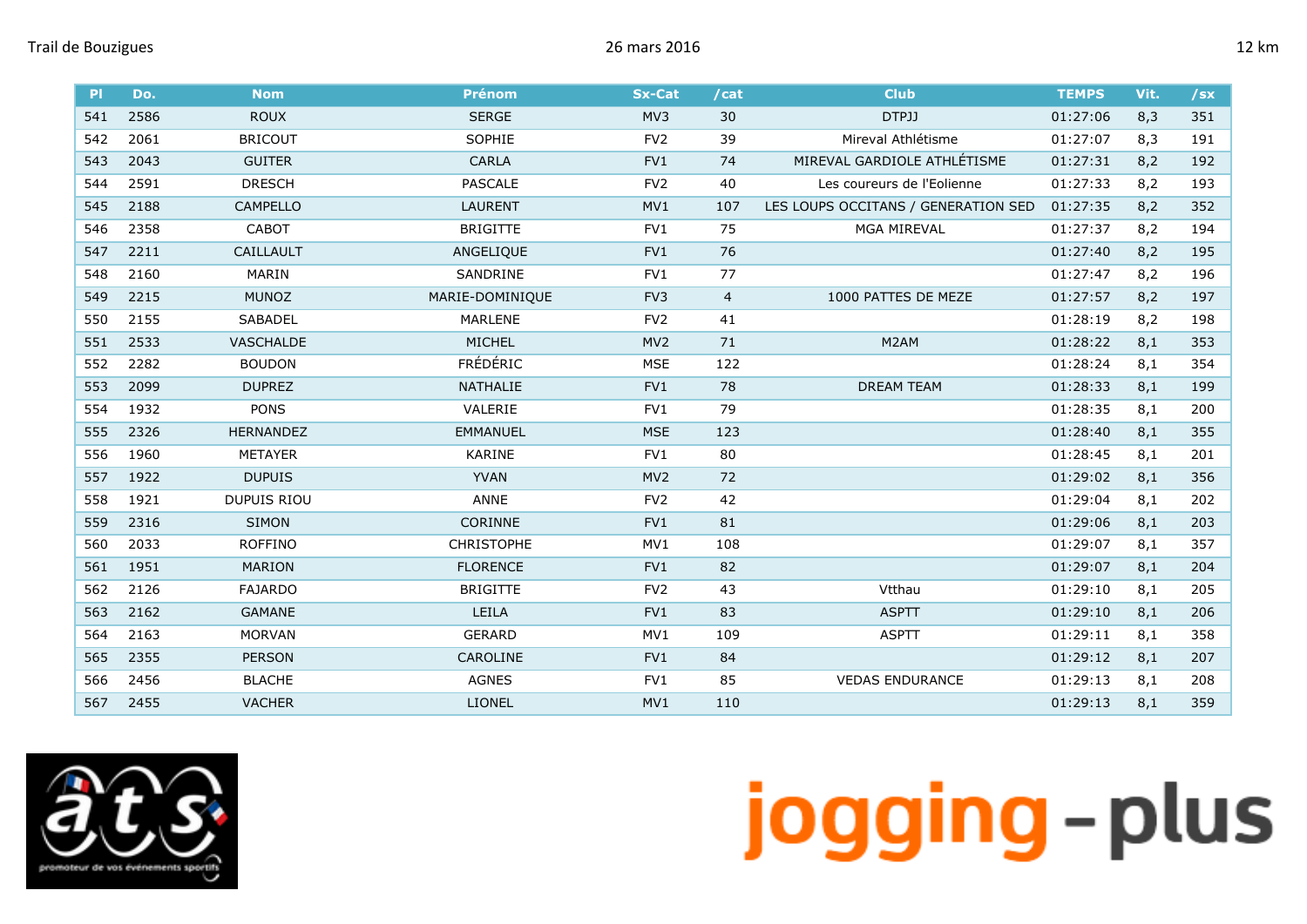| P   | Do.  | <b>Nom</b>        | <b>Prénom</b>    | <b>Sx-Cat</b>   | /cat | <b>Club</b>             | <b>TEMPS</b> | Vit. | $/$ sx |
|-----|------|-------------------|------------------|-----------------|------|-------------------------|--------------|------|--------|
| 568 | 2549 | <b>SOLT</b>       | NÉLIA            | <b>FSE</b>      | 69   |                         | 01:29:15     | 8,1  | 209    |
| 569 | 2127 | <b>ERRE</b>       | VALERIE          | FV1             | 86   |                         | 01:29:22     | 8,1  | 210    |
| 570 | 2039 | <b>COCHETEUX</b>  | <b>CHANTAL</b>   | FV <sub>2</sub> | 44   |                         | 01:29:29     | 8    | 211    |
| 571 | 2679 | <b>AURIAC</b>     | MIREILLE         | FV1             | 87   |                         | 01:29:41     | 8    | 212    |
| 572 | 2421 | <b>LECLERC</b>    | <b>CATHY</b>     | FV1             | 88   | PÉZENAS                 | 01:29:52     | 8    | 213    |
| 573 | 2279 | <b>CARMONA</b>    | MARILYNE         | <b>FSE</b>      | 70   |                         | 01:29:52     | 8    | 214    |
| 574 | 2269 | AIMAR             | MARJORIE         | <b>FSE</b>      | 71   | SUSSARGUES EVASION      | 01:29:55     | 8    | 215    |
| 575 | 2542 | <b>SISTAT</b>     | <b>PHILIPPE</b>  | MV1             | 111  | <b>GNT</b>              | 01:30:02     | 8    | 360    |
| 576 | 2199 | LANSAC            | <b>SARA</b>      | FV1             | 89   |                         | 01:30:04     | 8    | 216    |
| 577 | 2198 | <b>VAN KEMPEN</b> | <b>AURELIE</b>   | FV1             | 90   |                         | 01:30:04     | 8    | 217    |
| 578 | 1955 | <b>GARCIA</b>     | <b>AUDREY</b>    | FV1             | 91   |                         | 01:30:05     | 8    | 218    |
| 579 | 1956 | <b>GARCIA</b>     | <b>CHRISTIAN</b> | MV1             | 112  |                         | 01:30:06     | 8    | 361    |
| 580 | 1920 | DESROZIER VERDU   | XAVIERE          | FV1             | 92   | <b>ASP BEZIERS</b>      | 01:30:14     | 8    | 219    |
| 581 | 1993 | CANDIDO           | PATRICIA         | FV <sub>2</sub> | 45   |                         | 01:30:23     | 8    | 220    |
| 582 | 2129 | LA BRUNA          | <b>GERALDINE</b> | FV1             | 93   |                         | 01:30:25     | 8    | 221    |
| 583 | 2128 | <b>TOUBOUL</b>    | <b>LAURA</b>     | <b>FSE</b>      | 72   |                         | 01:30:26     | 8    | 222    |
| 584 | 2214 | <b>DUCROT</b>     | <b>LAURENCE</b>  | FV1             | 94   |                         | 01:30:37     | 7,9  | 223    |
| 585 | 1946 | <b>SERVAT</b>     | <b>REMI</b>      | <b>MSE</b>      | 124  | real corniche           | 01:30:43     | 7,9  | 362    |
| 586 | 2260 | <b>DONATI</b>     | LEA              | FV <sub>2</sub> | 46   | <b>COURIR A VAUVERT</b> | 01:30:56     | 7,9  | 224    |
| 587 | 2003 | <b>CHAVERNAC</b>  | CAROLE           | FV1             | 95   |                         | 01:30:57     | 7,9  | 225    |
| 588 | 1901 | REYNAUD           | <b>CECILE</b>    | FV1             | 96   |                         | 01:31:10     | 7,9  | 226    |
| 589 | 2044 | <b>FOURNIL</b>    | NATHALIE         | FV1             | 97   |                         | 01:31:11     | 7,9  | 227    |
| 590 | 2372 | <b>DAVAL</b>      | NATHALIE         | FV <sub>2</sub> | 47   | VILLEVEYRAC             | 01:31:11     | 7,9  | 228    |
| 591 | 2202 | <b>LHARDIT</b>    | PATRICIA         | FV <sub>2</sub> | 48   |                         | 01:31:11     | 7,9  | 229    |
| 592 | 2105 | <b>VARLET</b>     | <b>CHRISTINE</b> | FV <sub>2</sub> | 49   | LA FOULÉE VEDÉNAISE     | 01:31:14     | 7,9  | 230    |
| 593 | 2203 | <b>TOFFIN</b>     | <b>HEPONINE</b>  | <b>FSE</b>      | 73   |                         | 01:31:15     | 7,9  | 231    |
| 594 | 2093 | <b>MEYNARD</b>    | CELINE           | <b>FSE</b>      | 74   | <b>COURIR A VAUVERT</b> | 01:31:16     | 7,9  | 232    |

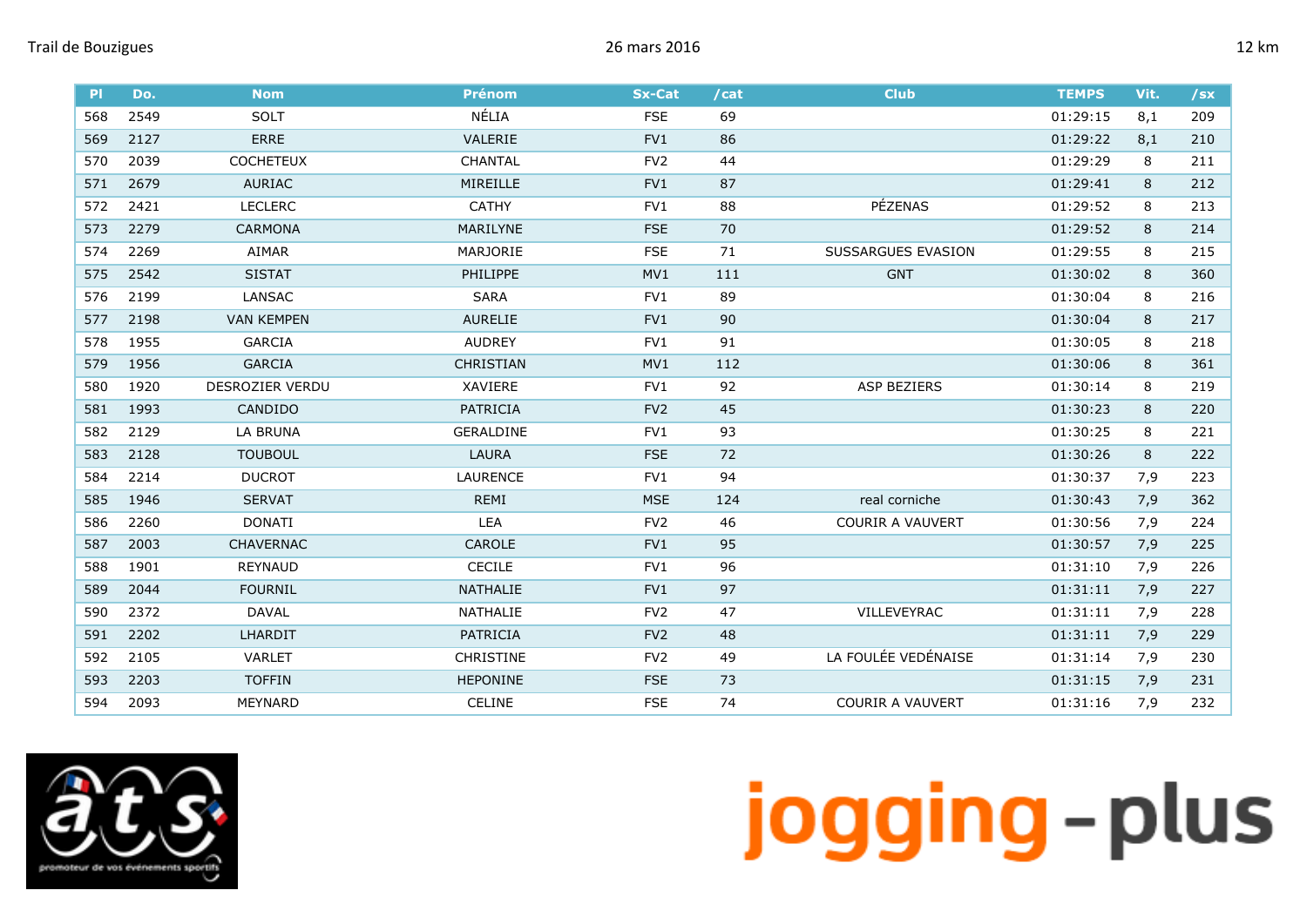| P   | Do.  | <b>Nom</b>        | <b>Prénom</b>       | <b>Sx-Cat</b>   | /cat | <b>Club</b>             | <b>TEMPS</b> | Vit. | $/$ sx |
|-----|------|-------------------|---------------------|-----------------|------|-------------------------|--------------|------|--------|
| 595 | 1934 | <b>CHOISY</b>     | <b>CORINNE</b>      | FV <sub>2</sub> | 50   |                         | 01:31:19     | 7,9  | 233    |
| 596 | 2094 | <b>MEYNARD</b>    | <b>FRANCOIS</b>     | MV1             | 113  | <b>COURIR A VAUVERT</b> | 01:31:38     | 7,9  | 363    |
| 597 | 2573 | <b>ROUX</b>       | <b>MARIE PRISCA</b> | <b>FSE</b>      | 75   |                         | 01:31:48     | 7,8  | 234    |
| 598 | 2301 | <b>CHAFES</b>     | CHRISTIAN           | MV <sub>2</sub> | 73   |                         | 01:31:58     | 7,8  | 364    |
| 599 | 1909 | <b>PASSET</b>     | <b>SOLÈNE</b>       | <b>FSE</b>      | 76   |                         | 01:31:59     | 7,8  | 235    |
| 600 | 2283 | <b>FORMENT</b>    | <b>CELINE</b>       | <b>FSE</b>      | 77   |                         | 01:32:04     | 7,8  | 236    |
| 601 | 2192 | <b>GLANTZLEN</b>  | GRÉGORY             | <b>MSE</b>      | 125  |                         | 01:32:08     | 7,8  | 365    |
| 602 | 2189 | <b>DEBIA</b>      | <b>BÉATRICE</b>     | FV <sub>2</sub> | 51   |                         | 01:32:08     | 7,8  | 237    |
| 603 | 2415 | <b>GAYRAUD</b>    | MICHEL              | MV3             | 31   |                         | 01:32:13     | 7,8  | 366    |
| 604 | 1981 | <b>BOSC</b>       | <b>ROGER</b>        | MV3             | 32   | MC NIMES                | 01:32:15     | 7,8  | 367    |
| 605 | 2107 | CONDAMINE         | VIRGINE             | <b>FSE</b>      | 78   | SOCIETE GENERALE        | 01:32:15     | 7,8  | 238    |
| 606 | 1903 | PINZANI           | VÉRONIQUE           | FV <sub>2</sub> | 52   | <b>DREAM TEAM</b>       | 01:32:24     | 7,8  | 239    |
| 607 | 2063 | <b>DESJARDINS</b> | CORINNE             | FV1             | 98   |                         | 01:32:30     | 7,8  | 240    |
| 608 | 2285 | <b>NEGRON</b>     | ERIC                | MV <sub>2</sub> | 74   |                         | 01:32:33     | 7,8  | 368    |
| 609 | 2062 | <b>JAMMET</b>     | <b>PATRICK</b>      | MV <sub>2</sub> | 75   |                         | 01:32:33     | 7,8  | 369    |
| 610 | 1907 | <b>BIBAUT</b>     | <b>CORINNE</b>      | FV1             | 99   | marathon club setois    | 01:32:40     | 7,8  | 241    |
| 611 | 2537 | <b>JOUVE</b>      | <b>PAULINE</b>      | <b>FSE</b>      | 79   | <b>VEDAS ENDURANCE</b>  | 01:32:55     | 7,7  | 242    |
| 612 | 2284 | <b>GATUINGT</b>   | MAGALI              | <b>FSE</b>      | 80   |                         | 01:32:58     | 7,7  | 243    |
| 613 | 2446 | <b>IMBERT</b>     | <b>ELISABETH</b>    | FV <sub>2</sub> | 53   | <b>COURIR A VAUVERT</b> | 01:33:05     | 7,7  | 244    |
| 614 | 2017 | <b>BACCARD</b>    | <b>BERNADETTE</b>   | FV3             | 5    |                         | 01:33:11     | 7,7  | 245    |
| 615 | 2565 | <b>ANTZ</b>       | <b>GAELLE</b>       | <b>FSE</b>      | 81   |                         | 01:33:12     | 7,7  | 246    |
| 616 | 2566 | <b>MASSE</b>      | <b>TEDDY</b>        | <b>MSE</b>      | 126  |                         | 01:33:13     | 7,7  | 370    |
| 617 | 2497 | <b>Y DRU</b>      | <b>SABINE</b>       | FV1             | 100  |                         | 01:33:16     | 7,7  | 247    |
| 618 | 2323 | <b>AUDIE</b>      | <b>EMELINE</b>      | <b>FSE</b>      | 82   |                         | 01:33:19     | 7,7  | 248    |
| 619 | 2246 | LAYRE             | <b>DELPHINE</b>     | <b>FSE</b>      | 83   |                         | 01:33:30     | 7,7  | 249    |
| 620 | 2122 | <b>MOULIS</b>     | LAURE               | <b>FSE</b>      | 84   |                         | 01:33:54     | 7,7  | 250    |
| 621 | 2492 | <b>LEMOINE</b>    | <b>LAURENCE</b>     | FV <sub>1</sub> | 101  | <b>MAMM</b>             | 01:33:55     | 7,7  | 251    |

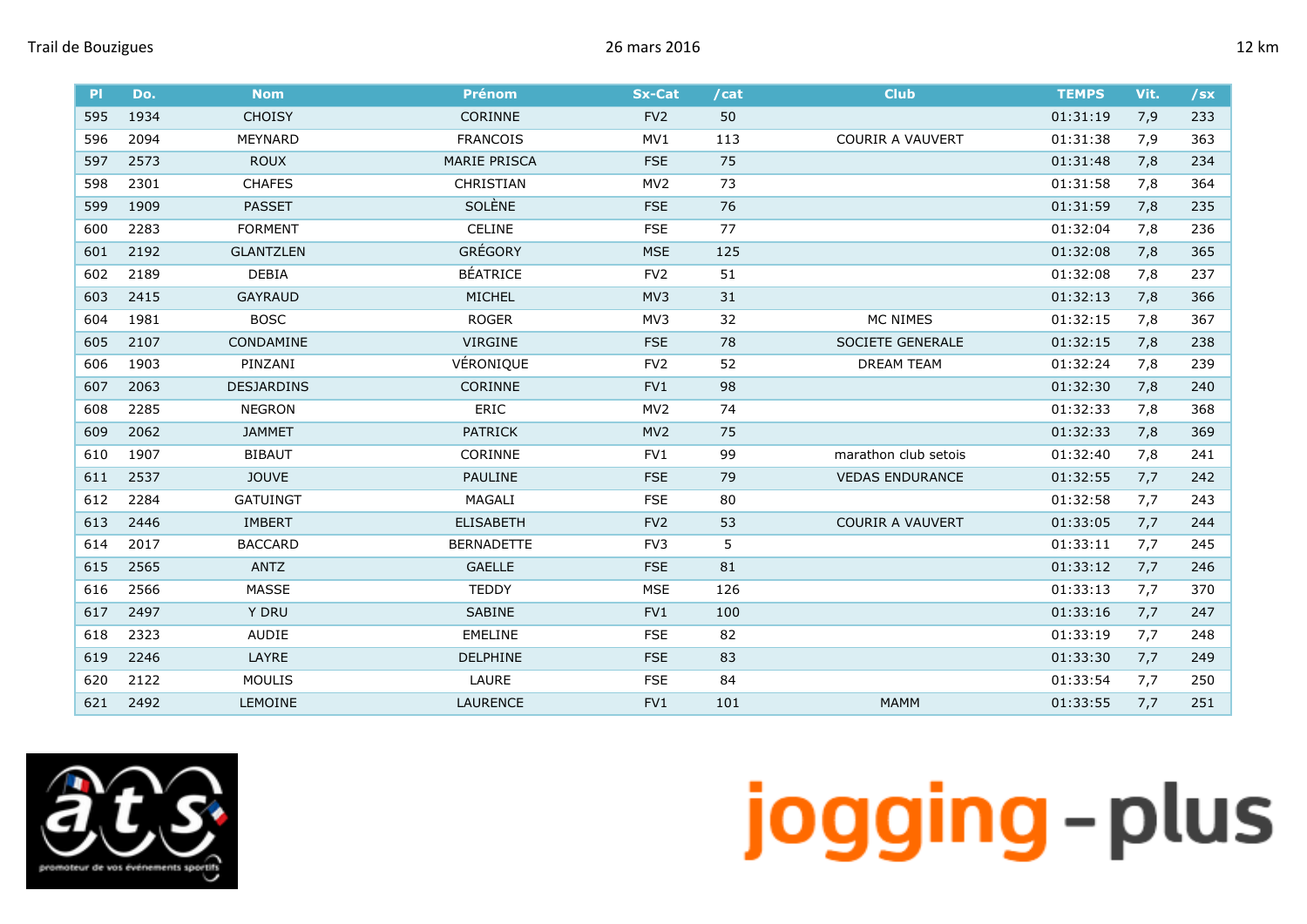| P   | Do.  | <b>Nom</b>        | <b>Prénom</b>    | <b>Sx-Cat</b>   | /cat           | <b>Club</b>             | <b>TEMPS</b> | Vit. | $/$ sx |
|-----|------|-------------------|------------------|-----------------|----------------|-------------------------|--------------|------|--------|
| 622 | 2493 | <b>POSTOLLE</b>   | ANGÈLE           | FV1             | 102            |                         | 01:33:56     | 7,7  | 252    |
| 623 | 2091 | <b>MAYONOVE</b>   | SANDRINE         | <b>FSE</b>      | 85             |                         | 01:34:01     | 7,7  | 253    |
| 624 | 2423 | LOZANO PUGLIESE   | LAURY            | FV <sub>2</sub> | 54             |                         | 01:34:06     | 7,7  | 254    |
| 625 | 2424 | <b>PUGLIESE</b>   | PIERRE           | MV <sub>2</sub> | 76             |                         | 01:34:11     | 7,6  | 371    |
| 626 | 1940 | <b>DUFRECHOU</b>  | ANNIE            | FV3             | 6              |                         | 01:34:12     | 7,6  | 255    |
| 627 | 1983 | <b>ALDEBERT</b>   | PAULINE          | <b>FSE</b>      | 86             |                         | 01:34:14     | 7,6  | 256    |
| 628 | 1941 | <b>ALDEBERT</b>   | <b>DENIS</b>     | MV <sub>2</sub> | 77             |                         | 01:34:14     | 7,6  | 372    |
| 629 | 2376 | COVES             | <b>CHRISTINE</b> | FV1             | 103            |                         | 01:34:22     | 7,6  | 257    |
| 630 | 1991 | CLOUTE CAZALAA    | HÉLÈNE           | FV1             | 104            | <b>Speedy Marmottes</b> | 01:34:38     | 7,6  | 258    |
| 631 | 2467 | CARACCI           | SANDRINE         | FV1             | 105            |                         | 01:34:55     | 7,6  | 259    |
| 632 | 2383 | <b>SZEDLAK</b>    | ANIKO            | FV1             | 106            | <b>TAM MONTADY</b>      | 01:34:56     | 7,6  | 260    |
| 633 | 2019 | <b>BRISOU</b>     | GÉRARD           | MV3             | 33             |                         | 01:35:03     | 7,6  | 373    |
| 634 | 2232 | <b>FONTENELLE</b> | AGATHE           | FJU             | 3              | <b>CAROUX X TRAIL</b>   | 01:35:12     | 7,6  | 261    |
| 635 | 1971 | <b>FERREUX</b>    | <b>NADIA</b>     | FV <sub>3</sub> | $\overline{7}$ |                         | 01:35:31     | 7,5  | 262    |
| 636 | 1966 | <b>ROUX</b>       | <b>BRUNO</b>     | MV1             | 114            |                         | 01:35:39     | 7,5  | 374    |
| 637 | 1964 | <b>HIDALGO</b>    | <b>JULIA</b>     | <b>FES</b>      | 6              |                         | 01:35:40     | 7,5  | 263    |
| 638 | 1972 | <b>GALLIERE</b>   | <b>NICOLE</b>    | FV <sub>2</sub> | 55             |                         | 01:35:42     | 7,5  | 264    |
| 639 | 2315 | <b>DUTERTE</b>    | MYRIAM           | FV3             | 8              |                         | 01:36:19     | 7,5  | 265    |
| 640 | 2312 | CHOMEZ            | <b>URSULA</b>    | <b>FSE</b>      | 87             |                         | 01:36:23     | 7,5  | 266    |
| 641 | 2013 | <b>POTTIER</b>    | <b>REGINE</b>    | FV <sub>2</sub> | 56             | MAGUELONE JOGGING       | 01:36:36     | 7,5  | 267    |
| 642 | 1962 | COICAULT          | VALERIE          | FV1             | 107            |                         | 01:36:38     | 7,4  | 268    |
| 643 | 2095 | <b>DUHAMELLE</b>  | PATRICIA         | FV <sub>2</sub> | 57             |                         | 01:37:04     | 7,4  | 269    |
| 644 | 2125 | <b>BOURDEL</b>    | MAXIME           | <b>MSE</b>      | 127            |                         | 01:37:20     | 7,4  | 375    |
| 645 | 2026 | <b>SANTARELLI</b> | MONIQUE          | FV <sub>3</sub> | 9              | <b>USCCA</b>            | 01:38:00     | 7,3  | 270    |
| 646 | 2241 | <b>VALLEJO</b>    | <b>FERNANDA</b>  | <b>FSE</b>      | 88             |                         | 01:38:05     | 7,3  | 271    |
| 647 | 2103 | D'HARBOULLÉ       | <b>JACQUES</b>   | MV4             | 4              | Courir a Vauvert        | 01:38:52     | 7,3  | 376    |
| 648 | 2031 | VAILLIER          | THIBAULT         | <b>MSE</b>      | 128            |                         | 01:41:55     | 7,1  | 377    |